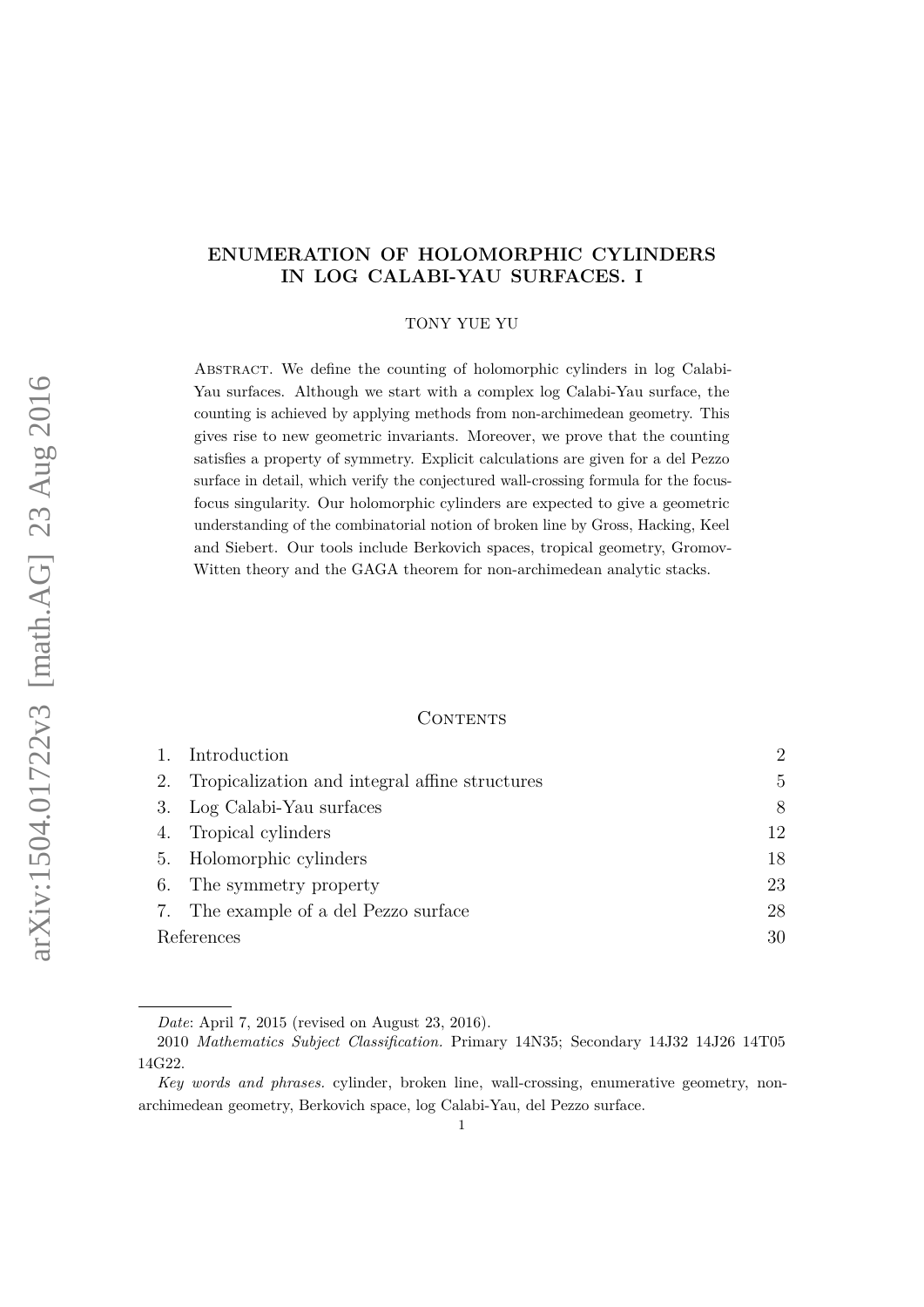## 1. INTRODUCTION

<span id="page-1-0"></span>In mirror symmetry, the enumeration of holomorphic discs is of great importance. Holomorphic discs are the building blocks of the Fukaya category [\[12,](#page-30-0) [33,](#page-31-0) [15\]](#page-30-1). Holomorphic discs also play the role of "quantum corrections" in the reconstruction of mirror manifolds [\[13,](#page-30-2) [35,](#page-31-1) [1,](#page-29-1) [14,](#page-30-3) [48\]](#page-32-0). More precisely, the "quantum corrections" arise from counting holomorphic discs with boundaries on torus fibers of an SYZ fibration (Strominger-Yau-Zaslow [\[46\]](#page-32-1)).

It turns out to be insufficient to restrict to holomorphic discs. One can enrich the geometry by counting not only discs but also more general Riemann surfaces with boundaries on torus fibers of an SYZ fibration. In this paper, we study a special case: the counting of *holomorphic cylinders* in log Calabi-Yau surfaces. The general case would require much more foundational efforts.

Our considerations are very much motivated by the work of Gross-Hacking-Keel [\[19\]](#page-31-2)<sup>[1](#page-1-1)</sup>. A special case of our holomorphic cylinders is related to the remarkable notion of broken line in loc. cit. Broken lines are combinatorial objects which are responsible for the construction of the Landau-Ginzburg potential and the theta functions on the mirror manifold. It is developed by Gross, Hacking, Keel, Siebert and their coauthors in a series of papers [\[18,](#page-30-4) [11,](#page-30-5) [19,](#page-31-2) [25,](#page-31-3) [21\]](#page-31-4) (also suggested by Abouzaid, Kontsevich and Soibelman). Our holomorphic cylinders, besides their own interest, are expected to give a geometric interpretation of the broken lines, as well as a better understanding of the canonical theta functions in mirror symmetry.

Different from the existing literatures, we will work in the framework of nonarchimedean analytic geometry à la Berkovich [\[6,](#page-30-6) [7\]](#page-30-7) instead of differential geometry. The reason is that it is easier to apply techniques from tropical geometry in the non-archimedean setting. It is helpful to think of the non-archimedean picture as the most degenerate differential-geometric picture. The total degeneracy makes many constructions and proofs more transparent. The non-archimedean approach to mirror symmetry was first suggested by Kontsevich and Soibelman in [\[34\]](#page-31-5), where it is expected that the differential-geometric picture and the non-archimedean picture should be equivalent.

Now let us explain our paper in precise mathematical terms.

<span id="page-1-1"></span><sup>&</sup>lt;sup>1</sup>In this paper, we will always refer to the first arXiv version [\[19\]](#page-31-2), because it contains much more material than the published version [\[20\]](#page-31-6).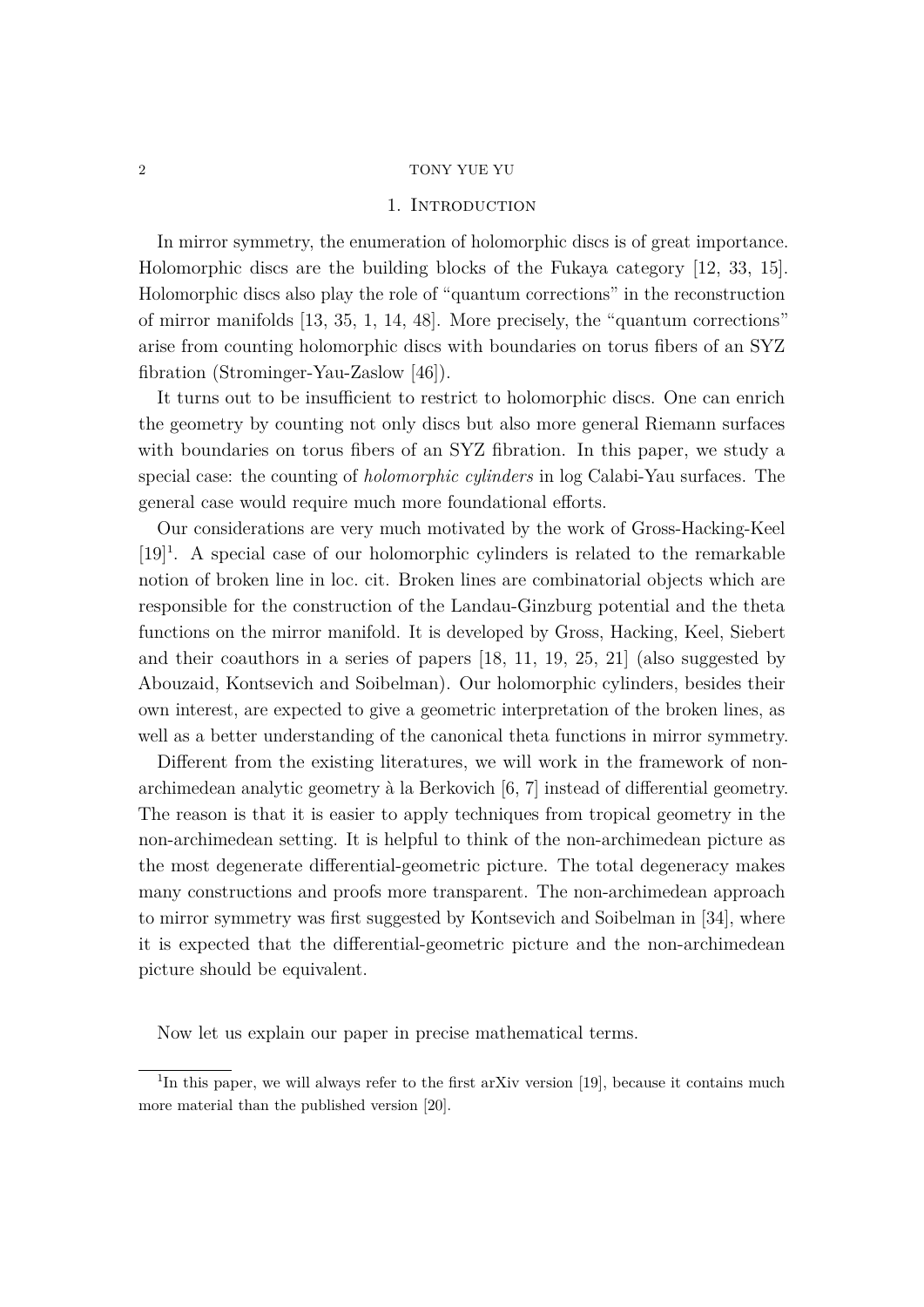We start with a Looijenga pair<sup>[2](#page-2-0)</sup>  $(Y, D)$ , i.e. a connected smooth complex projective surface *Y* together with a singular nodal curve *D* representing the anti-canonical class  $-K_Y$ . Let  $k := \mathbb{C}(\ell)$  be the field of formal Laurent series. Let  $X := Y \setminus D$ . Let  $X_k := X \times_{\text{Spec } \mathbb{C}} \text{Spec } k$  be the base change and  $X_k^{\text{an}}$  the non-archimedean analytification. Using a variant of Berkovich's deformation retraction [\[9\]](#page-30-8), we construct a proper continuous map  $\tau: X_k^{\text{an}} \to B$ , where *B* is a topological space homeomorphic to  $\mathbb{R}^2$ . The map  $\tau$  is a non-archimedean avatar of the SYZ fibration in differential geometry (see Proposition [3.6\)](#page-10-0). The generic fibers of  $\tau$  are nonarchimedean affinoid tori.

Our goal in this paper is to define the counting of holomorphic cylinders in  $X_k^{\text{an}}$ with boundaries on two different torus fibers of  $\tau: X_k^{\text{an}} \to B$ . Ideally, we would like to consider the moduli space of such holomorphic cylinders, and then define the counting using this moduli space. However, in general, a holomorphic cylinder in  $X_k^{\text{an}}$  can be very wild and complicated. Therefore, we impose a regularity condition on the boundaries of the cylinders: we require that when we make analytic continuation at the boundaries, our cylinders extend straight to infinity. This regularity condition helps us relate the counting of cylinders to the counting of certain closed curves in  $Y_k^{\text{an}}$ , i.e. certain Gromov-Witten type invariants. Finally, we achieve the counting via a mixture of Gromov-Witten theory, non-archimedean geometry and tropical geometry.

The counting of holomorphic cylinders is expected to satisfy a list of nice properties. We prove in this paper one non-trivial fundamental property called the *symmetry property* (cf. Theorem [6.3\)](#page-24-0). This ensures that our non-archimedean construction is compatible with the intuition from symplectic geometry. Here is a heuristic explanation of the symmetry property: Let  $F_1$  and  $F_2$  be two different torus fibers of the map  $\tau: X_k^{\text{an}} \to B$ . The actual construction of our counting invariants depends on the orientation of the cylinders. In other words, we have the number of holomorphic cylinders going from  $F_1$  to  $F_2$ , and the number of holomorphic cylinders going from  $F_2$  to  $F_1$ . The symmetry property states that the two numbers are equal. We will explore other properties of our counting invariants besides the symmetry property in subsequent works.

Since the counting of holomorphic cylinders is constructed in a rather indirect way, we give a concrete computation for a del Pezzo surface in the end of this paper. We prove that the corresponding numbers of cylinders are certain binomial

<span id="page-2-0"></span><sup>&</sup>lt;sup>2</sup>The terminology is borrowed from [\[19\]](#page-31-2). The notion was extensively studied by Looijenga [\[42\]](#page-32-2).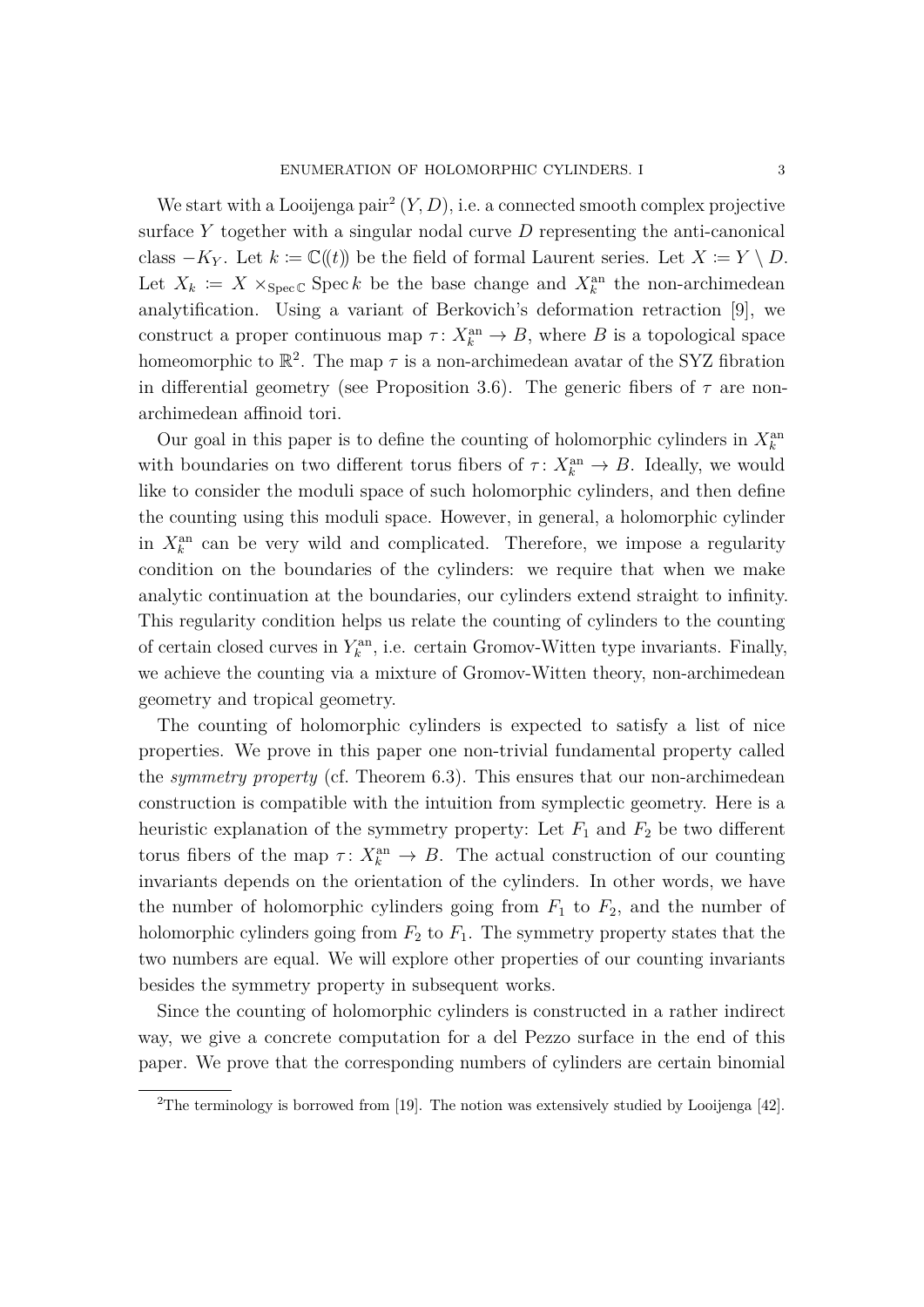coefficients. Our computation verifies the Kontsevich-Soibelman wall-crossing formula for the focus-focus singularity (cf. [\[35\]](#page-31-1)).

Here is the outline of this paper:

In Section [2,](#page-4-0) we start with a review of tropicalization, toroidal modification and integral affine structure. In Section [3,](#page-7-0) we study the non-archimedean SYZ fibration of a log Calabi-Yau surface. In Section [4,](#page-11-0) we introduce several combinatorial constructions on the base *B*: spines, tropical cylinders, extension of spines and extension of tropical cylinders. Moreover, we prove a rigidity property of tropical cylinders (Proposition [4.12\)](#page-15-0), which will be an important ingredient in the proof of the properness of the moduli space in Section [5.](#page-17-0)

In Section [5,](#page-17-0) we define our counting invariant: the *number*  $N(L, \beta)$  of homomor*phic cylinders* in  $X_k^{\text{an}}$ , given a spine *L* in *B* and a curve class  $\beta$  in *Y*. By imposing the regularity condition as explained above, we relate the number of cylinders to certain Gromov-Witten type invariants. We use non-archimedean geometry here to cut out relevant components of the moduli space of stable maps. Finally, thanks to the GAGA theorem for non-archimedean analytic stacks proved in [\[45\]](#page-32-3), we are able to resort to the virtual fundamental classes in algebraic geometry and achieve the enumeration.

In Section [6,](#page-22-0) we prove the symmetry property of the counting of holomorphic cylinders. In Section [7,](#page-27-0) we carry out explicit computations of our counting invariants for a del Pezzo surface in detail.

**Related works.** Our previous works on non-archimedean geometry and tropical geometry [\[51,](#page-32-4) [49,](#page-32-5) [50,](#page-32-6) [52,](#page-32-7) [45\]](#page-32-3) provide general foundations for the context of this paper. We will refer to [\[49,](#page-32-5) §6] and [\[45\]](#page-32-3) for the theory of stacks in non-archimedean analytic geometry.

As mentioned in the beginning, we are very much inspired by the notion of broken line in mirror symmetry. The collection of broken lines is believed to be a more fundamental object than the scattering diagram (cf. [\[19,](#page-31-2) Remark 0.21]). We refer to [\[35,](#page-31-1) [22,](#page-31-7) [23\]](#page-31-8) for the notion of scattering diagram. However, the definition of broken line in [\[19\]](#page-31-2) is based on the scattering diagram and is combinatoric in nature. It is expected that our consideration on holomorphic cylinders leads to a precise geometric understanding of the broken lines, which does not à priori refer to scattering diagrams. We will explore this direction in subsequent works.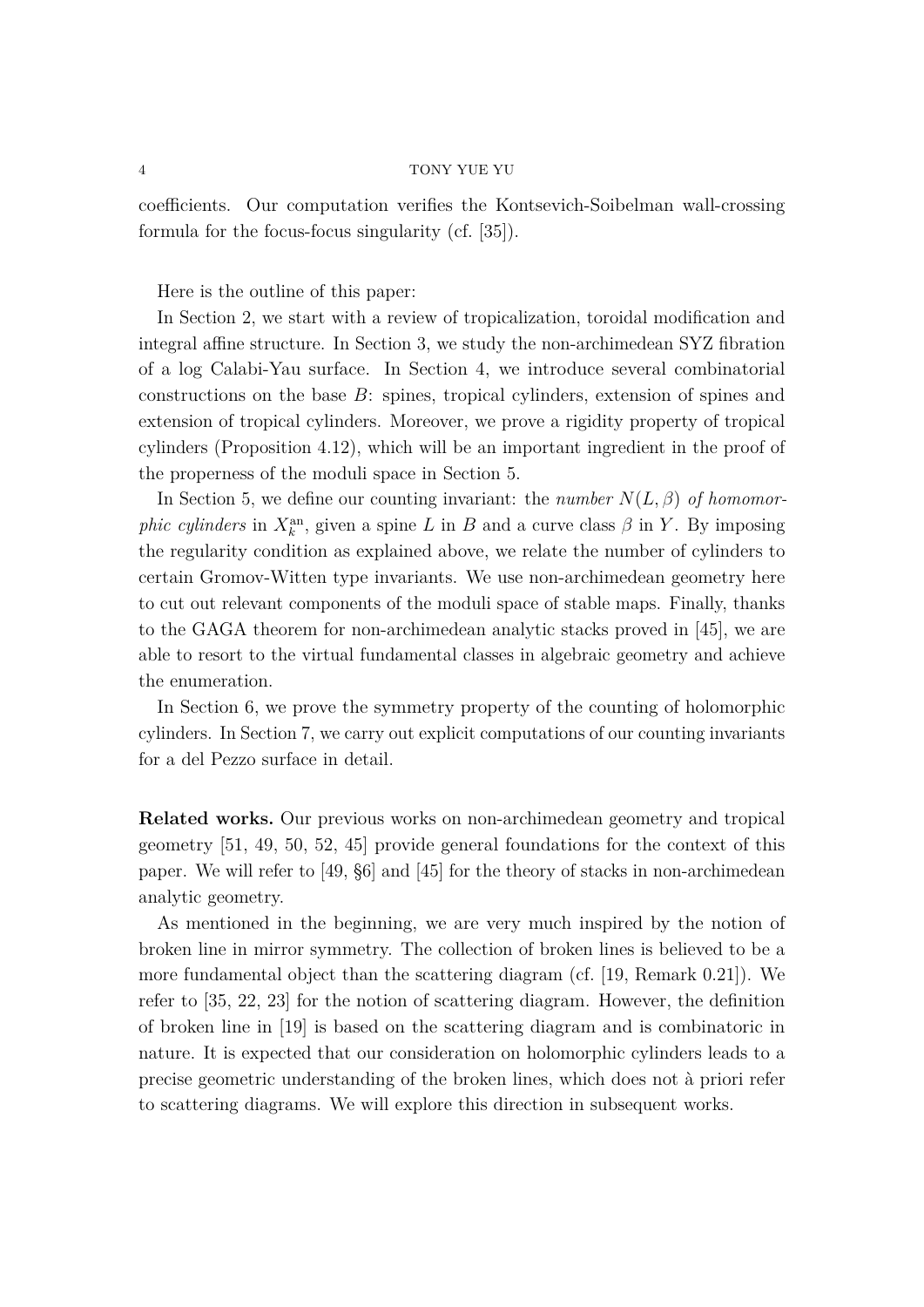We would also like to mention that the works by Auroux [\[1,](#page-29-1) [2\]](#page-30-9), Nishinou [\[44\]](#page-32-8) and Lin [\[41\]](#page-32-9) on the enumeration of holomorphic discs are in a similar spirit of this paper.

**Acknowledgments**. I am very grateful to Maxim Kontsevich for suggesting this direction of research and sharing with me many fruitful ideas. Special thanks to Antoine Chambert-Loir for continuous support. During revision, Sean Keel suggested me a better way to deal with the curve classes. I am equally grateful to Luis Alvarez-Consul, Denis Auroux, Vladimir Berkovich, Benoît Bertrand, Philip Boalch, Olivier Debarre, Lie Fu, Mark Gross, Ilia Itenberg, Mattias Jonsson, François Loeser, Ernesto Lupercio, Grigory Mikhalkin, Johannes Nicaise, Johannes Rau, Yan Soibelman, Jake Solomon, Michael Temkin and Bertrand Toën for their helpful comments, and for providing me opportunities to present this work in various seminars and conferences.

## 2. Tropicalization and integral affine structures

<span id="page-4-0"></span>First, we describe a general setup of tropicalization using snc pairs (see also [\[9,](#page-30-8) [36,](#page-32-10) [47,](#page-32-11) [10,](#page-30-10) [28,](#page-31-9) [52\]](#page-32-7)). Then we recall the relation between toroidal blowups of formal models and polyhedral subdivisions of the tropicalization following [\[30\]](#page-31-10). Finally we review integral affine structures.

Let  $k = \mathbb{C}(\ell)$  be the field of formal Laurent series. It has the structure of a complete discrete valuation field with *t* being a uniformizer. Let  $k^{\circ} = \mathbb{C}[[t]]$  denote the ring of integers,  $\tilde{k} = \mathbb{C}$  the residue field, and val:  $k^{\times} \to \mathbb{Z}$  the valuation map.

For a *k*<sup>o</sup>-scheme  $\mathscr{X}$ , we denote by  $\mathscr{X}_\eta$  its generic fiber over *k*, and by  $\mathscr{X}_s$  its special fiber over the residue field  $\tilde{k}$ . For a scheme X locally of finite type over  $k$ , we denote by  $X^{\text{an}}$  the analytification of X (cf. [\[6\]](#page-30-6)).

<span id="page-4-1"></span>**Definition 2.1.** An *snc pair*  $(\mathcal{X}, H)$  consists of a proper flat  $k^{\circ}$ -scheme and a finite sum  $H = \sum_{i \in I^h} D_i$  of distinguished effective Cartier divisors on  $\mathscr{X}$  such that

- (i) every  $D_i$  has irreducible support,
- (ii) every point of  $\mathscr X$  has an open affine neighborhood  $\mathscr U$  which admits an étale morphism

$$
\phi \colon \mathscr{U} \longrightarrow \text{Spec}\left(k^{\circ}[T_0, \ldots, T_n]/(T_0^{m_0} \cdots T_d^{m_d} - \varpi)\right) \tag{2.1}
$$

for some  $0 \leq d \leq n, m_0, \ldots, m_d \in \mathbb{Z}_{>0}$  and a uniformizer  $\varpi$  of *k*, and that for every  $i \in I^{\text{h}}$  the restriction  $D_i|_{\mathscr{U}}$  is either empty or defined by  $\phi^*(T_j)$  for some  $j > d$ .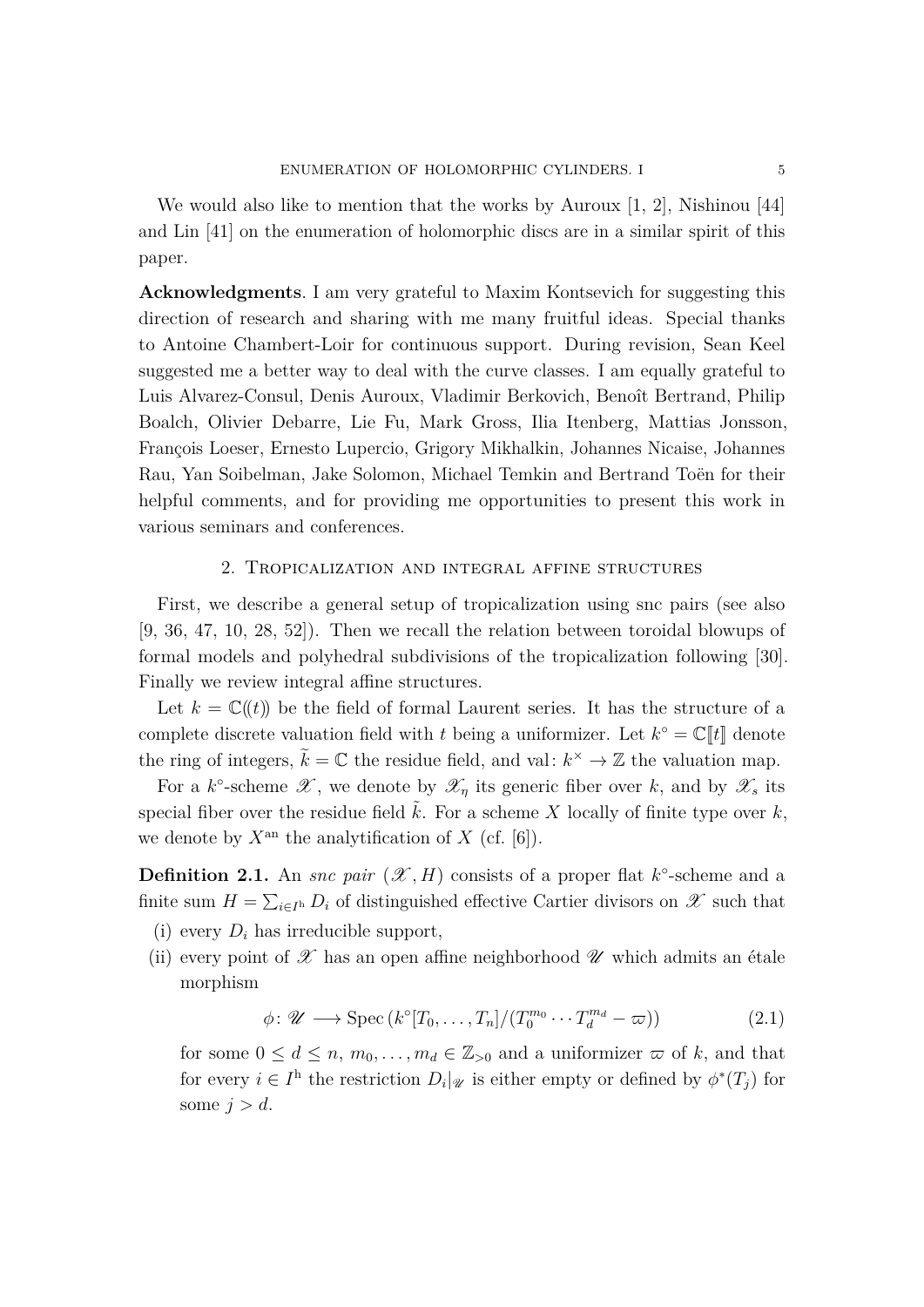*Remark* 2.2*.* Definition [2.1](#page-4-1) is a variant of [\[28,](#page-31-9) Definition 3.1] by allowing multiplicities. We remark that the notion of formal strictly semistable pair in Definition 3.7 loc. cit. can also be generalized to the notion of *formal snc pair* in the same way. Nevertheless, (algebraic) snc pairs are more convenient for this paper.

Let  $(\mathscr{X}, H)$  be an snc pair. We denote by  $\{D_i\}_{i \in I^{\vee}}$  the finite set of irreducible components of the special fiber  $\mathscr{X}_s^{\text{red}}$  with its reduced scheme structure. For every  $i \in I^{\nu}$ , let *mult<sub>i</sub>* denote the multiplicity of  $D_i$  in  $\mathscr{X}_s$ . The divisors in the set  $I<sup>h</sup>$  are called *horizontal divisors*, while the divisors in the set  $I<sup>v</sup>$  are called *vertical divisors.* For every non-empty subset  $I \subset I^{\nu} \cup I^{\mathrm{h}}$ , put  $D_{I} \coloneqq \bigcap_{i \in I} D_{i}$ ,  $D_I^{\circ} := D_I \setminus (\bigcup_{i \in (I^{\vee} \cup I^{\mathsf{h}}) \setminus I} D_i)$ . We further assume that every  $D_I$  is either empty or irreducible.

**Definition 2.3** (cf. [\[30,](#page-31-10) [36\]](#page-32-10))**.** We define the *Clemens cone* and the *Clemens polytope* associated to an snc pair  $(\mathcal{X}, H)$  to be respectively

$$
C_{(\mathscr{X},H)} = \left\{ \sum_{i \in I^{\vee} \cup I^{\mathrm{h}}} a_i \langle D_i \rangle \middle| a_i \ge 0, \bigcap_{i \, : \, a_i > 0} D_i \ne \emptyset \right\} \subset \mathbb{R}^{I^{\vee} \cup I^{\mathrm{h}}},
$$
\n
$$
S_{(\mathscr{X},H)} = C_{(\mathscr{X},H)} \cap \left\{ \sum_{i \in I^{\vee}} mult_i \cdot a_i = 1 \right\}.
$$

<span id="page-5-0"></span>**Definition 2.4.** Let  $\mathcal{X}$  be an algebraic variety over k. An *snc log-model* of  $\mathcal{X}$ consists of an snc pair  $(\mathscr{X}, H)$  together with an isomorphism  $X \simeq (\mathscr{X} \setminus H)_n$ .

As in [\[9,](#page-30-8) [47,](#page-32-11) [43,](#page-32-12) [28\]](#page-31-9), one has a canonical embedding  $S_{(\mathcal{X},H)} \hookrightarrow X^{\text{an}}$  and a canonical strong deformation retraction from  $X^{\text{an}}$  to  $S_{(\mathscr{X},H)}$ . In this paper, we will only be concerned with the retraction map at time one, which we denote by  $\tau: X^{\text{an}} \to S_{(\mathscr{X},H)}$ . It has a simple description below.

Locally on the formal completion of  $\mathscr X$  along its special fiber, a divisor  $D_i$  for  $i \in I^{\mathsf{v}} \cup I^{\mathsf{h}}$  is given by a function  $u_i$ , which is well-defined up to multiplication by invertible functions. So val $(u_i(x))$  defines a continuous function on  $X^{\text{an}}$ . Then the map  $\tau$  equals the following continuous map

$$
X^{\mathrm{an}} \longrightarrow \mathbb{R}^{I^{\mathrm{v}} \cup I^{\mathrm{h}}}, \qquad x \longmapsto \left(\mathrm{val}(u_i(x))\right)_{i \in I^{\mathrm{v}} \cup I^{\mathrm{h}}},
$$

whose image coincides with the Clemens polytope  $S_{(\mathcal{X},H)}$ .

**Toroidal modifications.** We restrict to snc log-models for simplicity rather than for necessity. A more general framework is to use toroidal log-models, in the sense that the pair  $(\mathscr{X}, \mathscr{X}_{s} \cup H)$  is étale locally isomorphic to a toric scheme over  $k^{\circ}$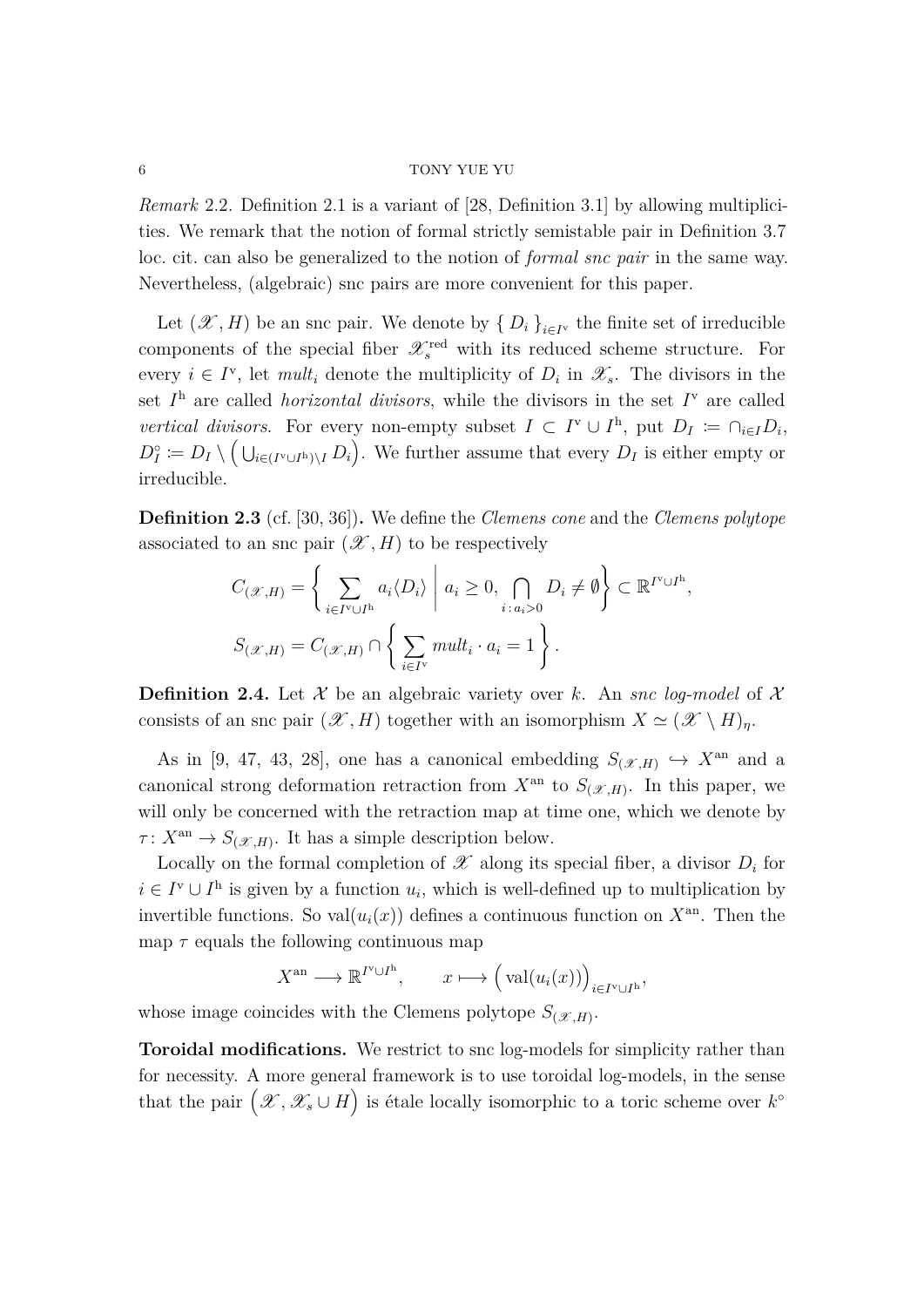with its toric boundary (cf. [\[30,](#page-31-10) §4.3], [\[27,](#page-31-11) §7]). In the toroidal case, the Clemens cone  $C_{(\mathcal{X},H)}$  would be the conical polyhedral complex defined in Chapter II §1 loc. cit., and the Clemens polytope would be an analog of the compact polyhedral complex in the end of Chapter II §3 loc. cit.

Given a finite rational polyhedral subdivision  $C'_{(\mathcal{X},H)}$  of the Clemens cone  $C_{(\mathcal{X},H)}$ , Chapter II Theorems  $6^*$  and  $8^*$  in [\[30\]](#page-31-10) allow us to construct a new toroidal log-model  $(\mathcal{X}', H')$  of X dominating the original one, such that

$$
C_{(\mathcal{X}',H')} \simeq C'_{(\mathcal{X},H)}, \qquad S_{(\mathcal{X}',H')} \simeq S'_{(\mathcal{X},H)},
$$

where  $S'_{(\mathcal{X},H)}$  denotes the subdivision of  $S_{(\mathcal{X},H)}$  induced by the subdivision  $C'_{(\mathcal{X},H)}$ .

As we are mainly interested in snc log-models, we remark that the new log-model  $(\mathcal{X}', H')$  is an snc pair if and only if  $C'_{(\mathcal{X}, H)}$  is a finite rational subdivision of  $C_{(\mathcal{X}, H)}$ into simplicial cones whose integer points can be generated by a subset of a basis of the lattice  $\mathbb{Z}^{I^{\mathrm{v}}\cup I^{\mathrm{h}}}$  (cf. [\[30,](#page-31-10) Chapter II Theorem 4<sup>\*</sup>]). We call such subdivisions *regular simplicial subdivisions*.

## <span id="page-6-0"></span>**Integral affine structures.**

**Definition 2.5.** An *n*-dimensional chart on a paracompact Hausdorff topological space *B* is a pair  $(U, \phi)$ , where *U* is a open subset of *B*, and  $\phi: U \to \mathbb{R}^n$  is a homeomorphism of U onto an open subset of a convex polyhedron in  $\mathbb{R}^n$  not contained in a hyperplane. An (*n*-dimensional) *integral affine structure* (Z*-affine structure* for short) on *B* is a maximal collection of *n*-dimensional charts such that the transitions functions belong to the group  $GL(n, \mathbb{Z}) \ltimes \mathbb{R}^n$  of integral affine transformations of  $\mathbb{R}^n$ .

*Remark* 2.6. When  $n = 1$ , choosing a Z-affine structure is the same as choosing a metric.

Definition [2.5](#page-6-0) is an extension of [\[35,](#page-31-1) §2.1] to manifolds with corners. A real-valued function  $f$  on  $\mathbb{R}^n$  is said to be *integral affine* if it has the form

$$
f(x_1,\ldots,x_n)=a_1x_1+\cdots+a_nx_n+b
$$

where  $a_1, \ldots, a_n \in \mathbb{Z}$  and  $b \in \mathbb{R}$ . Let  $\Delta$  be a convex polyhedron in  $\mathbb{R}^n$  not contained in a hyperplane. We denote by  $\text{Aff}_{\mathbb{Z},\Delta}$  the sheaf of functions on  $\Delta$  which are locally integral affine.

Since a homeomorphism between two open domains in  $\mathbb{R}^n$  preserving the sheaf  $Aff_{\mathbb{Z},\mathbb{R}^n}$  is necessarily given by an integral affine transformation, an integral affine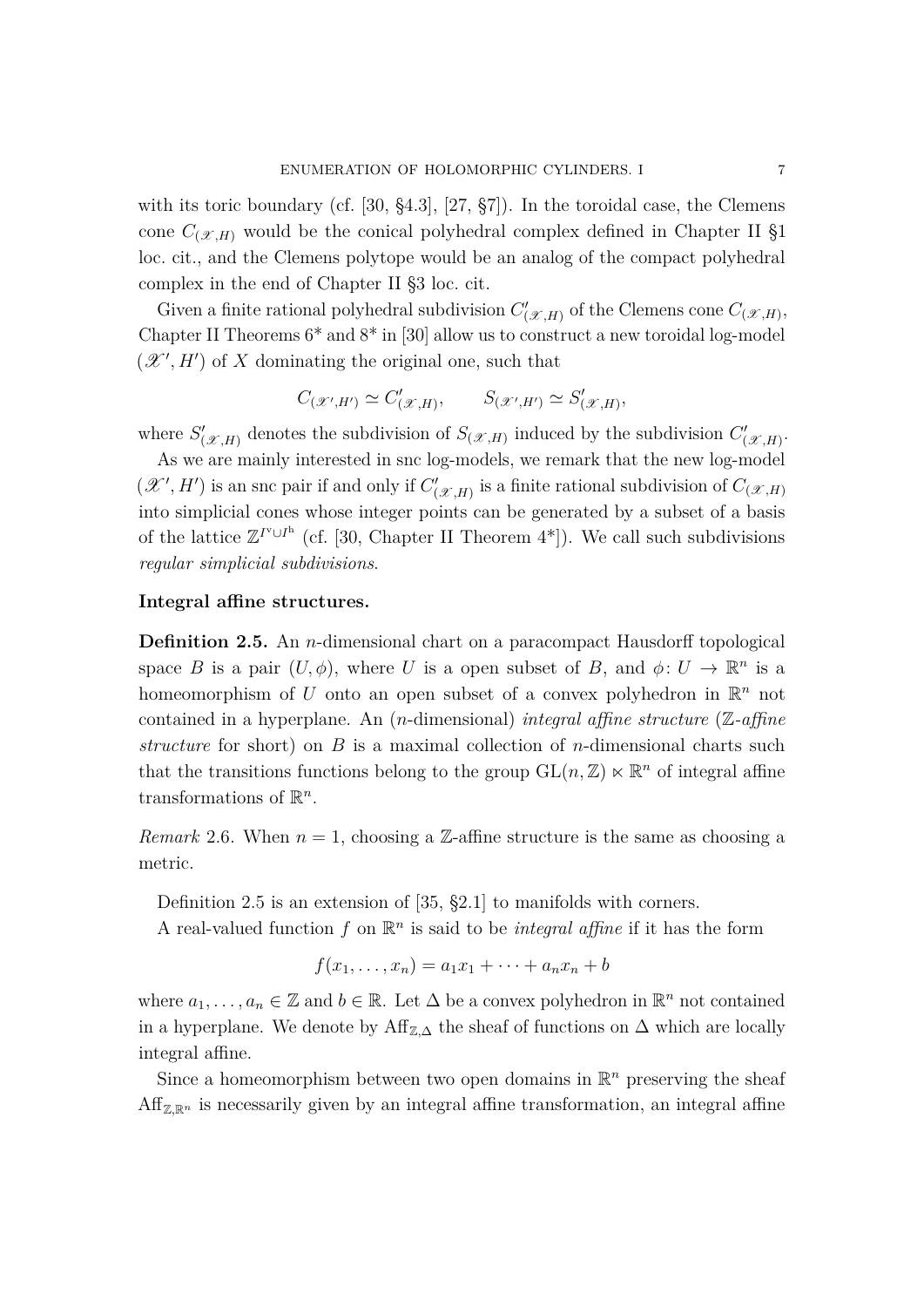structure on a paracompact Hausdorff topological space *B* can be given equivalently as a subsheaf  $\text{Aff}_{Z,B}$  of the sheaf of continuous functions on *B* such that the pair  $(B, \text{Aff}_{\mathbb{Z},B})$  is locally isomorphic to  $(\Delta, \text{Aff}_{\mathbb{Z},\Delta})$ .

**Definition 2.7.** A *piecewise*  $\mathbb{Z}$ -affine structure on a polyhedral complex  $\Sigma$  consists of an Z-affine structure for each polyhedron in  $\Sigma$ , such that if  $\sigma$  is a face of  $\tau$ , then the restriction of the Z-affine structure on  $\tau$  to  $\sigma$  equals the Z-affine structure on *σ*, in the sense that  $\text{Aff}_{\mathbb{Z},\tau}|_{\sigma} \simeq \text{Aff}_{\mathbb{Z},\sigma}$ .

*Example* 2.8. The embeddings of the Clemens cone  $C_{(\mathcal{X},H)}$  and the Clemens polytope  $S_{(\mathscr{X},H)}$  into  $\mathbb{R}^{I^{\vee}\cup I^{\mathrm{h}}}$  induce naturally piecewise Z-affine structures on  $C_{(\mathcal{X},H)}$  and  $S_{(\mathcal{X},H)}$ .

<span id="page-7-1"></span>**Definition 2.9.** A *polyhedral* Z*-affine manifold with singularities* consists of a polyhedral complex  $\Sigma$  equipped with a piecewise Z-affine structure, an open subset  $\Sigma_0 \subset \Sigma$  which is a manifold without boundary, and a Z-affine structure  $\text{Aff}_{\mathbb{Z},\Sigma_0}$  on  $\Sigma_0$  compatible with the piecewise Z-affine structure on  $\Sigma$ , in the sense that the restriction of  $\text{Aff}_{\mathbb{Z},\Sigma_0}$  to the intersection between  $\Sigma_0$  and each polyhedron in  $\Sigma$  is isomorphic to the one given by the piecewise  $\mathbb{Z}$ -affine structure on  $\Sigma$ . The points in the set  $\Sigma_0$  are called *smooth points* with respect to the Z-affine structure, while points in the set  $\Sigma \setminus \Sigma_0$  are called *singular points*.

## 3. Log Calabi-Yau surfaces

<span id="page-7-2"></span><span id="page-7-0"></span>**Definition 3.1** (cf. [\[19\]](#page-31-2))**.** A *Looijenga pair* (*Y, D*) consists of a connected smooth complex projective surface *Y* together with a singular nodal curve *D* representing the anti-canonical class  $-K_Y$ .

We note that the definition of Looijenga pair implies that *Y* is a rational surface, and that *D* is either an irreducible arithmetic genus one curve with a single node, or a cycle of smooth rational curves. For simplicity, we will assume that *D* is a cycle of at least three smooth rational curves. This can always be achieved by blowing up the nodes, which does not change the geometry we study. We order the irreducible components of *D* cyclically, and write  $D = D_1 + \cdots + D_l$ . We take indices modulo *l*.

Let  $(Y, D)$  be a Looijenga pair. Let  $X = Y \setminus D$ . Let  $Y_{k^{\circ}} = Y \times_{Spec \mathbb{C}} Spec k^{\circ}$ ,  $D_{k^{\circ}} = D \times_{\text{Spec } \mathbb{C}} \text{Spec } k^{\circ}, Y_k = Y \times_{\text{Spec } \mathbb{C}} \text{Spec } k, D_k = D \times_{\text{Spec } \mathbb{C}} \text{Spec } k, \text{ and }$  $X_k = X \times_{\text{Spec } \mathbb{C}} \text{Spec } k$ . We have  $(Y_{k^{\circ}} \setminus D_{k^{\circ}})_\eta \simeq X_k$ . So  $(Y_{k^{\circ}}, D_{k^{\circ}})$  is an snc log-model of  $X_k$  in the sense of Definition [2.4.](#page-5-0)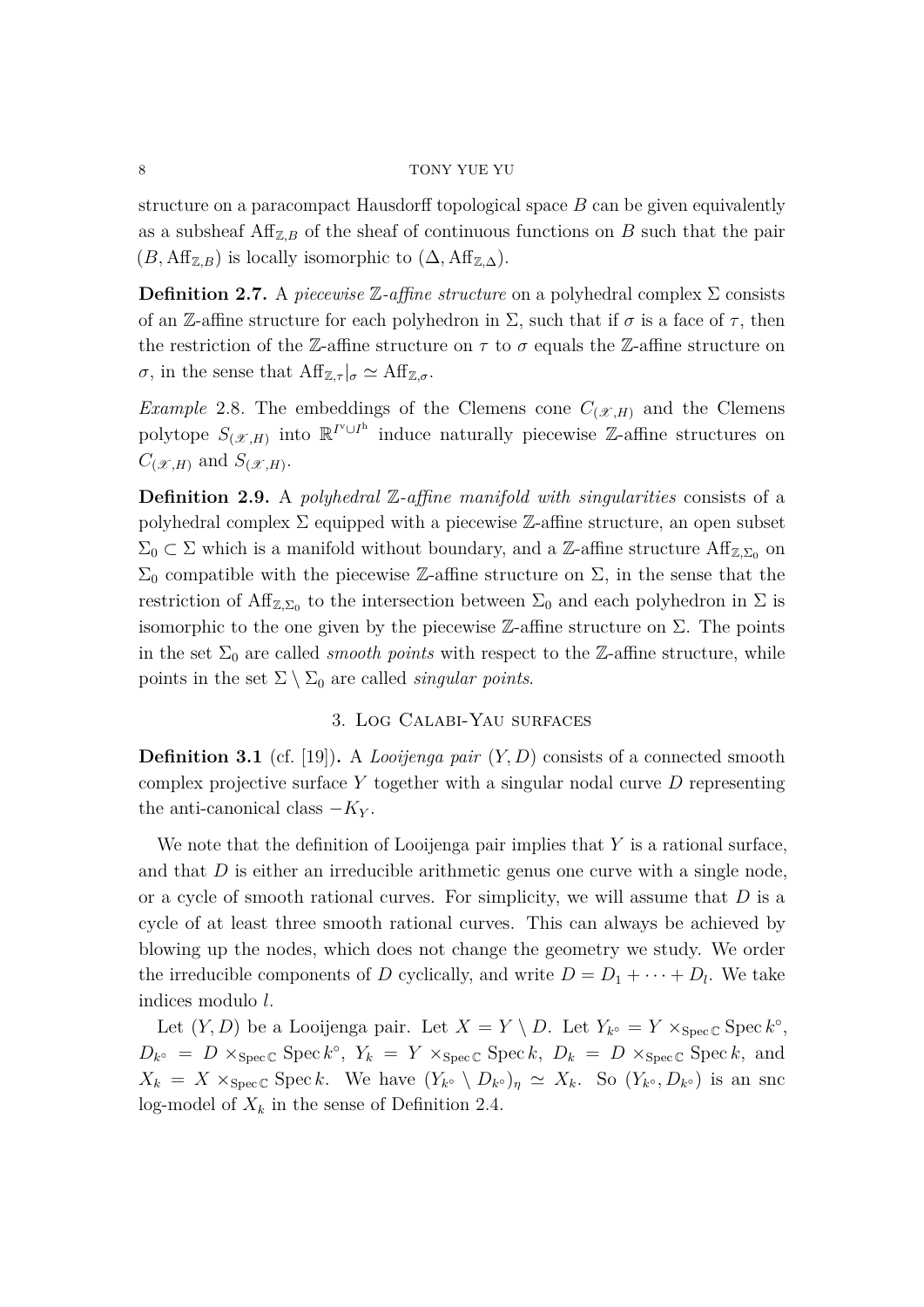Let  $(\mathbf{e}', \mathbf{e}_1, \mathbf{e}_2, \dots, \mathbf{e}_l)$  be the standard basis of  $\mathbb{R}^{l+1}$  and let  $(a', a_1, a_2, \dots, a_l)$  be the coordinates.

By definition, we have

$$
C_{(Y_{k^{\circ}},D_{k^{\circ}})} = \bigcup_{i=1}^{l} \{ a' \mathbf{e}' + a_i \mathbf{e}_i + a_{i+1} \mathbf{e}_{i+1} \mid a', a_i, a_{i+1} \ge 0 \} \subset \mathbb{R}^{l+1}.
$$

We have an isomorphism  $\mathbb{R}^{l+1} \cap \{a' = 1\} \simeq \mathbb{R}^l$ . By abuse of notation, let  $(\mathbf{e}_1, \ldots, \mathbf{e}_l)$  and  $(a_1, \ldots, a_l)$  denote respectively the induced basis and the induced coordinates on R *l* . We have

$$
S_{(Y_{k^{\circ}}, D_{k^{\circ}})} = C_{(Y_{k^{\circ}}, D_{k^{\circ}})} \cap \{a' = 1\}
$$
  
\n
$$
\simeq \bigcup_{i=1}^{l} \{ a_i \mathbf{e}_i + a_{i+1} \mathbf{e}_{i+1} \mid a_i, a_{i+1} \ge 0 \} \subset \mathbb{R}^l.
$$

We denote  $B = S_{(Y_{k} \circ B_{k} \circ)}$  for simplicity. We call *B* the *tropical base* associated to the Looijenga pair  $(Y, D)$ . We have the retraction map  $\tau: X_k^{\text{an}} \to B$  constructed in Section [2.](#page-4-0)

Set

$$
\Delta_i := \{ a_i \mathbf{e}_i \mid a_i \ge 0 \} \subset B,
$$
  

$$
\Delta_{i,i+1} := \{ a_i \mathbf{e}_i + a_{i+1} \mathbf{e}_{i+1} \mid a_i, a_{i+1} \ge 0 \} \subset B.
$$

Their relative interiors are denoted by  $\Delta_i^{\circ}$  and  $\Delta_{i,i+1}^{\circ}$ . We denote by  $O \in B$  the point corresponding to the origin in  $\mathbb{R}^l$ .

Let val<sup>n</sup> denote the map

$$
\mathrm{val}^n\colon (\mathbb{G}_{\mathrm{m}/k}^n)^{\mathrm{an}} \to \mathbb{R}^n \qquad (x_1,\ldots,x_n) \mapsto (\mathrm{val}\, x_1,\ldots,\mathrm{val}\, x_n).
$$

**Definition 3.2.** A continuous map from a *k*-analytic space to a topological space is called an *affinoid torus fibration* if locally on the target, it is of the form  $(\text{val}^n)^{-1}(U) \to U$  for some open subset  $U \subset \mathbb{R}^n$ .

*Remark* 3.3*.* Affinoid torus fibrations are analogous to Lagrangian torus fibrations in symplectic geometry.

By construction, the retraction map  $\tau: X_k^{\text{an}} \to B$  is an affinoid torus fibration over  $\bigcup_{i=1}^{l} \Delta_{i,i+1}^{\circ}$  (cf. [\[28,](#page-31-9) §4.2]). The aim of the rest of this section is to extend this affinoid torus fibration over codimension one open strata  $\Delta_i^{\circ}$ .

Let *C* denote the complex projective line  $\mathbb{P}^1_{\mathbb{C}}$  with a chosen coordinate. Let  $T_n$ denote the total space of the line bundle  $\mathcal{O}(-n)$  on *C* for any integer *n*. Let  $T_{n,0}$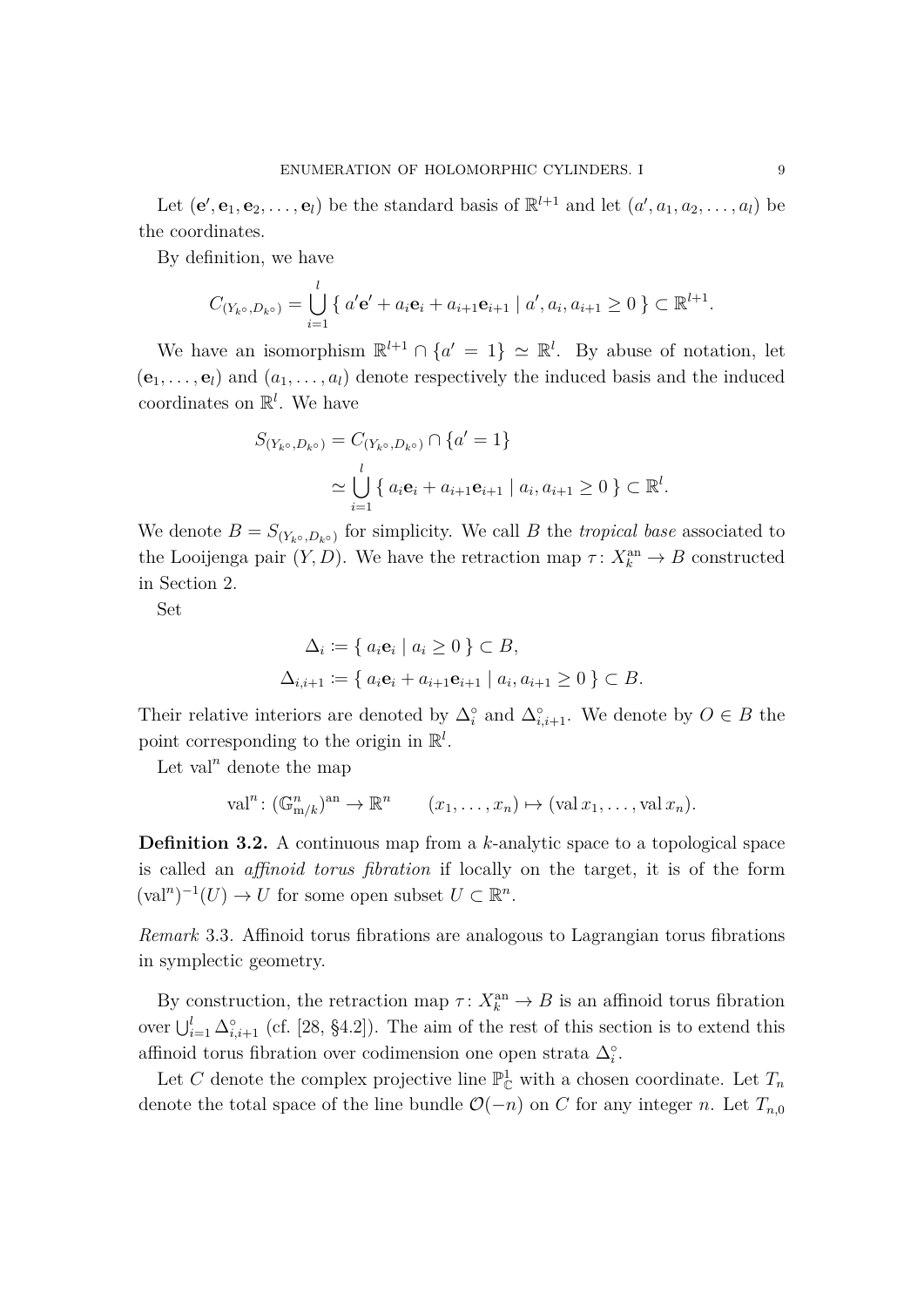and  $T_{n,\infty} \subset T_n$  denote respectively the fibers at 0 and  $\infty$ . Let  $(C_n, E_n, F_n)$  denote the formal completion of  $(T_n, T_{n,0}, T_{n,\infty})$  along the zero section. Let  $p \in C \setminus \{0, \infty\}.$ 

Let  $C_n$  denote the blowup of  $C_n$  at the point  $p$ . Let  $C_n$  denote the formal completion of  $C_n$  along the strict transform of  $C$ . We have a natural morphism  $C_n \to C_n$ . Let  $E_n$  and  $F_n$  denote respectively the pullback of the divisors  $E_n$  and *Fn*.

<span id="page-9-0"></span>**Lemma 3.4.** *The triple*  $(C_n, E_n, F_n)$  *is isomorphic to the triple*  $(C_{n+1}, E_{n+1}, F_{n+1})$ *. Proof.* Let  $U_{n,0}$  be the affine formal scheme  $C_n \setminus \{\infty\}$  and let  $U_{n,\infty}$  be  $C_n \setminus \{0\}$ . Assume

 $U_{n,0} \simeq$  Spf  $\mathbb{C}[x_0][y_0], \qquad U_{n,\infty} \simeq$  Spf  $\mathbb{C}[x_\infty][y_\infty].$ 

The gluing of  $U_{n,0}$  and  $U_{n,\infty}$  is given by

$$
\mathbb{C}[x_0, x_0^{-1}][y_0] \longrightarrow \mathbb{C}[x_{\infty}, x_{\infty}^{-1}][y_{\infty}]
$$

$$
x_0 \longmapsto x_{\infty}^{-1}
$$

$$
x_0^{-1} \longmapsto x_{\infty}
$$

$$
y_0 \longmapsto x_{\infty}^n \cdot y_{\infty}.
$$

Similarly, let  $U_{n,0}$  be the affine formal scheme  $C_n \setminus \{\infty\}$  and let  $U_{n,\infty}$  be  $C_n \setminus \{0\}$ . We choose coordinates

$$
u_0 = \frac{y_0}{x_0 - p}
$$
,  $u_\infty = \frac{y_\infty}{1 - px_\infty}$ .

We obtain

 $\widehat{U}_{n,0} \simeq \text{Spf}\,\mathbb{C}[x_0][[u_0]], \qquad \widehat{U}_{n,\infty} \simeq \text{Spf}\,\mathbb{C}[x_\infty][[u_\infty]].$ 

The gluing of  $U_{n,0}$  and  $U_{n,\infty}$  is given by

$$
\mathbb{C}[x_0, x_0^{-1}][[u_0] \longrightarrow \mathbb{C}[x_{\infty}, x_{\infty}^{-1}][[u_{\infty}]]
$$
  
\n
$$
x_0 \longmapsto x_{\infty}^{-1}
$$
  
\n
$$
x_0^{-1} \longmapsto x_{\infty}
$$
  
\n
$$
u_0 \longmapsto \frac{y_0}{x_0 - p} = \frac{x_{\infty}^n \cdot y_{\infty}}{\frac{1}{x_{\infty}} - p} = \frac{x_{\infty}^{n+1} \cdot y_{\infty}}{1 - px_{\infty}} = x_{\infty}^{n+1} \cdot u_{\infty}.
$$

<span id="page-9-1"></span>Therefore, we obtain an isomorphism  $\tilde{C}_n \simeq C_{n+1}$ . Since both divisors  $\tilde{E}_n$  and  $E_{n+1}$  are defined by the equation  $x_0 = 0$ , and both divisors  $\widehat{F}_n$  and  $F_{n+1}$  are defined by the equation  $x_{\infty} = 0$ , the isomorphism  $C_n \simeq C_{n+1}$  induces an isomorphism  $(\hat{C}_n, \hat{E}_n, \hat{F}_n) \simeq (C_{n+1}, E_{n+1}, F_{n+1}).$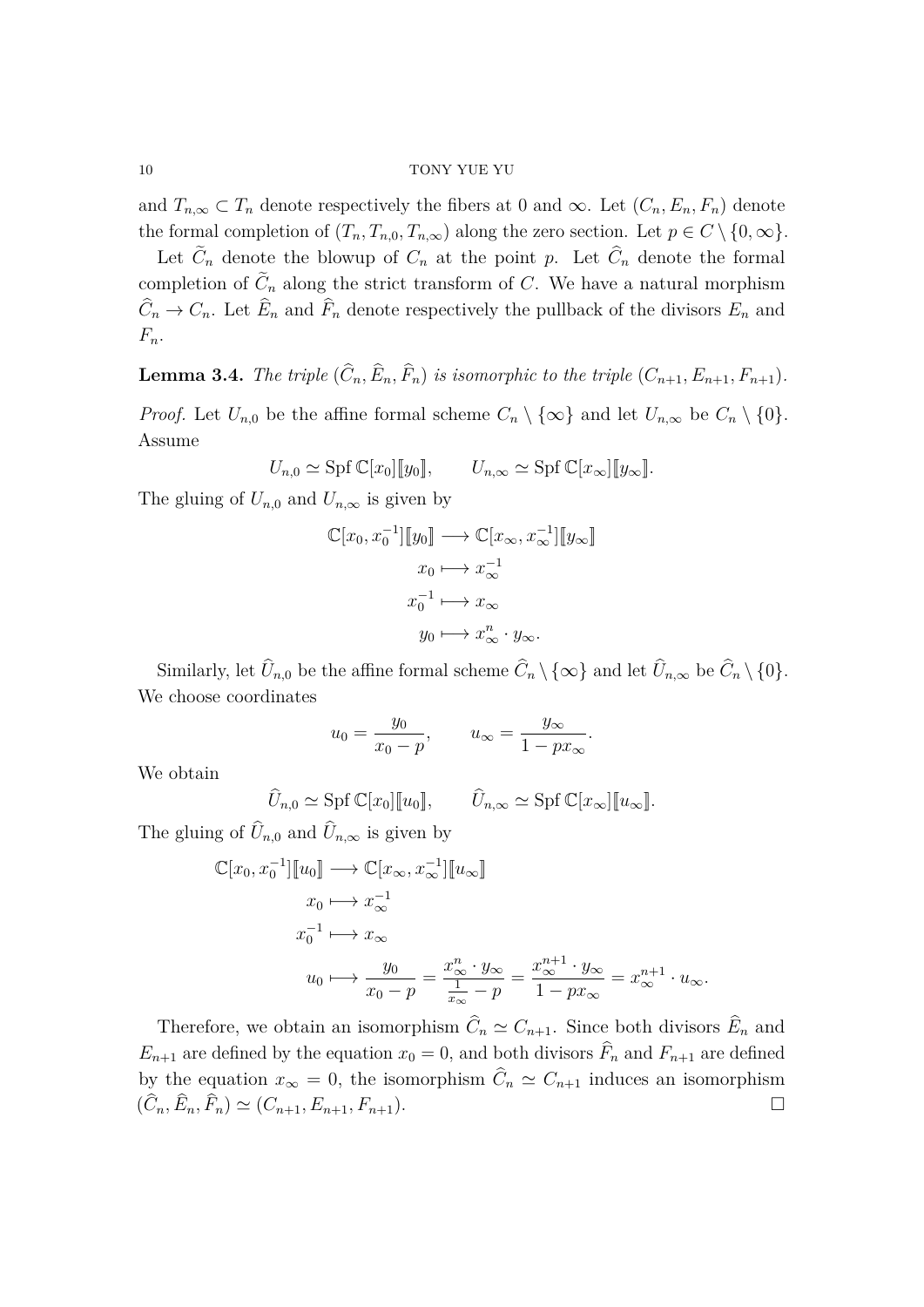*Remark* 3.5. We observe that the triple  $(C_n, E_n, F_n)$  has a toric description. Let  $u = (1,0), v = (0,1), w = (-1, n)$  be three vectors in  $\mathbb{Z}^2$ . Consider the fan in  $\mathbb{R}^2$ consisting of a cone generated by the vectors *u, v* and another cone generated by the vectors  $v, w$ . Let  $Z$  be the corresponding smooth quasi-projective toric surface. Let  $D_u, D_v, D_w$  be the toric divisors corresponding to the rays in the directions  $u, v, w$ . The divisor  $D_v$  is isomorphic to a projective line. Its normal bundle is isomorphic to the line bundle  $\mathcal{O}(-n)$ . Let  $(C', E', F')$  denote the formal completion of  $(Z, D_u, D_w)$  along  $D_v$ . Then the triple  $(C', E', F')$  is isomorphic to the triple  $(C_n, E_n, F_n).$ 

<span id="page-10-0"></span>**Proposition 3.6.** *The retraction map*  $\tau: X_k^{\text{an}} \to B$  *is an affinoid torus fibration over*  $B \setminus O$ *, where*  $O$  *denotes the origin of*  $B$ *.* 

*Proof.* Since the retraction map  $\tau: X_k^{\text{an}} \to B$  is an affinoid torus fibration over  $\bigcup_{i=1}^{l} \Delta_{i,i+1}^{\circ}$ , it suffices to show that for any  $i \in \{1, \ldots, l\}$ , any point *b* in the open stratum  $\Delta_i^{\circ}$ , the retraction map  $\tau: X_k^{\text{an}} \to B$  is an affinoid torus fibration over a neighborhood of *b*.

The toroidal construction of [\[30\]](#page-31-10) gives a one-to-one correspondence between finite rational conical subdivisions of the Clemens polytope *B* and toric blowups of the Looijenga pair  $(Y, D)$  in the sense of [\[19,](#page-31-2) §1.3]. In particular, toric blowups of the pair  $(Y, D)$  do not alter the retraction map  $\tau: X_k^{\text{an}} \to B$  near the point  $b \in B$ . So we can assume that  $(Y, D)$  admits a toric model  $(\overline{Y}, \overline{D})$  by [\[19,](#page-31-2) Proposition 1.19], i.e. the pair  $(Y, D)$  is obtained from a smooth projective toric surface  $(\overline{Y}, \overline{D})$  by blowing up finitely many points on the smooth locus of  $\overline{D}$ .

Let  $(C', E', F')$  denote the formal completion of the triple  $(Y, D_{i-1}, D_{i+1})$  along the divisor  $D_i$ . By Lemma [3.4](#page-9-0) and Remark [3.5,](#page-9-1) it is thus isomorphic to the triple  $(C_n, E_n, F_n)$  for some *n*. By construction, the retraction map  $\tau: X_k^{\text{an}} \to B$  over the open subset

<span id="page-10-1"></span>
$$
\Delta_{i-1,i}^{\circ} \cup \Delta_i^{\circ} \cup \Delta_{i,i+1}^{\circ} \subset B \tag{3.1}
$$

is completely determined by the triple  $(C', E', F')$ . Moreover, since we have affinoid torus fibration everywhere on the base in the toric case, by Remark [3.5](#page-9-1) again, the retraction map  $\tau: X_k^{\text{an}} \to B$  is an affinoid torus fibration over the open subset in Eq.  $(3.1)$ .

Let  $\psi_i: \Delta_{i-1,i}^{\circ} \cup \Delta_i^{\circ} \cup \Delta_{i,i+1}^{\circ} \to \mathbb{R}^2$  be the continuous map which is linear on  $\Delta_{i-1,i}^{\circ}$ ,  $\Delta_i^{\circ}$  and  $\Delta_{i,i+1}^{\circ}$ , and which sends the vectors  $\mathbf{e}_{i-1}, \mathbf{e}_i, \mathbf{e}_{i+1}$  respectively to the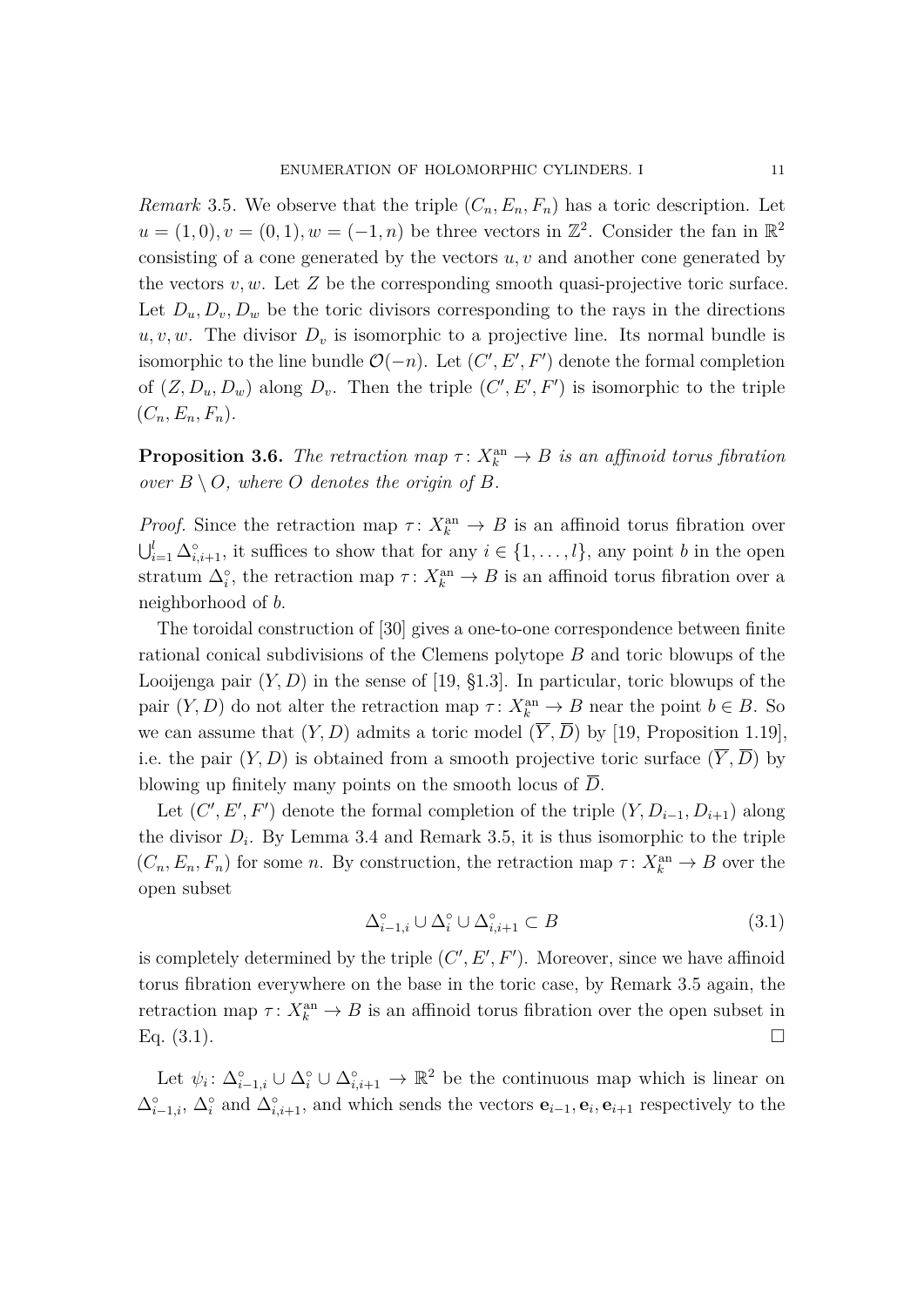vectors  $(1,0)$ ,  $(0,1)$ ,  $(-1, -D_i^2) \in \mathbb{R}^2$ , where  $D_i^2$  denote the self-intersection number of the curve  $D_i$  inside the surface  $Y$ .

<span id="page-11-1"></span>*Remark* 3.7. By Proposition [3.6](#page-10-0) and [\[35,](#page-31-1) Theorem 1], we obtain a Z-affine structure on  $B \setminus O$  so that the tropical base *B* is a polyhedral Z-affine manifold with a singularity at *O* in the sense of Definition [2.9.](#page-7-1) By the proof of Proposition [3.6,](#page-10-0) the  $\mathbb{Z}\text{-affine structure restricted to } ∆_{i-1,i}^{\circ} ∪ ∆_{i}^{\circ} ∪ ∆_{i,i+1}^{\circ}$  is isomorphic to the pullback of the standard Z-affine structure on  $\mathbb{R}^2$  by the map  $\psi_i$  defined above. So we obtain the same  $\mathbb{Z}\text{-affine structure}$  as in [\[19,](#page-31-2) §1.1]. By [19, Lemma 1.3]), the  $\mathbb{Z}\text{-affine}$ structure on  $B \setminus O$  extends across the origin if and only if Y is toric and D is the toric boundary.

#### 4. Tropical cylinders

<span id="page-11-0"></span>Tropical geometry is a fundamental tool in our enumeration of holomorphic cylinders. In this section, we introduce the notion of spines, tropical cylinders, and extensions of them. We prove a rigidity property of tropical cylinders, which will be an important ingredient in the proof of Theorem [5.4.](#page-20-0)

**Definition 4.1.** An *unbounded* Z-affine graph  $(\Gamma, V_{\infty}(\Gamma))$  consists of the following data:

- (i) A finite graph  $\Gamma$  without loops. We denote by  $V(\Gamma)$  the set of vertices of  $\Gamma$ and by  $E(\Gamma)$  the set of edges of  $\Gamma$ .
- (ii) A subset of 1-valent vertices  $V_\infty(\Gamma) \subset V(\Gamma)$  called *unbounded vertices*. We call the rest of the vertices *bounded vertices*.
- (iii) For every edge *e* with two bounded endpoints, a Z-affine structure on *e* which is isomorphic to the closed interval  $[0, \alpha] \subset \mathbb{R}$  for a positive real number  $\alpha$ .
- (iv) For every edge *e* with one unbounded vertex  $v_{\infty}$ , a Z-affine structure on  $e \setminus \{v_{\infty}\}\$  which is isomorphic to the interval  $[0, +\infty) \subset \mathbb{R}$ .
- (v) For every edge *e* with two unbounded vertices  $v_{\infty}$  and  $v'_{\infty}$ , a Z-affine structure on  $e \setminus \{v_{\infty}, v_{\infty}'\}$  which is isomorphic to the standard Z-affine structure on R.

We will simply say a Z*-affine graph* where unbounded vertices are not present.

**Definition 4.2.** An (unbounded) Z-affine tree is an (unbounded) Z-affine graph whose underlying graph is a tree.

**Definition 4.3.** Let  $(\Gamma, V_{\infty}(\Gamma))$  be an unbounded Z-affine graph and let  $\Sigma$  be a polyhedral complex with a piecewise Z-affine structure. A Z*-affine map h*: Γ \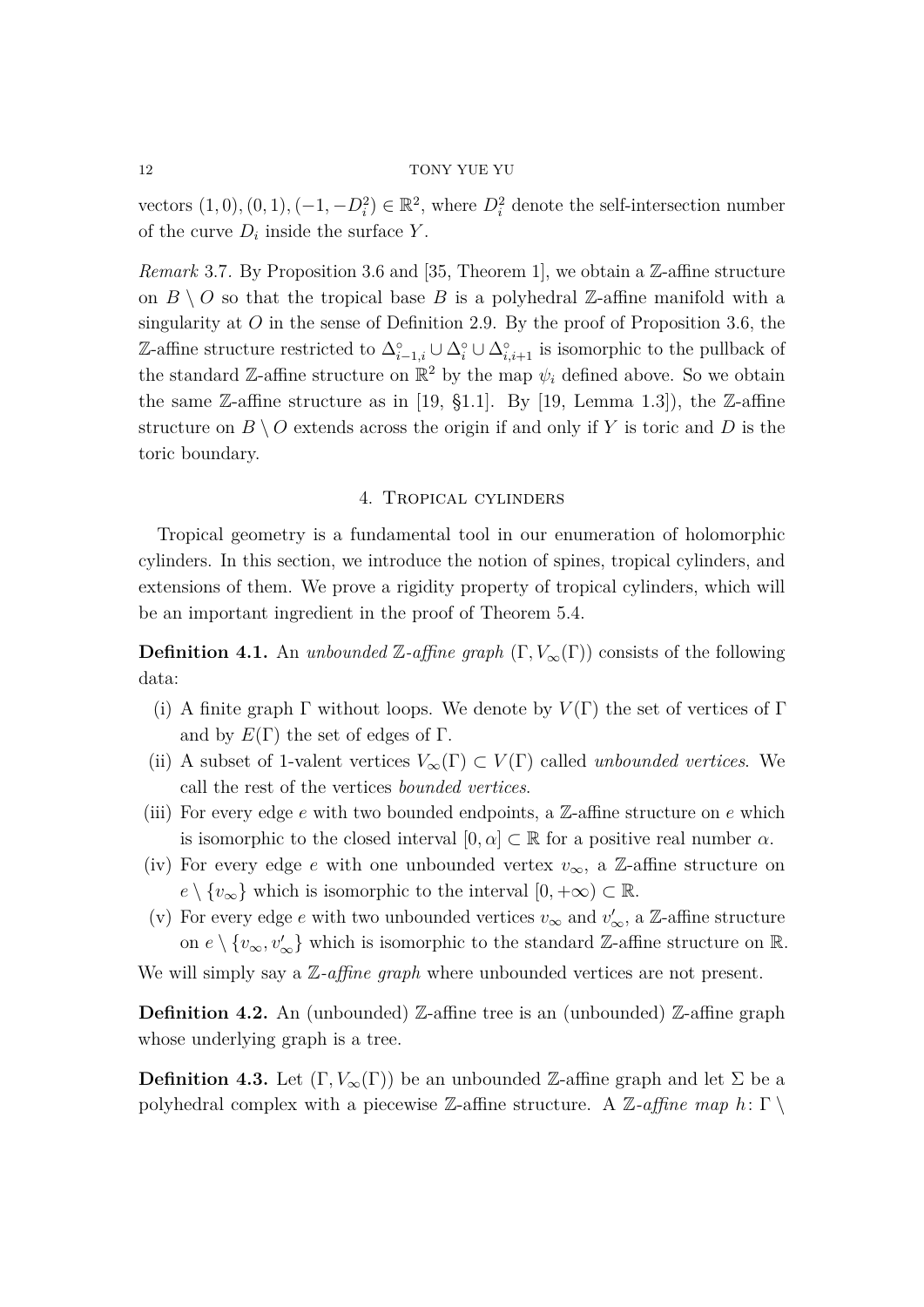$V_\infty(\Gamma) \to \Sigma$  is a continuous proper map such that every edge maps to a polyhedron in Σ and the maps are compatible with the Z-affine structures. A Z*-affine immersion* is a Z-affine map that does not contract any edge to a point.

Let  $\Sigma$  be a polyhedral Z-affine manifold with singularities and let  $\Sigma_0 \subset \Sigma$  be the set of smooth points in the sense of Definition [2.9.](#page-7-1) Let *h* be a Z-affine map from an unbounded Z-affine graph  $(\Gamma, V_\infty(\Gamma))$  to  $\Sigma$ . For a bounded vertex  $v \in V(\Gamma)$  which maps to  $\Sigma_0$  and an edge *e* connected to *v*, we denote by  $w_v^0(e)$  the unitary integral tangent vector at *v* pointing to the direction of *e*, and by  $w_v(e)$  the image of  $w_v^0(e)$ in  $T_{h(v)}\Sigma(\mathbb{Z})$ , where  $T_{h(v)}\Sigma(\mathbb{Z})$  denotes the integral lattice in the tangent space of the Z-affine manifold  $\Sigma_0$  at the point  $h(v)$ .

**Definition 4.4.** The Z-affine map *h* above is said to be *balanced* at a vertex *v* which maps to  $\Sigma_0$  if we have  $\sum_{e \ni v} w_v(e) = 0 \in T_{h(v)}\Sigma(\mathbb{Z}).$ 

From now on we restrict to the particular polyhedral Z-affine manifold *B* with a singularity at *O* in Remark [3.7.](#page-11-1)

<span id="page-12-1"></span>**Definition 4.5.** A *spine* in the tropical base  $B$  consists of a connected  $\mathbb{Z}$ -affine tree Γ, two 1-valent vertices  $(v_1, v_2)$  of Γ, and a Z-affine immersion  $h: \Gamma \to B$ satisfying the following conditions:

- (i) The image of *h* does not contain the origin  $O \in B$ .
- (ii) The vertices  $v_1$  and  $v_2$  are the only 1-valent vertices of  $\Gamma$ .
- (iii) For every vertex *v*, every edge *e* connected to *v*, neither of the vectors  $\pm w_v(e)$ points towards the origin  $O \in B$ .
- <span id="page-12-0"></span>(iv) For every 2-valent vertex *v*, the vector  $-\sum_{e \ni v} w_v(e)$  is either zero or points towards to origin  $O \in B$ .

<span id="page-12-2"></span>**Definition 4.6.** A *tropical cylinder* in the tropical base *B* consists of a connected Z-affine tree Γ, a pair of two 1-valent vertices  $(v_1, v_2)$  of Γ, and a Z-affine immersion  $h: \Gamma \to B$  satisfying the following conditions:

- (i) The inverse image of the origin  $O \in B$  consists of all the 1-valent vertices of  $Γ$  except  $v_1$  and  $v_2$ .
- (ii) For every vertex  $v$  whose valency is greater than 1, the  $\mathbb{Z}\text{-affine map }h$  is balanced at *v*.

<span id="page-12-3"></span>**Definition 4.7.** An *extended spine* in the tropical base *B* consists of a connected unbounded Z-affine tree  $\Gamma$  with a pair of unbouded vertices  $(v_1, v_2)$  and a Z-affine immersion  $h: \Gamma \setminus \{v_1, v_2\} \to B$  such that Conditions (i)-[\(iv\)](#page-12-0) of Definition [4.5](#page-12-1) hold.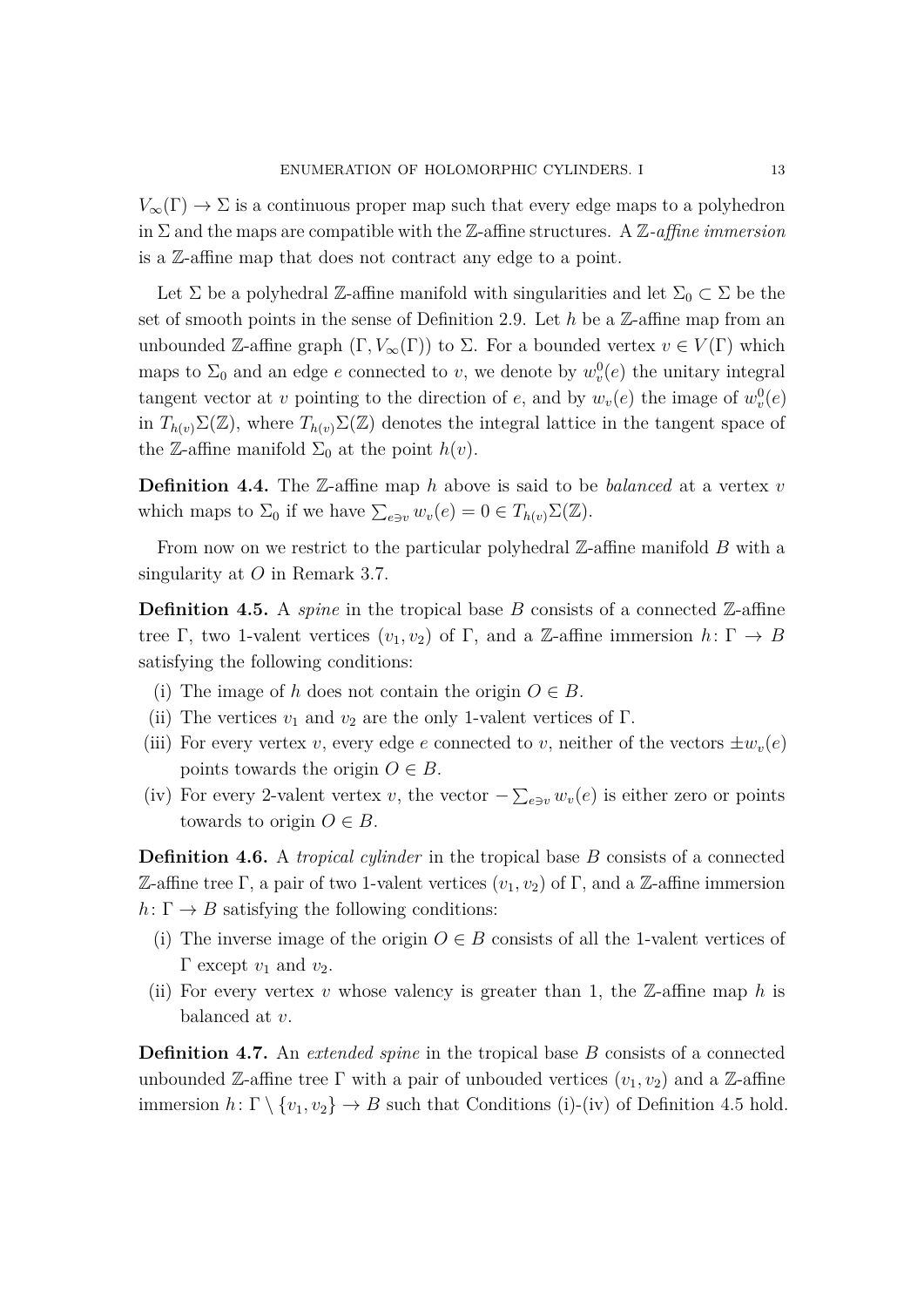**Definition 4.8.** An *extended tropical cylinder* in the tropical base *B* consists of a connected unbounded Z-affine tree  $\Gamma$  with a pair of unbounded vertices  $(v_1, v_2)$ and a Z-affine immersion  $h: \Gamma \setminus \{v_1, v_2\} \to B$  such that Conditions (i) and (ii) of Definition [4.6](#page-12-2) hold.

We endow  $\mathbb R$  with the standard  $\mathbb Z$ -affine structure Aff<sub>Z,R</sub>. We obtain a Z-affine structure on the product  $\mathbb{R} \times (B \setminus O)$ , so  $\mathbb{R} \times B$  is a polyhedral Z-affine manifold with singularities. Set  $\tilde{B} := \mathbb{R} \times B$ . We denote by  $\pi_1 : \tilde{B} \to \mathbb{R}$  and  $\pi_2 : \tilde{B} \to B$  the two projections.

<span id="page-13-1"></span>*Remark* 4.9. The factor  $\mathbb R$  in  $\tilde{B}$  will have two advantages in our approach:

- (i) It will allow us to treat non-injective spines in a simple way by considering their graphs.
- (ii) It will allow us to eliminate certain multiplicities. Consequently, we can circumvent the sophisticated machinery of relative Gromov-Witten invariants  $(cf. [37, 29, 17, 38, 39, 26]).$  $(cf. [37, 29, 17, 38, 39, 26]).$  $(cf. [37, 29, 17, 38, 39, 26]).$  $(cf. [37, 29, 17, 38, 39, 26]).$  $(cf. [37, 29, 17, 38, 39, 26]).$  $(cf. [37, 29, 17, 38, 39, 26]).$  $(cf. [37, 29, 17, 38, 39, 26]).$  $(cf. [37, 29, 17, 38, 39, 26]).$

<span id="page-13-0"></span>**Definition 4.10.** An *extended tropical cylinder* in  $\tilde{B}$  consists of a connected unbounded Z-affine tree  $\Gamma$  with a pair of unbounded vertices  $(v_1, v_2)$  and a Z-affine immersion  $h: \Gamma \setminus \{v_1, v_2\} \to \tilde{B}$  such that

- (i) the composition  $\pi_1 \circ h$  is a Z-affine map balanced at every vertex of  $\Gamma$ , and
- (ii) the composition  $\pi_2 \circ h$  is an extended tropical cylinder in *B* as in Definition [4.8.](#page-12-3)

Let  $L = (\Gamma, (v_1, v_2), h: \Gamma \to B)$  be a spine in *B*. We define in the following an extension  $L' = (\Gamma', \{v'_1, v_2\}, h')$  of the spine *L* and a curve class  $\beta' \in \text{NE}(Y)$ associated to the extension. We set initially  $\Gamma' = \Gamma$  and  $h' = h$ . Let  $e_1$  denote the edge connected to the vertex  $v_1$ . Let  $r_1$  denote the ray starting at  $h(v_1)$  with direction opposite to  $h(e_1)$ . We distinguish two cases according to whether the ray  $r_1$  hits, or not, a codimension one face  $\Delta_i$  of *B*.

- (i) Assume that the ray  $r_1$  does not hit any codimension one face of  $B$  except possibly the point  $h'(v_1)$ . Then we add an unbounded vertex  $v'_1$  to Γ' and an edge  $e'_1$  connecting  $v'_1$  with  $v_1$ . We endow  $e'_1 \setminus \{v'_1\}$  with the Z-affine structure isomorphic to the interval  $[0, +\infty) \subset \mathbb{R}$ . Let  $h'|_{e'_1}$  be the Z-affine map sending  $e'_1 \setminus \{v'_1\}$  to the ray  $r_1$  so that *h*<sup> $\prime$ </sup> becomes balanced at the vertex  $v_1$ . In this case, we set  $\beta' = 0$ .
- (ii) Otherwise, we add a bounded vertex  $v'_1$  to  $\Gamma'$  and an edge  $e'_1$  connecting  $v'_1$  with  $v_1$ . Let  $h'(v'_1)$  be the first point other than  $h'(v_1)$  where the ray  $r_1$  hits some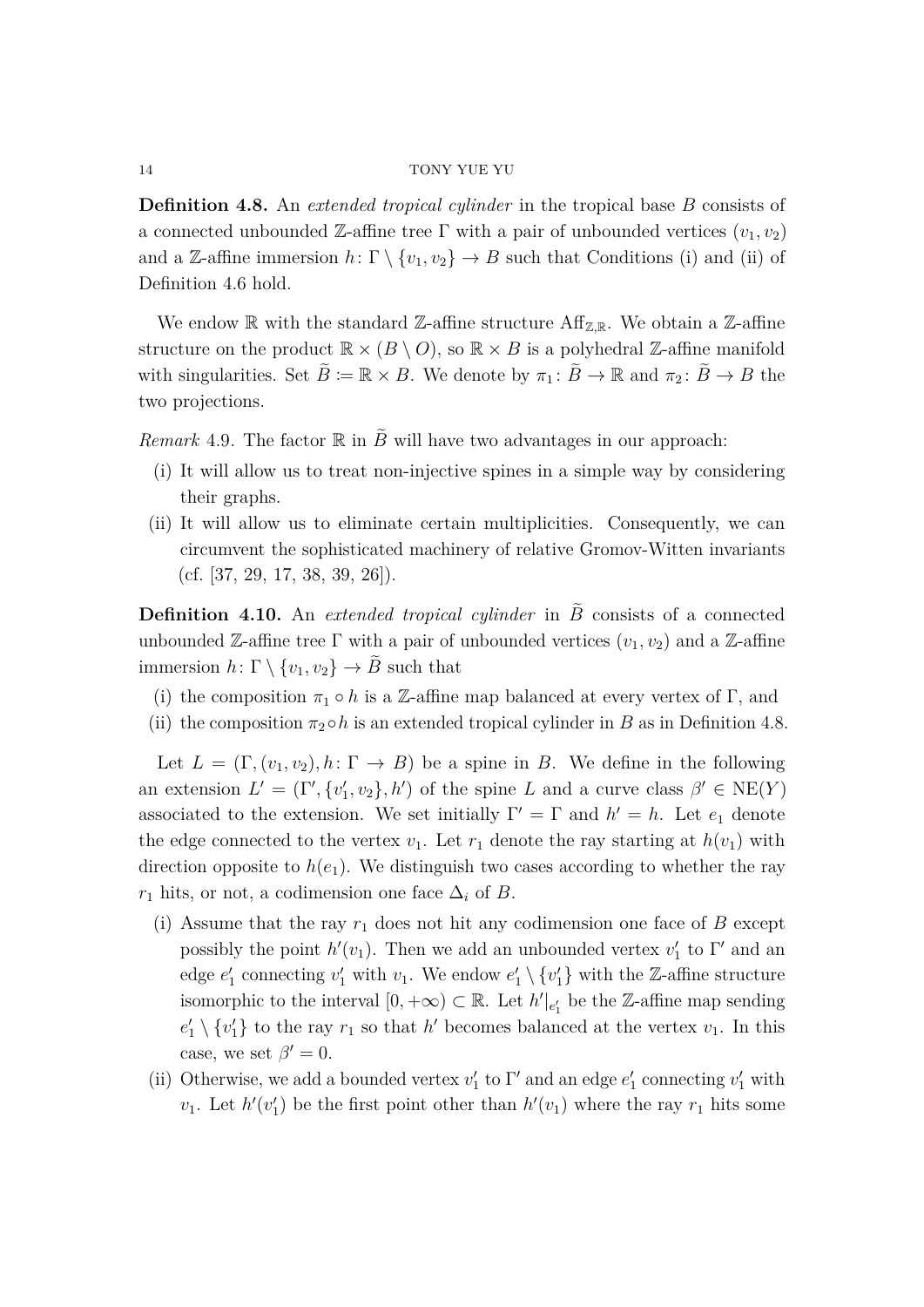codimension one face  $\Delta_i \subset B$ . Let  $\bar{e}'_1$  denote the segment connecting  $h'(v_1)$ and  $h'(v'_1)$ . Assume that the pullback of the piecewise Z-affine structure on *B* to  $\vec{e}_1'$  is isomorphic to the standard  $\mathbb{Z}\text{-affine}$  structure on a closed interval  $[0,\alpha]$ for a positive real number  $\alpha$ . Let  $m$  be the ratio  $w_{v_1}(e_1)/w_{v_1}^0(e_1)$ . We endow the edge  $e'_1$  with the Z-affine structure isomorphic to the interval  $[0, \alpha/m] \subset \mathbb{R}$ . Let  $h'|_{e'_1}$  be the Z-affine map sending the edge  $e'_1$  to the segment  $\bar{e}'_1$  so that  $h'$  becomes balanced at the vertex  $v_1$ . Let  $e_i$  be the primitive integral vector in the direction of  $\Delta_i$ . Let  $\mu$  be the lattice length of the wedge product  $w_{v_1'}(e_1') \wedge \mathbf{e}_i$ . We set  $\beta' = \mu[D_i] \in \text{NE}(Y)$ .

We call the triple  $(\Gamma', \{v_1', v_2\}, h')$  the *extension* of the spine *L* at the vertex  $v_1$ , and we call  $\beta'$  the curve class associated to this extension. Similarly, we can extend the spine  $L$  at the vertex  $v_2$ . We do iterated extensions at both sides until both sides end with unbounded vertices. If this happens after finitely many steps, we call the spine *L extendable*, we call the final product the *extended spine associated to the spine L*, and we define the curve class associated to this extension to be the sum of all the curve classes associated to the intermediate extensions.

*Remark* 4.11. The Looijenga pair is called *positive* if the intersection matrix  $(D_i \cdot D_j)$ is not negative semi-definite. This holds if and only if  $Y \setminus D$  is the minimal resolution of an affine surface (cf. [\[19,](#page-31-2) Lemma 5.9]). In this case, every spine in the tropical base  $B$  is extendable (cf. [\[19,](#page-31-2) Corollary 1.6]).

Let  $\hat{L} = (\Gamma, (v_1, v_2), h)$  be an extended spine in *B*. Set  $\Gamma' = \Gamma$  and  $h' = h$ . For every bounded vertex *v* of  $\Gamma$  such that  $\sigma_v := \sum_{e \ni v} w_v(e)$  is non-zero, we add a vertex  $v'$  to  $\Gamma'$  and an edge  $e_v$  connecting  $v$  and  $v'$ . Set  $h'(v') = O$ . Let  $\sigma_v^0$  denote the primitive vector in  $T_{h'(v)}B(\mathbb{Z})$  in the direction of  $\sigma_v$ . Let  $m_v$  be the ratio  $\sigma_v/\sigma_v^0$ . Let  $\bar{e}_v$  denote the segment connecting  $h'(v)$  and  $h'(v')$ . Assume that the pullback of the piecewise Z-affine structure on *B* to  $\bar{e}_v$  is isomorphic to the standard Z-affine structure on a closed interval  $[0, \alpha_v]$  for a positive real number  $\alpha_v$ . We endow the edge  $e_v$  with the Z-affine structure isomorphic to the interval  $[0, \alpha_v/m_v] \subset \mathbb{R}$ . Let  $h'|_{e_v}$  be the Z-affine map sending the edge  $e_v$  to the segment  $\bar{e}_v$  so that *h*' becomes balanced at the vertex *v*. The resulting triple  $(\Gamma', (v_1, v_2), h')$  is an extended tropical cylinder in *B*, which we call the *extended tropical cylinder in B associated to the extended spine L*b.

Since  $\hat{L} = (\Gamma, (v_1, v_2), h)$  is an extended spine in *B*, we see that  $\Gamma \setminus \{v_1, v_2\}$  is homeomorphic to the real line R. Let  $\text{Aff}_{\mathbb{Z},\Gamma}$  be the Z-affine structure on  $\Gamma \setminus \{v_1, v_2\}$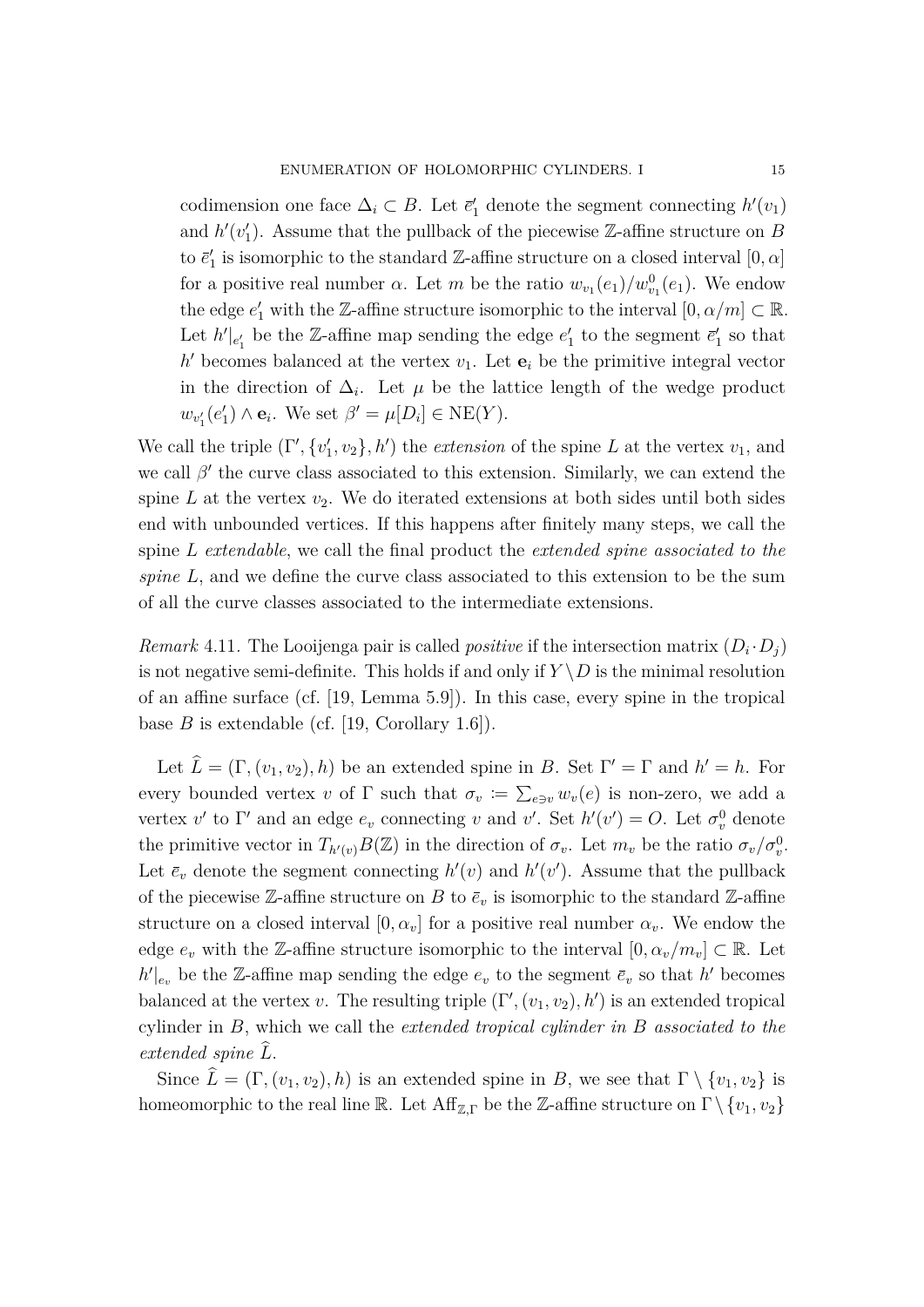whose restriction to every edge of  $\Gamma$  coincides with the given Z-affine structure on the edge. We obtain an isomorphism of Z-affine manifolds  $h_0: (\Gamma \setminus \{v_1, v_2\}, Aff_{\mathbb{Z}\Gamma}) \to$  $(\mathbb{R}, \text{Aff}_{\mathbb{Z}, \mathbb{R}})$ . Let  $\pi_{\Gamma}: \Gamma' \to \Gamma$  be the map contracting all newly added edges. Set

 $h'' = (h_0 \circ \pi_{\Gamma} : \Gamma' \setminus \{v_1, v_2\} \to \mathbb{R}, \ h' : \Gamma' \setminus \{v_1, v_2\} \to B).$ 

Then the triple  $(\Gamma', (v_1, v_2), h'')$  is an extended tropical cylinder in  $\tilde{B}$ , which we call the extended tropical cylinder in  $\tilde{B}$  associated to the extended spine  $\tilde{L}$ .

**Rigidity of the tropical cylinder.** Using the embedding  $B \subset \mathbb{R}^l$ , for any point  $p \in B \setminus O$ , any vector  $w \in T_pB(\mathbb{Z})$ , we denote by  $(w^1, \ldots, w^l)$  the coordinates of *w* with respect to the basis  $(e_1, \ldots, e_l)$  of  $\mathbb{Z}^l \subset \mathbb{R}^l$ . We define  $|w| = \sqrt{(w^1)^2 + \cdots + (w^l)^2}$ , called the *norm* of the vector *w*.

Let  $Z = (\Gamma, (v_1, v_2), h)$  be an extended tropical cylinder in  $\tilde{B}$ . Let  $e_1$  and  $e_2$ denote the edges connected to the vertices  $v_1$  and  $v_2$  respectively. Let  $\bar{v}_1$  be the bounded endpoint of  $e_1$  and let  $\overline{v}_2$  be the bounded endpoint of  $e_2$ . We denote  $A(Z) \coloneqq \max\{|w_{\bar{v}_1}(e_1)|, |w_{\bar{v}_2}(e_2)|\}.$ 

<span id="page-15-0"></span>**Proposition 4.12.** Let  $Z = (\Gamma, (v_1, v_2), h)$  be an extended tropical cylinder in B. Let  $e_1$  and  $e_2$  denote the edges connected to the vertices  $v_1$  and  $v_2$  respectively. Let *p be a point on the ray*  $h(e_1 \setminus \{v_1\})$ *. Let*  $A_0$  *be a real number such that*  $A_0 > A(Z)$ *. Then there exists an open neighborhood U of the image*  $h(\Gamma)$  *in B satisfying the following conditions:*

- (*i*) Let  $Z' = (\Gamma', \{v'_1, v'_2\}, h')$  be another extended tropical cylinder in  $\tilde{B}$  such that  $A(Z') < A_0$  *and that its image*  $h'(\Gamma')$  *lies in U and contains p, then the image*  $h'(\Gamma')$  *coincides necessarily with the image*  $h(\Gamma)$ *.*
- <span id="page-15-1"></span>*(ii)* For  $i = 1, 2$ , there exists a point  $p_i$  on the ray  $h(e_i \setminus \{v_i\})$  and a neighborhood *U*<sub>*i*</sub> *of p<sub>i</sub> in*  $\tilde{B}$ *, such that any translation of*  $U_i$  *along the ray*  $h(e_i \setminus \{v_i\})$  *is contained in U.*

*Proof.* Let  $v_1, v_{11}, v_{12}, \ldots, v_{1m}, v_2$  be the chain of vertices on the path connecting the vertices  $v_1$  and  $v_2$  in  $\Gamma$ . Let  $e_{1j}$  denote the edge connecting the vertices  $v_{1j}$ and  $v_{1,(j+1)}$ . For any extended tropical cylinder  $Z' = (\Gamma', \{v'_1, v'_2\}, h')$  in  $\tilde{B}$ , we denote by  $e'_1$  and  $e'_2$  the edges connected to the vertices  $v'_1$  and  $v'_2$  respectively. We introduce the similar notations  $v'_1, v'_{11}, v'_{12}, \ldots, v'_{1m'}$ ,  $v'_2$  and  $e'_{11}, e'_{12}, \ldots$  for *Z'*.

We start with any neighborhood *U* of the image  $h(\Gamma)$  in *B* satisfying Condition (ii). By shrinking *U* near the rays  $h(e_1 \setminus \{v_1\})$  and  $h(e_2 \setminus \{v_2\})$ , we can assume that for any extended tropical cylinder  $Z' = (\Gamma', \{v'_1, v'_2\}, h')$  in  $\widetilde{B}$  such that  $h'(\Gamma') \subset U$ ,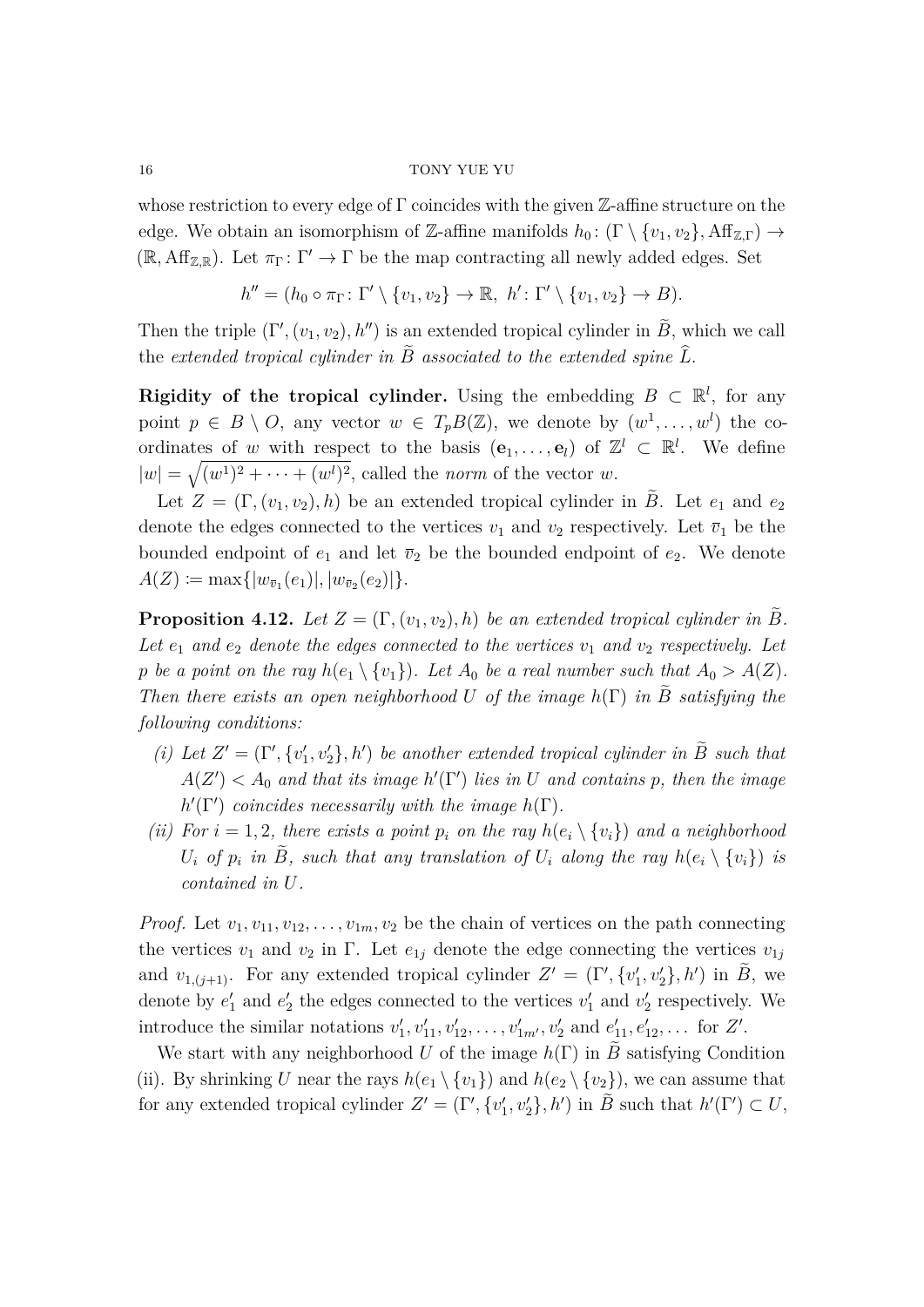the rays  $h(e'_1 \setminus \{v'_1\})$  and  $h(e'_2 \setminus \{v'_2\})$  are necessarily parallel to the rays  $h(e_1 \setminus \{v_1\})$ and  $h(e_2 \setminus \{v_2\})$ , up to a switch of the labeling of  $v'_1$  and  $v'_2$ .

Assume moreover that  $A(Z') < A_0$ . By further shrinking U, we can ensure that the ray  $O\pi_2(h'(v'_{11}))$  coincides with the ray  $O\pi_2(h(v_{11}))$ . By further shrinking *U*, we can ensure that the segment  $\pi_2(h'(e'_{11}))$  is parallel to the segment  $\pi_2(h(e_{11}))$ . Since the norm  $|w_{v'_{11}}(e'_1)|$  is bounded by  $A_0$ , the balancing condition at the vertex  $v'_{11}$  implies that the norm  $|w_{v'_{11}}(e'_{11})|$  is bounded by a number depending only on  $A_0$ and *Z*. Therefore, by further shrinking *U*, we can ensure that the ray  $O_{\pi_2}(h'(v'_{12}))$ coincides with the ray  $O \pi_2(h(v_{12}))$  and that the segment  $\pi_2(h'(e'_{12}))$  is parallel to the segment  $\pi_2(h(e_{12}))$ . Iterating the process, we can ensure that  $m = m'$ , that the ray  $O_{\pi_2}(h'(v'_{1j}))$  coincides with the ray  $O_{\pi_2}(h(v_{1j}))$  for  $j = 1, \ldots, m$ , and that the segment  $\pi_2(h'(e'_{1j}))$  is parallel to the segment  $\pi_2(h(e_{1j}))$  for  $j = 1, \ldots, m - 1$ .

Assume moreover that the image  $h'(\Gamma')$  contains the point *p*. Then the image  $\pi_2(h'(\Gamma'))$  contains the point  $\pi_2(p)$ . By further shrinking *U* if necessary, we can ensure that the point  $\pi_2(h'(v'_{1j}))$  coincides with the point  $\pi_2(h(v_{1j}))$  for  $j = 1, \ldots, m$ , and that the segment  $\pi_2(h'(e'_{1j}))$  coincides with the segment  $\pi_2(h(e_{1j}))$  for  $j =$ 1*, . . . , m* − 1. By further shrinking *U* if necessary, the balancing condition at the vertices  $v'_{1j}$  ensures that the point  $h'(v'_{1j})$  coincides with the point  $h(v_{1j})$  for  $j = 1, \ldots, m$ , and that the segment  $h'(e'_{1j})$  coincides with the segment  $h(e_{1j})$  for  $j = 1, \ldots, m - 1$ . Finally, the conditions in Definition [4.10](#page-13-0) ensures that the image  $h'(\Gamma')$  coincides with the image  $h(\Gamma)$ . We remark that at every stage of shrinking, we can always ensure that Condition [\(ii\)](#page-15-1) in the proposition holds.  $\Box$ 

Let  $C_{\widetilde{B}}$  denote  $\mathbb{R}_{\geq 0} \times \widetilde{B}$ . We embed  $\widetilde{B}$  into  $C_{\widetilde{B}}$  by the map  $x \mapsto (1, x)$ . Let  $C'_{\widetilde{B}}$ be a finite subdivision of  $C_{\tilde{B}}$  into rational polyhedral cones, so that it induces a<br>polyhedral subdivision  $\tilde{P}'$  of  $\tilde{P}$ . For any are dimensional cones, in  $C'$ , we denote polyhedral subdivision  $\tilde{B}'$  of  $\tilde{B}$ . For any one-dimensional cone *r* in  $C'_{\tilde{B}}$ , we denote by  $\text{Star}(r)$  the union of the relative interior of the polyhedral cones in  $C^{\prime}_{\tilde{P}}$  containing  $F$ , and by  $\overline{\text{Star}}(r)$  the union of the polyhedral cones in  $C'_{\tilde{P}}$  containing *r* containing *r*.

*B*e For a set R of one-dimensional cones in  $C_3^{\prime}$ *B*e , we denote

$$
U(R) \coloneqq \left(\bigcup_{r \in R} \mathrm{Star}(r)\right) \cap \tilde{B}', \qquad \overline{U}(R) \coloneqq \left(\bigcup_{r \in R} \overline{\mathrm{Star}}(r)\right) \cap \tilde{B}'.
$$

<span id="page-16-0"></span>*Remark* 4.13*.* Condition [\(ii\)](#page-15-1) of Proposition [4.12](#page-15-0) implies that there exists a regular simplicial subdivision  $C'_{\widetilde{B}}$  of  $C_{\widetilde{B}}$  and a set *R* of one-dimensional cones in  $C'_{\widetilde{B}}$ <br>intervals  $\widetilde{B}$  and that  $I(\Gamma) \subset I(P) \subset \overline{U}(P) \subset U$ *B*e *B*e intersecting *B* such that  $h(\Gamma) \subset U(R) \subset \overline{U}(R) \subset U$ .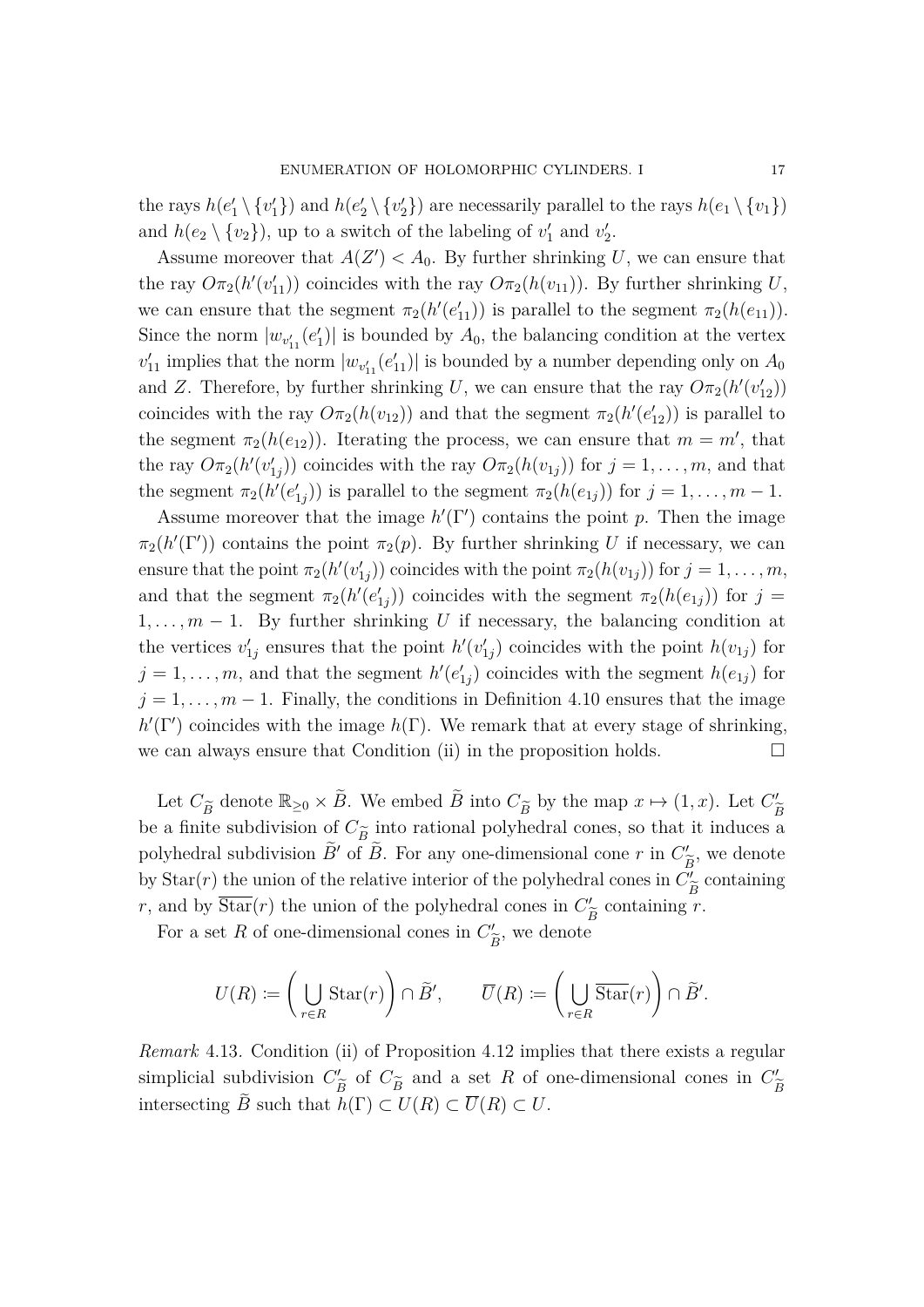#### 5. Holomorphic cylinders

<span id="page-17-0"></span>Given an extendable spine  $L = (\Gamma_0, (v_{10}, v_{20}), h_0)$  in the tropical base *B* and an element  $\beta$  in the cone of curves NE(*Y*), the goal of this section is to define a rational number *N*(*L, β*), which we call *the number of holomorphic cylinders associated to L with class β*.

Let  $L = (\Gamma_0, (v_{10}, v_{20}), h_0)$  be an extendable spine in the tropical base *B*. Let  $\hat{L} = (\hat{\Gamma}_0, (v_1, v_2), \hat{h}_0)$  be the extended spine in *B* associated to *L*. Let *β*<sup> $\prime$ </sup> be the curve class associated to the extension and let  $\hat{\beta} := \beta + \beta'$ . Let  $Z = (\Gamma, (v_1, v_2), h : \Gamma \setminus \mathbb{R})$  ${v_1, v_2} \rightarrow \tilde{B}$  be the extended tropical cylinder in  $\tilde{B}$  associated to the extended spine  $\hat{L}$ . Let  $e_1, e_2$  denote the edges connected to the vertices  $v_1, v_2$  respectively.

Choose any real number  $A_0 > A(Z)$ . Let *U* be the open neighborhood constructed in Proposition [4.12.](#page-15-0) Let  $C_p^{\prime}$  and R be as in Remark [4.13.](#page-16-0) We can assume that there are two rays  $\{r_1, r_2\} \subset R$  pointing in the directions of  $h(e_1 \setminus \{v_1\})$  and  $h(e_2 \setminus \{v_2\})$ respectively.

Let 
$$
\widetilde{X} = \mathbb{G}_{m/\mathbb{C}} \times (Y \setminus D)
$$
 and  $\widetilde{X}_k = \widetilde{X} \times_{\text{Spec } \mathbb{C}} \text{Spec } k$ . Then  
\n
$$
\left( (\mathbb{P}^1_{\mathbb{C}} \times Y) \times_{\text{Spec } \mathbb{C}} \text{Spec } k^{\circ}, \ ((\{0, \infty\} \times Y) \cup (\mathbb{P}^1_{\mathbb{C}} \times D)) \times_{\text{Spec } \mathbb{C}} \text{Spec } k^{\circ} \right)
$$

is an snc log-model of  $\widetilde{X}_k$ . The factor  $\mathbb{G}_{m/\mathbb{C}}$  in  $\widetilde{X}$  corresponds to the factor  $\mathbb{R}$  in  $\widetilde{B}$ (see Remark [4.9\)](#page-13-1). By toroidal modification, the regular simplicial subdivision  $C_1^{\prime}$ induces an snc log-model  $(\widetilde{\mathscr{X}}, \widetilde{H})$  of  $\widetilde{X}_k$ . Let  $\widetilde{Y}$  denote the *k*-variety  $(\widetilde{\mathscr{X}})_{n}$ . Let *η* . Let  $\widetilde{D}_{1},$   $\widetilde{D}_{2}$  denote the divisors in  $\tilde{Y}$  corresponding to the rays  $r_{1},r_{2}$  respectively.

Let  $\widetilde{B}'_f$  denote the union of bounded polyhedral faces of  $\widetilde{B}'$ . It is by construction the Clemens polytope associated to the snc model  $\widetilde{\mathscr{X}}$  of  $\widetilde{Y}$ . We have a retraction map  $\tilde{\tau} \colon \tilde{Y}^{\rm an} \to \tilde{B}'_f$ . Let  $U_f = U \cap \tilde{B}'_f$ ,  $U(R)_f = U(R) \cap \tilde{B}'_f$ ,  $\overline{U}(R)_f = \overline{U}(R) \cap \tilde{B}'_f$ .

<span id="page-17-1"></span>**Definition 5.1.** An element  $\gamma \in \text{NE}(Y)$  is said to *represent* the class  $\hat{\beta} \in \text{NE}(Y)$ if the following conditions are satisfied:

- (i) The element  $\gamma$  admits a representative which is a closed curve C contained in  $\widetilde{X}_k \cup \widetilde{D}_1 \cup \widetilde{D}_2$  intersecting  $\widetilde{D}_1 \cup \widetilde{D}_2$  transversely.
- <span id="page-17-2"></span>(ii) We require that the intersection numbers  $\gamma \cdot \widetilde{D}_1 = 1, \gamma \cdot \widetilde{D}_2 = 1$ .
- <span id="page-17-3"></span>(iii) Under the projection  $NE(\tilde{Y}) \to NE(\mathbb{P}_k^1)$ , the image of  $\gamma$  is of degree 1.
- (iv) Under the composite morphism  $NE(\tilde{Y}) \to NE(Y_k) \xrightarrow{\sim} NE(Y)$ , the image of  $\gamma$ equals  $\widehat{\beta} \in \text{NE}(Y)$ .

We denote by  $\tilde{\beta} \subset \text{NE}(\tilde{Y})$  the finite set of elements in  $\text{NE}(\tilde{Y})$  representing  $\hat{\beta}$ .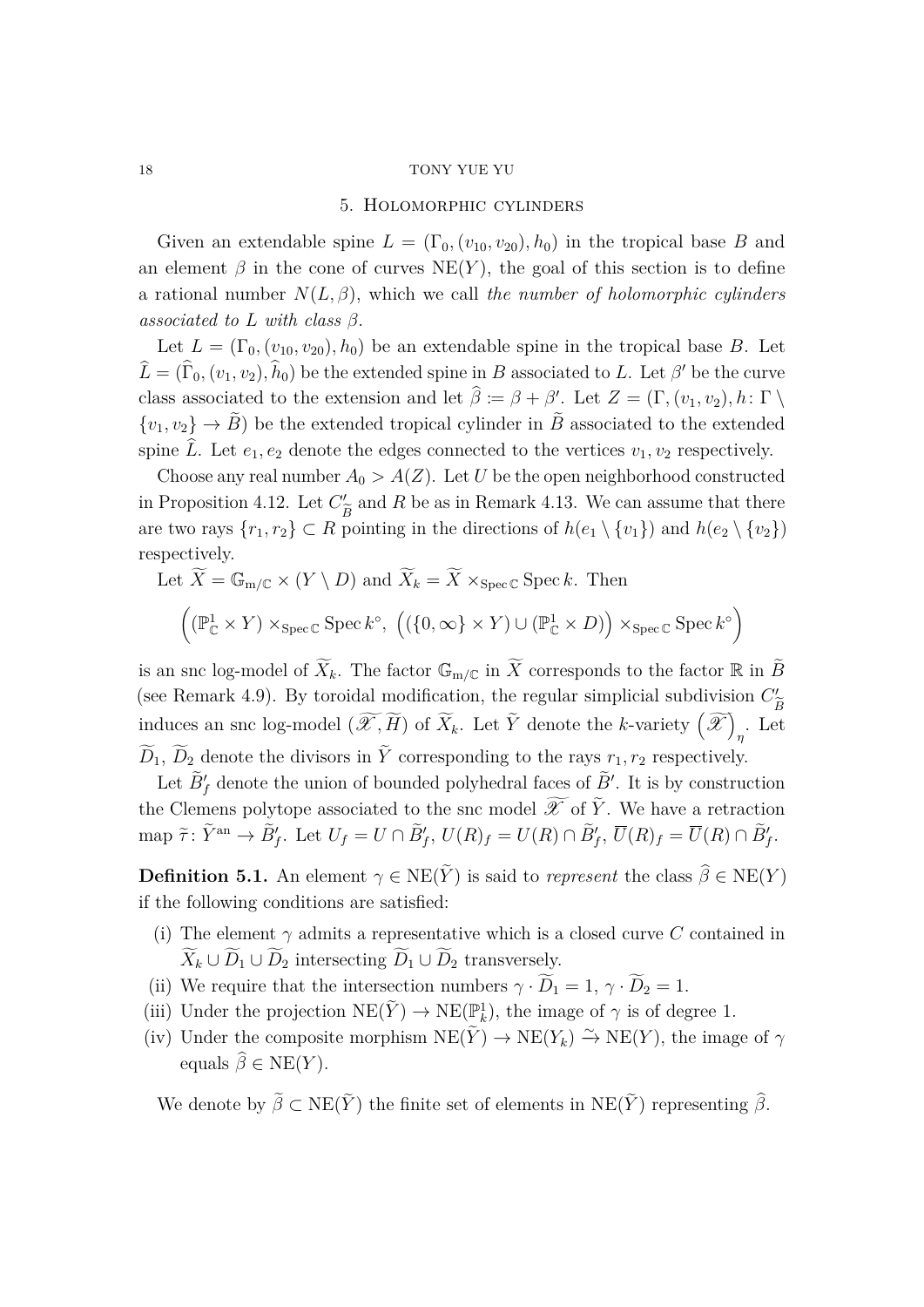Let  $\overline{\mathcal{M}}_{0,n}(Y,\beta)$  denote the moduli stack of *n*-pointed rational stable maps into *Y* with class in  $\tilde{\beta}$ . We will assume *n* ≥ 3 in the following. For 1 ≤ *i* ≤ *n*, we will denote by  $ev_i$  the evaluation morphism of the  $i<sup>th</sup>$  marked point. We refer to [\[32,](#page-31-14) [16\]](#page-30-12) for the classical theory of stable maps, to [\[49\]](#page-32-5) for the theory of stable maps in non-archimedean analytic geometry, and to [\[31,](#page-31-15) [5,](#page-30-13) [40,](#page-32-16) [4,](#page-30-14) [3\]](#page-30-15) for the theory of Gromov-Witten invariants in algebraic geometry.

# <span id="page-18-1"></span>**Lemma 5.2.** *The virtual dimension of the moduli stack*  $\overline{\mathcal{M}}_{0,n}(Y, \beta)$  *equals*  $n + 2$ *.*

*Proof.* For a smooth projective variety *V* over a field, let  $\overline{\mathcal{M}}_{q,n}(V, \alpha)$  denote the moduli stack of *n*-pointed genus *g* stable maps into *V* with homology class *α*. The formula of virtual dimension (cf. [\[3,](#page-30-15) [40\]](#page-32-16)) gives

$$
(1-g)(\dim V - 3) - \alpha \cdot K_V + n,
$$

where  $K_V$  denotes the canonical class of *V*. Applying to our situation, we have  $q = 0$ , dim  $Y = 3$ . Moreover, for any  $\gamma \in \beta$ , we have  $\gamma \cdot K_{\widetilde{Y}} = -2$  by Definition [5.1\(](#page-17-1)[ii\)](#page-17-2). So the virtual dimension of  $\overline{\mathcal{M}}_{0,n}(\tilde{Y}, \tilde{\beta})$  equals  $n+2$ .

By [\[49,](#page-32-5) Theorem 8.7], the moduli stack  $\overline{\mathcal{M}}_{0,n}(\tilde{Y}^{\text{an}})$  of *k*-analytic stable maps into  $\widetilde{Y}^{\text{an}}$  is isomorphic to the analytification of the algebraic stack  $\overline{\mathcal{M}}_{0,n}(\widetilde{Y})$ .

Let  $\overline{\mathcal{M}}_{0,n}(\tilde{Y}^{\mathrm{an}}, \tilde{\beta})$  denote the analytification of  $\overline{\mathcal{M}}_{0,n}(\tilde{Y}, \tilde{\beta})$ . Let  $\overline{\mathcal{M}}_{0,n}(\tilde{Y}^{\mathrm{an}}, \tilde{\beta})_0$ denote the the substack consisting of stable maps such that the first marked point maps to  $\overline{D}_1^{\text{an}}$  and the second marked point maps to  $\overline{D}_2^{\text{an}}$ . Let  $\overline{M}_{0,n}(\widetilde{Y}^{\text{an}}, \widetilde{\beta}, U_f)_0$ denote the substack of  $\overline{\mathcal{M}}_{0,n}(\tilde{Y}^{\text{an}}, \tilde{\beta})_0$  consisting of *k*-analytic stable maps whose composition with the retraction map  $\tilde{\tau}$ :  $\tilde{Y}^{\text{an}} \to \tilde{B}'_f$  lies in  $U_f$ .

Let  $W_1$  (resp.  $W_2$ ) be a rational closed convex polyhedral neighborhood of  $h(v_{10})$ (resp.  $h(v_{20})$ ) satisfying the following conditions:

- (i)  $W_1 \subset U(R)_f$ ,  $W_2 \subset U(R)_f$ .
- $(iii) \ W_1 \cap \partial \tilde{B}'_f = \emptyset, W_2 \cap \partial \tilde{B}'_f = \emptyset.$
- (iii)  $W_1 = \pi_1(W_1) \times \pi_2(W_1)$ ,  $W_2 = \pi_1(W_2) \times \pi_2(W_2)$ . (Recall that  $\pi_1 \colon \widetilde{B} \to \mathbb{R}$  and  $\pi_2 \colon \widetilde{B} \to B$  denote the two projections.)
- (iv)  $O \notin \pi_2(W_1)$ ,  $O \notin \pi_2(W_2)$ , where *O* is the origin of the tropical base *B*.

<span id="page-18-0"></span>By Proposition [3.6,](#page-10-0) we can assume that the retraction map  $\tilde{\tau}$ :  $\tilde{Y}^{\text{an}} \to \tilde{B}'_f$  is a trivial affinoid torus fibration over  $W_1$  and  $W_2$ . So  $\tilde{\tau}^{-1}(W_1)$  and  $\tilde{\tau}^{-1}(W_2)$  are affinoid domains inside  $\tilde{Y}^{\text{an}}$ , which we denote by  $\tilde{W}_1$  and  $\tilde{W}_2$  respectively. Let  $A_1$ and  $A_2$  be the *k*-affinoid algebras corresponding to  $\widetilde{W}_1$  and  $\widetilde{W}_2$  respectively.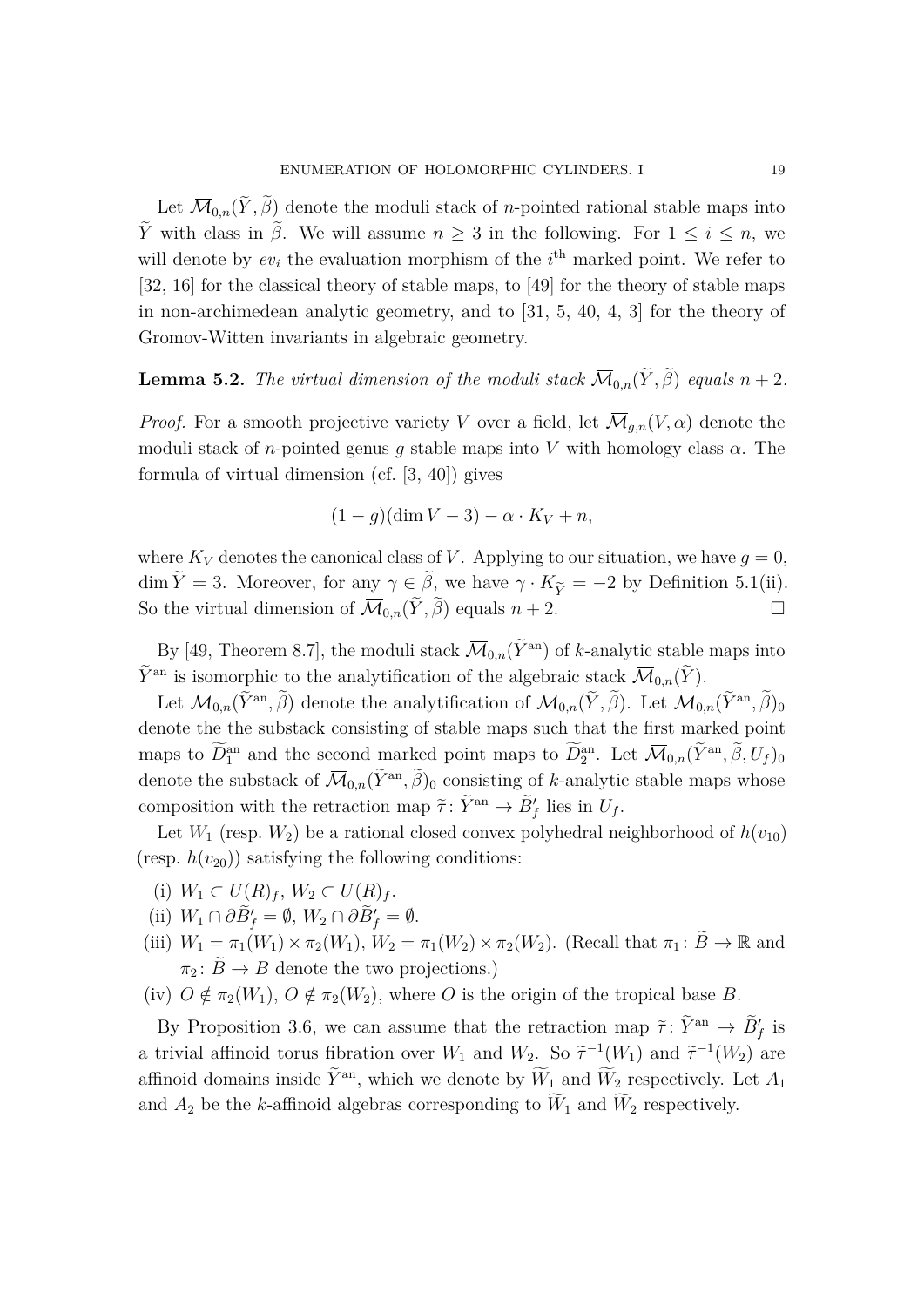**Lemma 5.3.** Let M be an analytic domain of  $\overline{\mathcal{M}}_{0,n}(\tilde{Y}^{\text{an}}, \tilde{\beta})_0$ . Assume that the *composition with the retraction map*  $\tilde{\tau}: \tilde{Y}^{an} \to \tilde{B}'_f$  *of any k-analytic stable map in*  $\mathcal{M}$  *hits the polyhedron*  $W_1$ *. Let*  $\mathcal{M}(U_f) := \mathcal{M} \cap \overline{\mathcal{M}}_{0,n}(\widetilde{Y}^{an}, \beta, U_f)_0$ *. Then*  $\mathcal{M}(U_f)$ *is a union of connected components of* M*.*

*Proof.* Let  $\mathcal{M}(U(R)_f)$  (resp.  $\mathcal{M}(\overline{U}(R)_f)$ ) denote the substack of  $\mathcal{M}(U_f)$  consisting of *k*-analytic stable maps such that if we compose them with the retraction map  $\tilde{\tau}$ :  $\tilde{Y}^{\text{an}} \to \tilde{B}'_f$ , the images lie in  $U(R)_f$  (resp.  $\overline{U}(R)_f$ ).

Let  $I_{\widetilde{\mathscr{X}}}$  denote the set of irreducible components of the special fiber  $\widetilde{\mathscr{X}_{s}}$ . For a subset  $I \subset I_{\widetilde{\mathscr{X}}}$ , we denote by  $\Delta^I$  the corresponding simplex in the Clemens polytope  $\tilde{B}'_f$ , by  $(\Delta^I)^\circ$  its relative interior, and by  $D_I^\circ$  the corresponding open stratum in  $\widetilde{\mathscr{X}_{s}}$ . Set

$$
D(U(R)_f) := \bigcup_{\substack{I \subset I_{\widetilde{\mathscr{X}}} \\ (\Delta^I)^{\circ} \subset U(R)_f}} D_I^{\circ}, \qquad D(\overline{U}(R)_f) := \bigcup_{\substack{I \subset I_{\widetilde{\mathscr{X}}} \\ (\Delta^I)^{\circ} \subset \overline{U}(R)_f}} D_I^{\circ}.
$$

We note that  $D(U(R)_f)$  is a closed subscheme of  $\widetilde{\mathscr{X}_s}$ , and  $D(\overline{U}(R)_f)$  is an open subscheme of  $\mathscr{X}_s$ .

Let  $\widetilde{\mathfrak{X}}$  denote the formal completion of  $\widetilde{\mathscr{X}}$  along the special fiber  $\widetilde{\mathscr{X}}_s$ . We note that  $\tilde{\mathfrak{X}}$  is a formal scheme proper and flat over the ring of integers  $k^{\circ}$ . We have  $\widetilde{\mathfrak{X}}_s \simeq \widetilde{\mathscr{X}_s}$  and  $\widetilde{\mathfrak{X}}_{\eta} \simeq \widetilde{Y}^{\mathrm{an}}$  (cf. [\[8\]](#page-30-16)).

Let  $\overline{\mathcal{M}}_{0,n}(\widetilde{\mathfrak{X}})$  denote the moduli stack of *n*-pointed rational formal stable maps into  $\mathfrak{X}$ . Let  $\overline{\mathcal{M}}_{0,n}(\mathfrak{X}_s)$  denote the moduli stack of *n*-pointed rational algebraic stable maps into  $\mathfrak{X}_s$ . By [\[49,](#page-32-5) Proposition 8.6], we have

$$
\overline{\mathcal{M}}_{0,n}(\widetilde{\mathfrak{X}})_{s} \simeq \overline{\mathcal{M}}_{0,n}(\widetilde{\mathfrak{X}}_{s}) \simeq \overline{\mathcal{M}}_{0,n}(\widetilde{\mathscr{X}_{s}}).
$$

By [\[49,](#page-32-5) Theorem 8.9], we have

$$
\overline{\mathcal{M}}_{0,n}(\widetilde{\mathfrak{X}})_{\eta} \simeq \overline{\mathcal{M}}_{0,n}(\widetilde{\mathfrak{X}}_{\eta}) \simeq \overline{\mathcal{M}}_{0,n}(\widetilde{Y}^{\mathrm{an}}).
$$

So we obtain a reduction map  $\pi_{\mathcal{M}} \colon \overline{\mathcal{M}}_{0,n}(\widetilde{\mathcal{Y}}^{\text{an}}) \to \overline{\mathcal{M}}_{0,n}(\widetilde{\mathcal{X}}_s)$ .

Let  $\overline{\mathcal{M}}_{0,n}(\widetilde{\mathscr{X}_s},D(U(R)_f))$  denote the closed substack of  $\overline{\mathcal{M}}_{0,n}(\widetilde{\mathscr{X}_s})$  consisting of stable maps which map into  $D(U(R)_f)$ .

Let  $\overline{\mathcal{M}}_{0,n}(\widetilde{\mathscr{X}_s},D(\overline{U}(R)_f))$  denote the open substack of  $\overline{\mathcal{M}}_{0,n}(\widetilde{\mathscr{X}_s})$  consisting of stable maps which map into  $D(\overline{U}(R)_f)$ .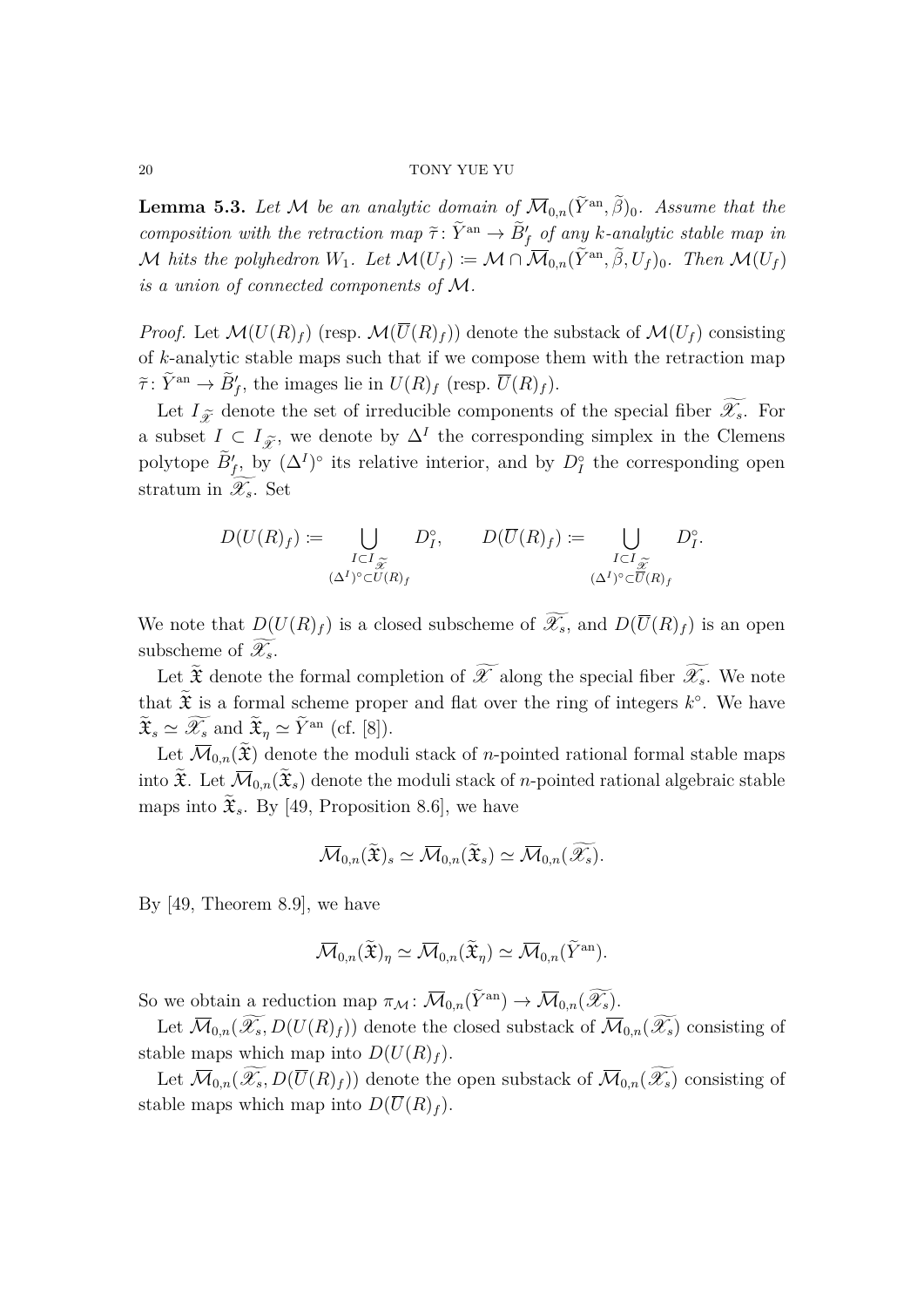We have two isomorphisms

$$
\pi_{\mathcal{M}}^{-1}\left(\overline{\mathcal{M}}_{0,n}(\widetilde{\mathscr{X}_s},D(U(R)_f))\right)\cap \mathcal{M}\simeq \mathcal{M}(U(R)_f),
$$
  

$$
\pi_{\mathcal{M}}^{-1}\left(\overline{\mathcal{M}}_{0,n}(\widetilde{\mathscr{X}_s},D(\overline{U}(R)_f))\right)\cap \mathcal{M}\simeq \mathcal{M}(\overline{U}(R)_f).
$$

Therefore,  $\mathcal{M}(U(R)_f)$  is an open substack of  $\mathcal{M}$ , and  $\mathcal{M}(\overline{U}(R)_f)$  is a closed substack of M.

The inclusions  $U(R)_f \subset \overline{U}(R)_f \subset U_f$  induce natural inclusions

<span id="page-20-1"></span>
$$
\mathcal{M}(U(R)_f) \subset \mathcal{M}(\overline{U}(R)_f) \subset \mathcal{M}(U_f). \tag{5.1}
$$

By the assumption that the composition with the retraction map  $\tilde{\tau}$ :  $\tilde{Y}^{\text{an}} \to \tilde{B}'_f$  of any *k*-analytic stable map in  $M$  hits the polyhedron  $W_1$ , Proposition [4.12](#page-15-0) implies that the inclusions in [\(5.1\)](#page-20-1) induce natural isomorphisms

$$
\mathcal{M}(U(R)_f) \simeq \mathcal{M}(\overline{U}(R)_f) \simeq \mathcal{M}(U_f).
$$

Therefore,  $\mathcal{M}(U_f)$  is at the same time an open substack and a closed substack of M. We conclude that  $\mathcal{M}(U_f)$  is a union of connected components of M.

<span id="page-20-0"></span>**Theorem 5.4.** *Consider the two fiber products*

$$
\overline{\mathcal{M}}_{0,n}(\widetilde{Y}^{\mathrm{an}}, \widetilde{\beta})_0 \times_{\widetilde{Y}^{\mathrm{an}}} \widetilde{W}_1 \quad \text{and} \quad \overline{\mathcal{M}}_{0,n}(\widetilde{Y}^{\mathrm{an}}, \widetilde{\beta}, U_f)_0 \times_{\widetilde{Y}^{\mathrm{an}}} \widetilde{W}_1
$$

*given by the evaluation morphism ev*<sup>3</sup> *of the third marked point. Then the latter fiber product is a union of connected components of the former fiber product. Therefore, the evaluation morphism*  $ev_3$ :  $\overline{\mathcal{M}}_{0,n}(\tilde{Y}^{\text{an}}, \tilde{\beta}, U_f)_0 \rightarrow \tilde{Y}^{\text{an}}$  *is proper over*  $\overline{W}_1$ *.* 

*Proof.* Let  $\mathcal{M} \coloneqq \overline{\mathcal{M}}_{0,n}(\tilde{Y}^{\text{an}}, \tilde{\beta})_0 \times_{\widetilde{Y}^{\text{an}}} \tilde{W}_1$  and  $\mathcal{M}(U_f) \coloneqq \mathcal{M} \cap \overline{\mathcal{M}}_{0,n}(\tilde{Y}^{\text{an}}, \tilde{\beta}, U_f)_0.$ <br>We have  $\mathcal{M}(U) \propto \overline{\mathcal{M}}_{0,n}(\tilde{Y}^{\text{an}}, \tilde{\beta}, U_f) \times_{\mathcal{M}} \widetilde{W}_1$  Je We have  $\mathcal{M}(U_f) \simeq \overline{\mathcal{M}}_{0,n}(\tilde{Y}^{\text{an}}, \tilde{\beta}, U_f)_0 \times_{\tilde{Y}^{\text{an}}} \tilde{W}_1$ . Lemma [5.3](#page-18-0) implies that  $\mathcal{M}(U_f)$  is a union of connected components of  $M$ . So we have proved the first statement of the theorem.

Since  $\overline{\mathcal{M}}_{0,n}(\tilde{Y}, \tilde{\beta})$  is a proper algebraic stack, its analytification  $\overline{\mathcal{M}}_{0,n}(\tilde{Y}^{an}, \tilde{\beta})$ is a proper *k*-analytic stack (cf. [\[45,](#page-32-3) Proposition 6.4]). So the closed substack  $\overline{\mathcal{M}}_{0,n}(\tilde{Y}^{\text{an}}, \tilde{\beta})_0$  is also proper. By base change, the *k*-analytic stack  $\mathcal M$  is proper over  $\widetilde{W}_1$ . Therefore, the first statement of the theorem implies that the *k*-analytic stack  $\mathcal{M}(U_f)$  is proper over  $W_1$ .

**Corollary 5.5.** *The k-analytic stack*

$$
{\mathbin{\smash{\,\,\overline{\!\!\mathcal M\!}\,}}}_{0,n}(\widetilde Y^{\rm an},\widetilde\beta,U_f)_0\times_{\widetilde Y^{\rm an}}\widetilde W_1
$$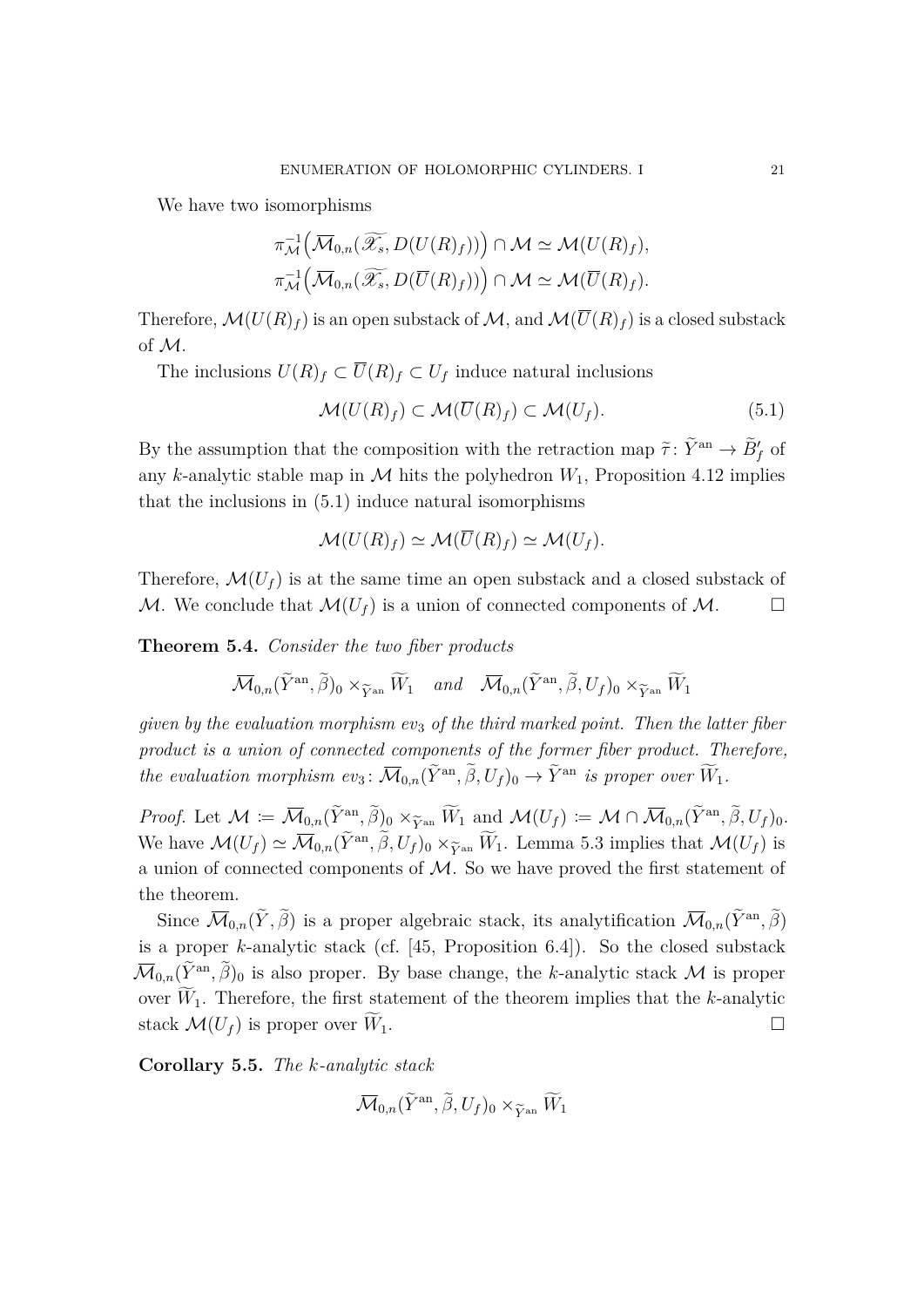*is isomorphic to the analytification of an algebraic stack proper over* Spec *A*1*, which we denote by*  $\overline{\mathcal{M}}_{0,n}(\tilde{Y}^{\text{an}}, \tilde{\beta}, U_f, W_1)_{0}^{\text{alg}}$ 0 *.*

*Proof.* Let  $F$  denote the pushforward of the structure sheaf of the *k*-analytic stack  $\overline{\mathcal{M}}_{0,n}(\tilde{Y}^{\mathrm{an}}, \tilde{\beta}, U_f)_0 \times_{\widetilde{Y}^{\mathrm{an}}} \tilde{W}_1$  to the *k*-analytic stack  $\overline{\mathcal{M}}_{0,n}(\tilde{Y}^{\mathrm{an}}, \tilde{\beta})_0 \times_{\widetilde{Y}^{\mathrm{an}}} \tilde{W}_1$ . By The-<br>even  $\tilde{Y}^A$ ,  $\overline{\mathcal{X}}$  is a schement shock on the *k* analyt orem [5.4,](#page-20-0) F is a coherent sheaf on the *k*-analytic stack  $\overline{\mathcal{M}}_{0,n}(\tilde{Y}^{\rm an}, \tilde{\beta})_0 \times_{\widetilde{Y}^{\rm an}} \tilde{W}_1$ . By construction, the *k*-analytic stack  $\overline{\mathcal{M}}_{0,n}(\tilde{Y}^{an}, \tilde{\beta})_0 \times_{\widetilde{Y}^{an}} \tilde{W}_1$  is the analytification of an algebraic stack over Spec  $A_1$ , which we denote by  $\overline{\mathcal{M}}_{0,n}(\widetilde{Y}^{\rm an}, \widetilde{\beta}, W_1)_{0}^{\rm alg}$  $_{0}^{\text{alg}}$ . Now we apply the GAGA theorem for *k*-analytic stacks ([\[45,](#page-32-3) Theorem 7.4]) to the algebraic stack  $\overline{\mathcal{M}}_{0,n}(\tilde{Y}^{\text{an}}, \tilde{\beta}, W_1)^{\text{alg}}_0$  over Spec  $A_1$ . We deduce that  $\mathcal F$  is isomorphic to the analytification of an algebraic coherent sheaf  $\mathcal{F}^{\text{alg}}$  on  $\overline{\mathcal{M}}_{0,n}(\tilde{Y}^{\text{an}}, \tilde{\beta}, W_1)_{0}^{\text{alg}}$  $_0^{\text{alg}}$ . The algebraic coherent sheaf  $\mathcal{F}^{\text{alg}}$  defines a closed substack of  $\overline{\mathcal{M}}_{0,n}(\widetilde{Y}^{\text{an}}, \widetilde{\beta}, W_1)_{0}^{\text{alg}}$  $_0^{\text{alg}}$ , which we denote by  $\overline{\mathcal{M}}_{0,n}(\widetilde{Y}^{\text{an}}, \widetilde{\beta}, U_f, W_1)_{0}^{\text{alg}}$ <sup>alg</sup>. We note that  $\overline{\mathcal{M}}_{0,n}(\widetilde{Y}^{\text{an}}, \widetilde{\beta}, U_f, W_1)_{0}^{\text{alg}}$  $_0^{\text{alg}}$  is a union of connected components of  $\overline{\mathcal{M}}_{0,n}(\tilde{Y}^{\text{an}}, \tilde{\beta}, W_1)_{0}^{\text{alg}}$  $_0^{\text{alg}}$ . It is proper over Spec  $A_1$  because  $\mathcal{\overline{M}}_{0,n}(\widetilde{Y}^{\mathrm{an}}, \widetilde{\beta}, W_1)_{0}^{\mathrm{alg}}$  $_{0}^{\text{alg}}$  is proper over Spec  $A_1$ . By construction, the analytification of  $\overline{\mathcal{M}}_{0,n}(\widetilde{Y}^{\text{an}}, \widetilde{\beta}, U_f, W_1)_{0}^{\text{alg}}$ <sup>alg</sup> is the *k*-analytic stack  $\overline{\mathcal{M}}_{0,n}(\tilde{Y}^{\text{an}}, \tilde{\beta}, U_f)_0 \times_{\tilde{Y}^{\text{an}}} \tilde{W}_1$  we started with, so we have proved the corollary.

With the preparations above, we are ready to give the definition of the number *N*(*L, β*).

Choose a rigid point p of  $\widetilde{W}_1$ . We specialize to the case  $n = 3$ . Let

 $\mathcal{\overline{M}}_{0, 3}(\widetilde{Y}^\mathrm{an}, \widetilde{\beta}, U_f, p)_0^{\mathrm{alg}}$  $\mathbf{0}$ 

denote the fiber of the morphism  $ev_3$ :  $\overline{\mathcal{M}}_{0,3}(\tilde{Y}^{\text{an}}, \tilde{\beta}, U_f, W_1)^{\text{alg}}_{0} \rightarrow \text{Spec } A_1$  over *p*. It is a proper algebraic stack over the residue field at *p*. Let  $V_p$  denote the restriction of the virtual fundamental class of  $\overline{\mathcal{M}}_{0,3}(\tilde{Y}, \tilde{\beta})_0$  to  $\overline{\mathcal{M}}_{0,3}(\tilde{Y}^{an}, \tilde{\beta}, U_f, p)_0^{\text{alg}}$  $_{0}^{\text{alg}}$ . By Lemma [5.2,](#page-18-1) the cycle  $V_p$  is of dimension zero.

**Definition 5.6.** We define the *number of holomorphic cylinders*  $N(L, \beta)$  to be the degree of the 0-dimensional cycle *Vp*.

*Remark* 5.7. In the construction of the number  $N(L, \beta)$ , we used the affinoid domain  $W_1 \subset Y^{\text{an}}$ . This raises a natural question: if we choose to use the affinoid domain  $\tilde{W}_2 \subset \tilde{Y}$ <sup>an</sup>, do we obtain the same number? It is not clear at all à priori. We will give an affirmative answer to this question in Section [6.](#page-22-0)

By construction, the number  $N(L, \beta)$  does not depend on the choice of the point *p*. Moreover, we have the following property of deformation invariance.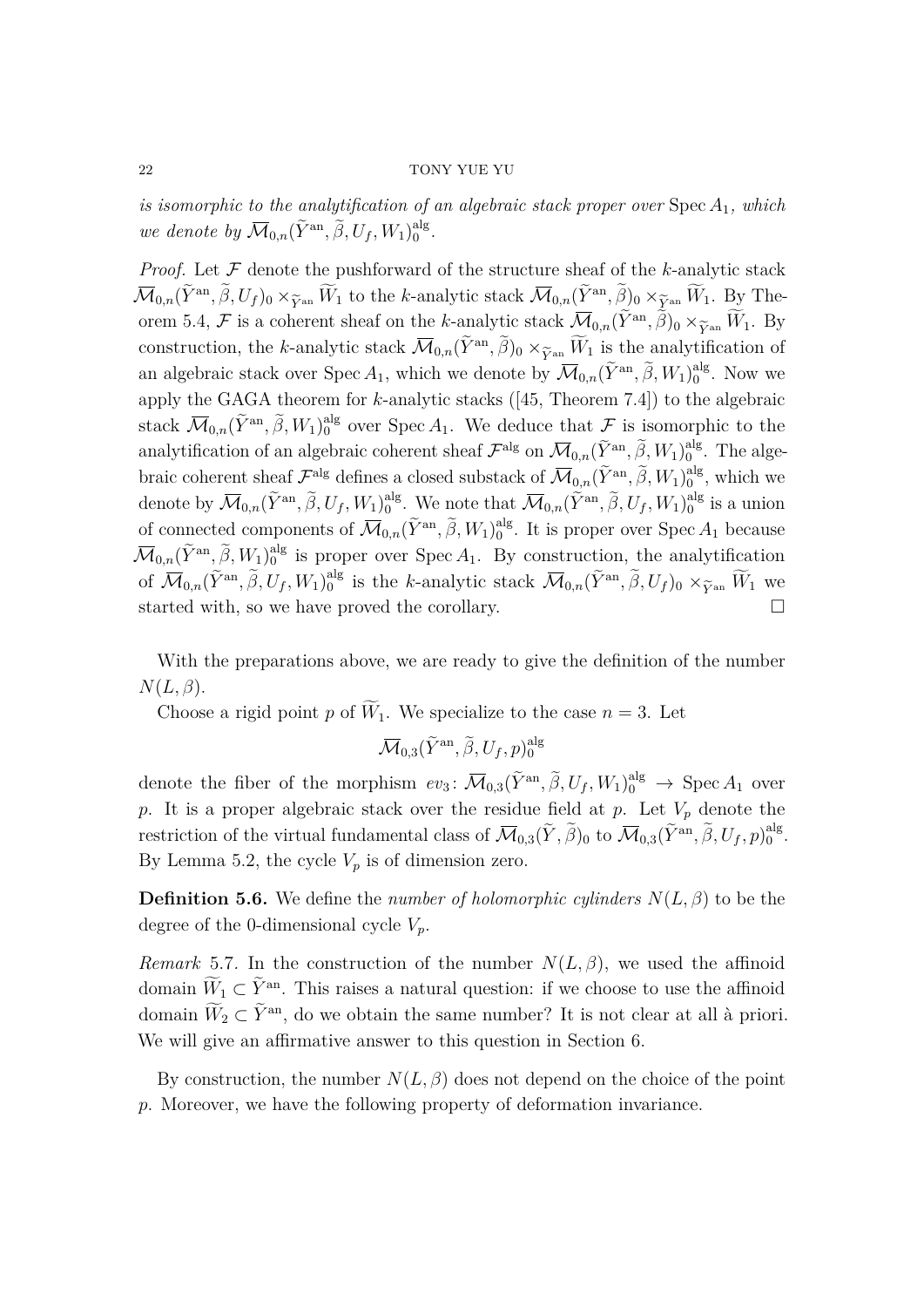**Proposition 5.8** (Deformation invariance). Let  $L_t$ ,  $t \in [0,1]$  be a continuous *deformation of extendable spines in the tropical base B. Assume that the associated extended spines*  $L_t$  *also deforms continuously. Then we have*  $N(L_0, \beta) = N(L_1, \beta)$ *for any*  $\beta \in \text{NE}(Y)$ *.* 

*Proof.* For all  $t \in [0, 1]$ , let  $Z_t$  denote the extended tropical cylinder in *B* associated to the extended spine  $L_t$ , and let  $U_t$  denote the open neighborhood constructed in Proposition [4.12](#page-15-0) for the extended tropical cylinder  $Z_t$ . Now fix  $t \in [0,1]$ . By continuity, there exists  $\epsilon > 0$ , such that for any  $t' \in (t - \epsilon, t + \epsilon) \cap [0, 1]$ , the extended tropical cylinder  $Z_{t'}$  lies in  $U_t$ . By construction, we have  $N(L_t, \beta) = N(L_{t'}, \beta)$  for all  $t' \in (t - \epsilon, t + \epsilon) \cap [0, 1]$ . Now the proposition follows from the compactness of the interval  $[0, 1]$ .

*Remark* 5.9. The curve class  $\beta$  does not play a big role in this paper. Nevertheless, we remark that in our construction, *β* represents exactly the class of our holomorphic cylinders in the sense of the following definition.

**Definition 5.10.** Let *C* be a compact quasi-smooth strictly *k*-analytic curve and  $f: C \to Y_k^{\text{an}}$  a morphism. Up to passing to a finite ground field extension, we can choose a strictly semistable formal model  $\mathfrak{C}$  of *C* over  $k^{\circ}$  such that  $f: C \to Y_k^{\text{an}}$ extends to a morphism  $f: \mathfrak{C} \to Y_{k^{\circ}}$ , where  $Y_{k^{\circ}}$  denotes the formal completion of  $Y_{k^{\circ}}$ along its special fiber. Let  $\mathfrak{C}_{s}^{p}$  be the union of proper irreducible components of the special fiber  $\mathfrak{C}_s$  of  $\mathfrak{C}$ . We define  $[f_s(\mathfrak{C}_s^p)] \in \text{NE}(Y)$  to be the class of f. Since two different choices of the model  $\mathfrak C$  can always be dominated by another model, we see that the curve class does not depend on the choice. If the domain curve *C* is nodal, we make the definition after taking normalization.

## 6. The symmetry property

<span id="page-22-0"></span>In Section [5,](#page-17-0) we have defined the number of holomorphic cylinders  $N(L, \beta)$  given a spine  $L = (\Gamma_0, (v_{10}, v_{20}), h_0)$  and a class  $\beta \in \text{NE}(Y)$ .

A natural question is whether the number  $N(L, \beta)$  depends on the orientation of the spine *L*. We give an affirmative answer in Theorem [6.3.](#page-24-0) We start with two lemmas concerning Berkovich non-archimedean analytic spaces.

<span id="page-22-1"></span>**Lemma 6.1.** *let U be a k-affinoid space and f a holomorphic function on U. If the norm*  $|f|$  *reaches maximum at a point*  $x_0$  *in the interior*  $Int(U)$  *of*  $U$ *, then there exists a neighborhood*  $V$  *of*  $x_0$  *in*  $U$  *such that*  $|f|$  *is constant on*  $V$ .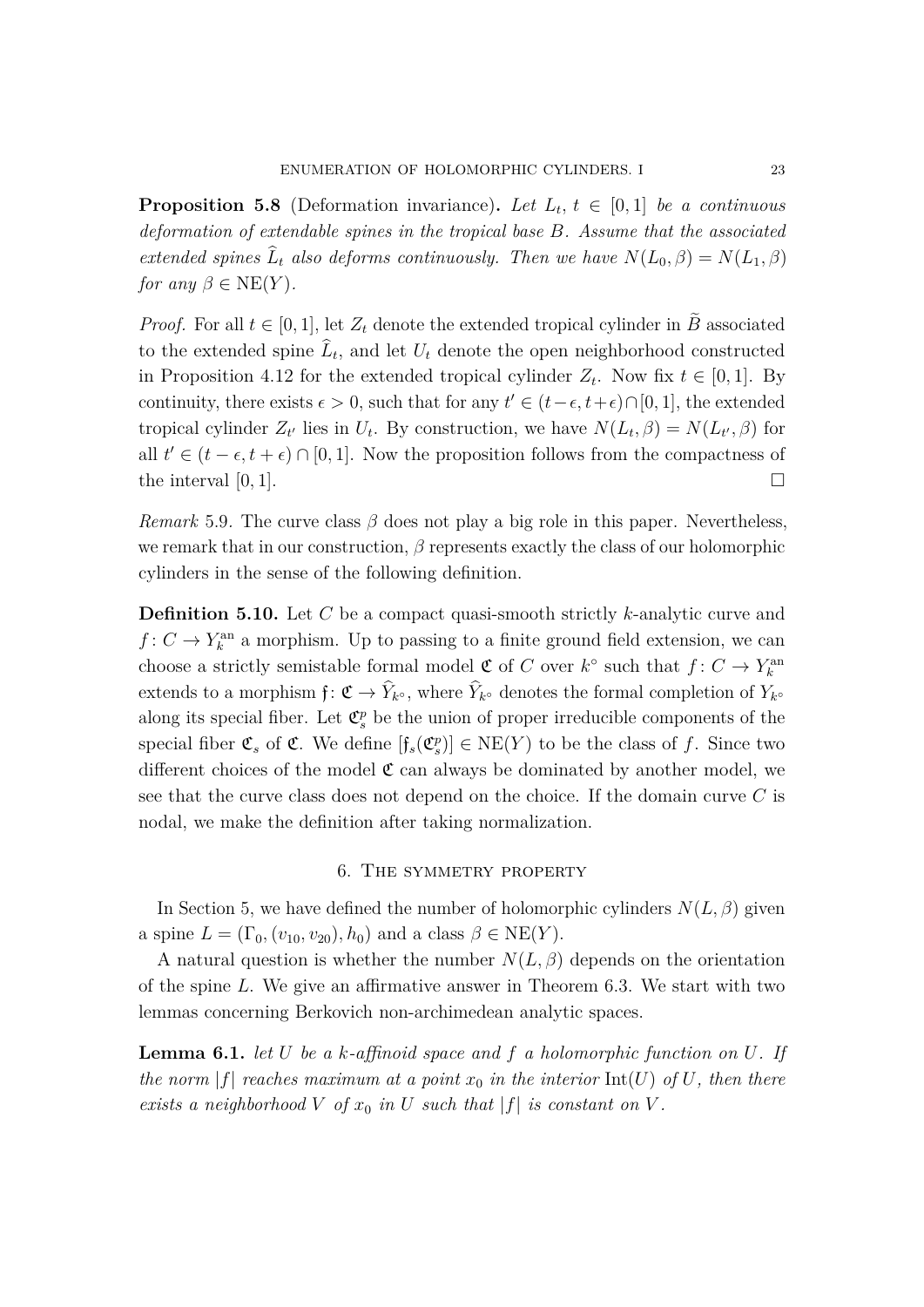*Proof.* Let *D* be the closed disc of radius  $|f(x_0)|$ . Then *f* defines a morphism  $U \rightarrow D$ . By [\[6,](#page-30-6) Proposition 2.5.8(iii)], we have the formula

$$
Int(U) = Int(U/D) \cap f^{-1}(\text{Int}(D)).
$$

Since  $x_0 \in \text{Int}(U)$  by assumption, we deduce that  $f(x_0) \in \text{Int}(D)$ . Let  $V_0$  be the connected component of  $\text{Int}(D)$  that contains  $f(x_0)$ . Then  $V := f^{-1}(V_0)$  is a neighborhood of  $x_0$  in U such that  $|f|$  is constant on V, completing the proof of the lemma.  $\Box$ 

<span id="page-23-1"></span>**Lemma 6.2.** *Let M be a connected k*-analytic space without boundary,  $m_0 \in M$ *a rigid point and f a holomorphic function on M. Assume that the norm of f is constantly one on M. Then the norm of the difference*  $(f - f(m_0))$  *is strictly less than one everywhere on M.*

*Proof.* Let

$$
M_1 = \{ m \in M \mid |f(m) - f(m_0)| < 1 \}.
$$

Since for any  $m \in M$ ,

$$
|f(m) - f(m_0)| \le \max\{|f(m)|, |f(m_0)|\} = 1,
$$

we have

<span id="page-23-0"></span>
$$
M \setminus M_1 = \{ m \in M \mid |f(m) - f(m_0)| = 1 \}. \tag{6.1}
$$

Assume by contradiction that  $M \setminus M_1 \neq \emptyset$ . Let  $m' \in M \setminus M_1$ . Since M has no boundary, there exists an affinoid neighborhood  $U$  of  $m'$  in  $M$  such that  $m'$  is contained in the interior of *U*. Consider the function  $f(m) - f(m_0)$  depending on *m*. We have  $|f(m) - f(m_0)| \leq 1$  for all  $m \in U$  and it reaches maximum at the point  $m' \in U$ . By Lemma [6.1,](#page-22-1) there exists a neighborhood *V* of  $m'$  in *U* such that  $|f(m) - f(m_0)| = 1$  for all  $m \in V$ . In other words, we have  $V \subset M \setminus M_1$ . Applying the argument above to every  $m' \in M \setminus M_1$ , we deduce that  $M \setminus M_1$  is an open subset of *M*.

By Eq. [\(6.1\)](#page-23-0),  $M \setminus M_1$  is also a closed subset of M. Since M is connected by assumption, we see that  $M \setminus M_1 = M$ , in other words  $M_1 = \emptyset$ . This contradicts the fact that  $m_0 \in M$ , completing the proof of the lemma.

Let  $L = (\Gamma_0, (v_{10}, v_{20}), h_0: \Gamma_0 \to B)$  be an extendable spine in the tropical base *B*. Let  $L^{\text{sw}} = (\Gamma_0, (v_{20}, v_{10}), h_0 \colon \Gamma_0 \to B)$  be the same spine except that the vertices  $v_{10}$  and  $v_{20}$  are switched. We have the following symmetry property of the counting of holomorphic cylinders.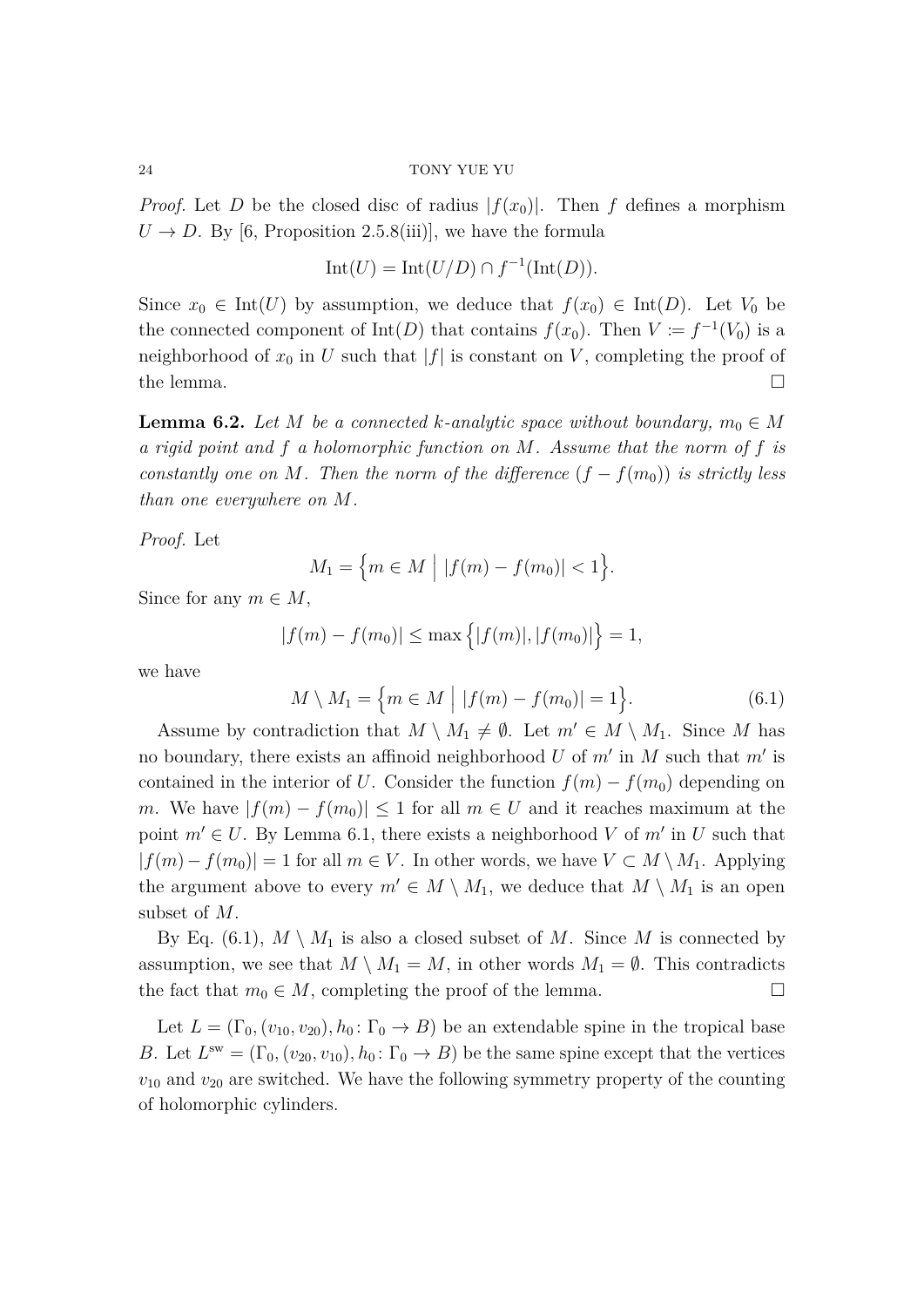<span id="page-24-0"></span>**Theorem 6.3** (Symmetry property)**.** *We have*

$$
N(L, \beta) = N(L^{\rm sw}, \beta),
$$

*for any class*  $\beta \in \text{NE}(Y)$ *.* 

*Proof.* We use the settings of Section [5.](#page-17-0) Let  $\Psi$  be the map

$$
\Psi := (ev_3, ev_4) \colon \overline{\mathcal{M}}_{0,4}(\widetilde{Y}^{\mathrm{an}}, \widetilde{\beta}, U_f)_0 \longrightarrow \widetilde{Y}^{\mathrm{an}} \times \widetilde{Y}^{\mathrm{an}},
$$

where  $ev_3$ ,  $ev_4$  denote respectively the evaluation map of the third and the fourth marked point.

Let  $W_1^{\circ}$  and  $W_2^{\circ}$  denote the interior of  $W_1$  and  $W_2$  respectively. Let  $\widetilde{W}_1^{\circ} \coloneqq$  $\tilde{\tau}^{-1}(W_1^{\circ}) \subset \tilde{W}_1, \, \tilde{W}_2^{\circ} := \tilde{\tau}^{-1}(W_1^{\circ}) \subset \tilde{W}_2.$  Let

$$
\mathcal{M} := \overline{\mathcal{M}}_{0,4}(\widetilde{Y}^{\mathrm{an}}, \widetilde{\beta}, U_f)_0 \times_{\widetilde{Y}^{\mathrm{an}} \times \widetilde{Y}^{\mathrm{an}}} (\widetilde{W}_1^{\circ} \times \widetilde{W}_2^{\circ}), \mathcal{M}(U_f) := \mathcal{M} \cap \overline{\mathcal{M}}_{0,4}(\widetilde{Y}^{\mathrm{an}}, \widetilde{\beta}, U_f)_0.
$$

We have

$$
\mathcal{M}(U_f) \simeq \overline{\mathcal{M}}_{0,4}(\widetilde{Y}^{\mathrm{an}}, \widetilde{\beta}, U_f)_0 \times_{\widetilde{Y}^{\mathrm{an}} \times \widetilde{Y}^{\mathrm{an}}} (\widetilde{W}_1^{\circ} \times \widetilde{W}_2^{\circ}).
$$

Recall that  $\pi_1: \tilde{B} \to \mathbb{R}$  and  $\pi_2: \tilde{B} \to B$  denote the two projections. Let

$$
\widetilde{W}'_1 \coloneqq \widetilde{W}_1^{\circ} \times \text{val}^{-1}(\pi_1(W_2^{\circ})),
$$
  

$$
\widetilde{W}'_2 \coloneqq \text{val}^{-1}(\pi_1(W_1^{\circ})) \times \widetilde{W}_2^{\circ}.
$$

Let  $p_1: \widetilde{W}_1^{\circ} \to \text{val}^{-1}(\pi_1(W_1^{\circ}))$  and  $p_2: \widetilde{W}_2^{\circ} \to \text{val}^{-1}(\pi_1(W_2^{\circ}))$  denote the two projections. Let

$$
\Psi_1 \coloneqq (\mathrm{id} \times p_2) \circ \Psi \colon \mathcal{M}(U_f) \to \widetilde{W}'_1,
$$
  

$$
\Psi_2 \coloneqq (p_1 \times \mathrm{id}) \circ \Psi \colon \mathcal{M}(U_f) \to \widetilde{W}'_2.
$$

Up to shrinking the polyhedrons  $W_1$  and  $W_2$ , we can embed  $\widetilde{W}'_1$  and  $\widetilde{W}'_2$  into  $(\mathbb{G}_{m/k}^4)^{\text{an}}$  so that

- (i) there exists an open convex polyhedron  $W \subset \mathbb{R}^4$  such that both  $\widetilde{W}_1'$  and  $\widetilde{W}_2'$ are isomorphic to the analytic domain  $\widetilde{W} := (\text{val}^4)^{-1}(W) \subset (\mathbb{G}_{m/k}^4)^{\text{an}}$ ,
- (ii) and that we have  $\text{val}^4 \circ \Psi_1 = \text{val}^4 \circ \Psi_2$ .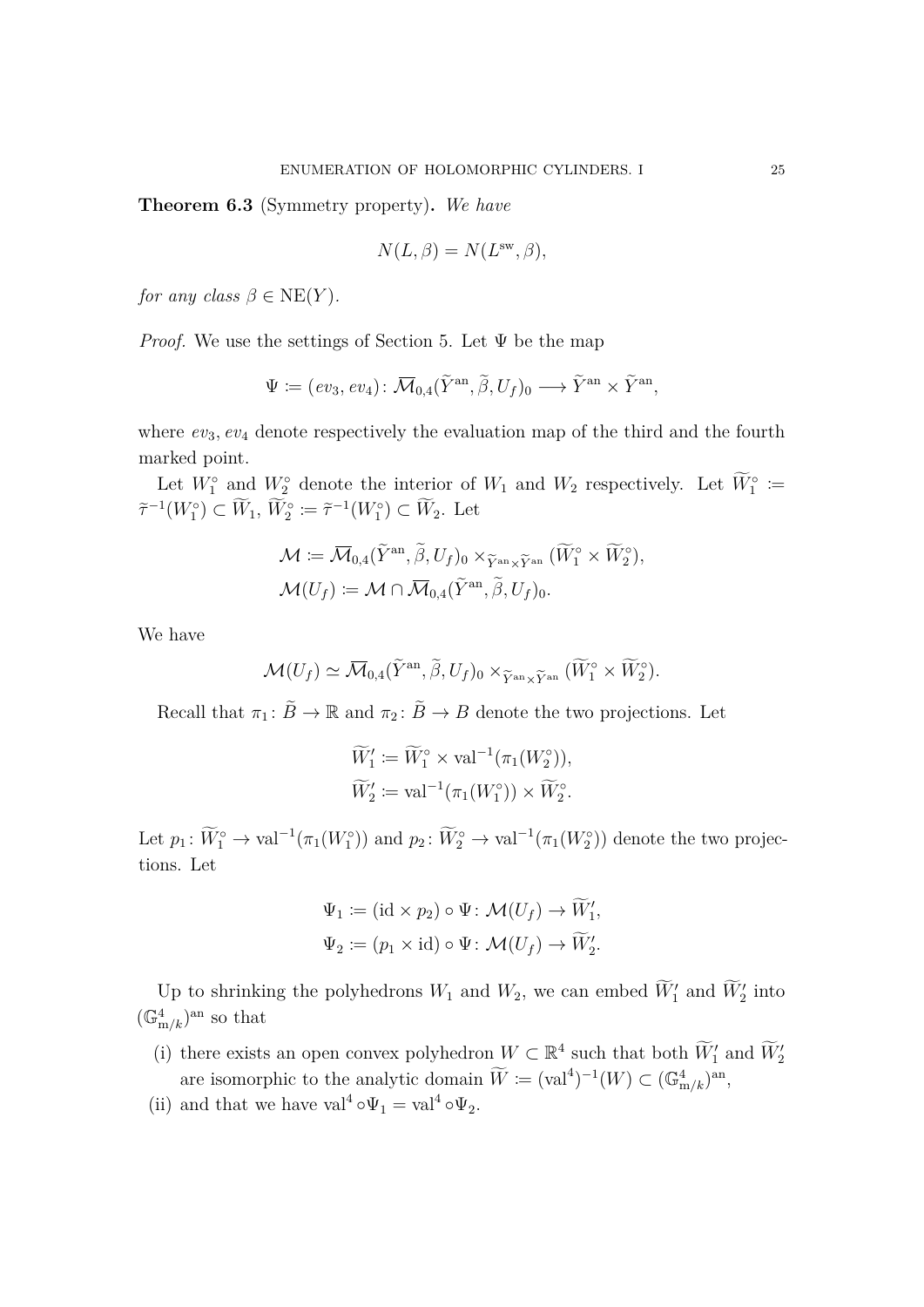Let  $\mathcal{M}_0$  be a connected component of  $\mathcal{M}(U_f)$ . Fix a rigid point  $m_0 \in \mathcal{M}_0$ . Let *T* denote the *k*-analytic closed unit disc. Consider the map

$$
F: \mathcal{M}_0 \times T \longrightarrow (\mathbb{G}_{m/k}^4)^{an} \times T
$$
  

$$
(m, t) \longmapsto \left( (1-t)\Psi_1(m) + t \cdot \frac{\Psi_1(m_0)}{\Psi_2(m_0)} \cdot \Psi_2(m), t \right).
$$

Let  $\overline{F}$  be the composition of  $F$  with the projection  $(\mathbb{G}_{m/k}^4)^{an} \times T \to (\mathbb{G}_{m/k}^4)^{an}$ .

<span id="page-25-0"></span>**Lemma 6.4.** *The following diagram commutes*



*where the vertical arrow denotes the projection to the factor*  $\mathcal{M}_0$  *of the fiber product*  $\mathcal{M}_0 \times T$ . In other words, the composition val<sup>4</sup>  $\circ \overline{F}$  does not depend on  $t \in T$ .

*Proof.* Let *g* be the map

$$
g \colon \mathcal{M}_0 \longrightarrow (\mathbb{G}^4_{m/k})^{\text{an}}
$$

$$
m \longmapsto \frac{\Psi_1(m)}{\Psi_2(m)}.
$$

We have val<sup>4</sup>  $\circ$   $g \equiv (0, \ldots, 0) \in \mathbb{R}^4$ .

Let *G* be the map

$$
G \colon \mathcal{M}_0 \times T \longrightarrow (\mathbb{G}_{m/k}^4)^{\text{an}} \n m \longmapsto (1-t)g(m) + tg(m_0) = g(m) + t(g(m_0) - g(m)).
$$

By Lemma [6.2,](#page-23-1) we have  $val^4 \circ (g(m_0) - g(m)) \in \mathbb{R}^4_{>0} \subset \mathbb{R}^4$ , for any  $m \in \mathcal{M}_0$ . Therefore, we have val  $\circ$  *G*  $\equiv$   $(0, \ldots, 0) \in \mathbb{R}^4$  on  $\mathcal{M}_0 \times T$ . Now the lemma follows from the equality  $\overline{F} = G \cdot \Psi_2$ .

Let  $W'$  be a closed convex polyhedron in  $W$ . Let  $W''$  be a closed convex polyhedron in the interior of W'. Let

$$
\widetilde{W}' \coloneqq (\text{val}^4)^{-1}(W') \subset (\mathbb{G}_{m/k}^4)^{\text{an}},
$$
  

$$
\widetilde{W}'' \coloneqq (\text{val}^4)^{-1}(W'') \subset (\mathbb{G}_{m/k}^4)^{\text{an}}.
$$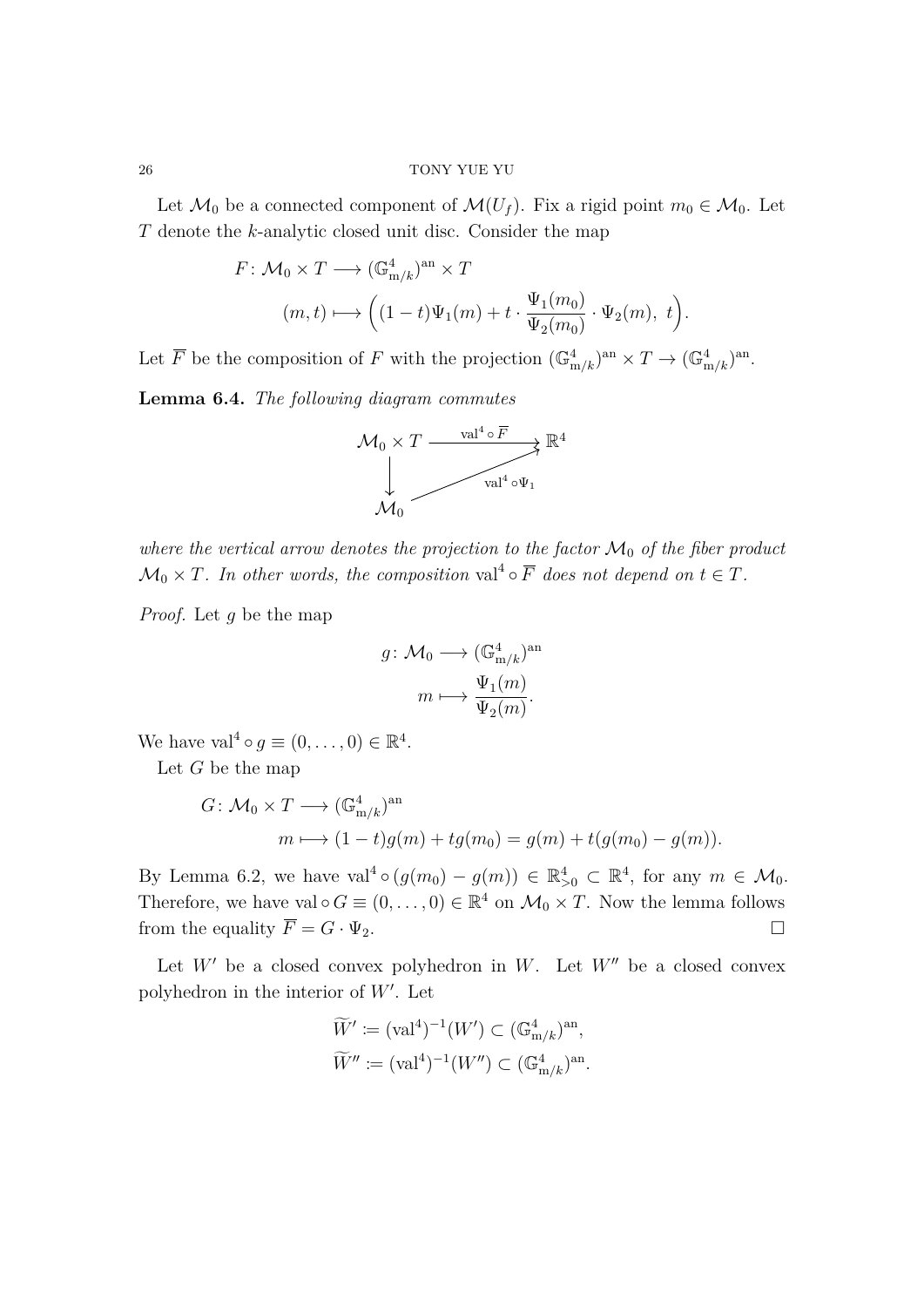Let

$$
\mathcal{M}'_0 \coloneqq (\text{val}^4 \circ \Psi_1)^{-1}(W'),
$$
  

$$
\mathcal{M}''_0 \coloneqq (\text{val}^4 \circ \Psi_1)^{-1}(W'').
$$

By Lemma [6.4,](#page-25-0) the map *F* induces two maps by restriction

$$
F': \mathcal{M}'_0 \times T \to \widetilde{W}' \times T,
$$
  

$$
F'': \mathcal{M}''_0 \times T \to \widetilde{W}'' \times T.
$$

<span id="page-26-0"></span>**Lemma 6.5.** *The map*  $F''$  *is a proper map.* 

*Proof.* Since  $\overline{\mathcal{M}}_{0,4}(\tilde{Y}, \tilde{\beta})$  is a proper algebraic stack, its analytification  $\overline{\mathcal{M}}_{0,4}(\tilde{Y}^{an}, \tilde{\beta})$ is a proper *k*-analytic stack (cf. [\[45,](#page-32-3) Proposition 6.4]). So the closed substack  $\overline{\mathcal{M}}_{0,4}(\tilde{Y}^{\text{an}}, \tilde{\beta})_0$  is also proper. By the definition of properness, there exists two finite affinoid quasi-smooth coverings  $\{U_i\}_{i\in I}$  and  $\{V_i\}_{i\in I}$  of  $\overline{\mathcal{M}}_{0,4}(\tilde{Y}^{\text{an}}, \tilde{\beta})_0$  such that  $U_i \subset \text{Int}(V_i)$  for every  $i \in I$ .

By Lemma [5.3,](#page-18-0)  $\mathcal{M}(U_f)$  is a union of connected components of  $\mathcal{M}$ . Therefore, by base change, the coverings  $\{U_i\}_{i\in I}$  and  $\{V_i\}_{i\in I}$  of  $\overline{\mathcal{M}}_{0,4}(\tilde{Y}^{\text{an}}, \tilde{\beta})_0$  induce a finite affinoid quasi-smooth covering  $\{U_i'\}_{i \in I'}$  of  $\mathcal{M}_0'' \times T$  and a finite affinoid quasismooth covering  $\{V_i'\}_{i \in I'}$  of  $\mathcal{M}'_0 \times T$  such that  $U'_i \subset \text{Int}(V'_i/T)$ . Let  $V''_i$  denote the restriction of  $V_i'$  to  $\mathcal{M}_0'' \times T$ . Then  $\{V_i''\}_{i \in I}$  is a finite quasi-smooth covering of  $\mathcal{M}_0'' \times T$  and we have  $U_i' \subset \text{Int}\left((V_i''/(\widetilde{W}'' \times T))\right)$ . So we have proved that  $F''$  is a proper map.  $\Box$ 

Let *w* be a rigid point in  $\widetilde{W}''$ . Lemma [6.5](#page-26-0) implies that the degree of the virtual fundamental class on  $(F'')^{-1}(w, 0)$  equals the degree of the virtual fundamental class on  $(F'')^{-1}(w, 1)$ .

Let  $T_1$  denote the *k*-analytic annulus val<sup>-1</sup>(1) ⊂  $\mathbb{G}_{m/k}^{an}$ . Consider the map

$$
H: \mathcal{M}_0'' \times T_1 \longrightarrow \widetilde{W}'' \times T_1
$$

$$
(m, t) \longmapsto \left(t \cdot \Psi_2(m), t\right).
$$

The same proof of Lemma [6.5](#page-26-0) shows that *H* is a proper map. Therefore, the degree of the virtual line bundle on  $H^{-1}(w, 1)$  equals the degree of the virtual fundamental class on  $H^{-1}(w, \frac{\Psi_1(m_0)}{\Psi_2(m_0)})$  $\Psi_2(m_0)$ .

Summing over every connected component  $\mathcal{M}_0$  of  $\mathcal{M}(U_f)$ , we deduce that the degree of the virtual fundamental class on  $\Psi_1^{-1}(w)$  equals the degree of the virtual fundamental class on  $\Psi_2^{-1}(w)$ . By Definition [5.1\(](#page-17-1)[iii\)](#page-17-3), using the divisor axiom of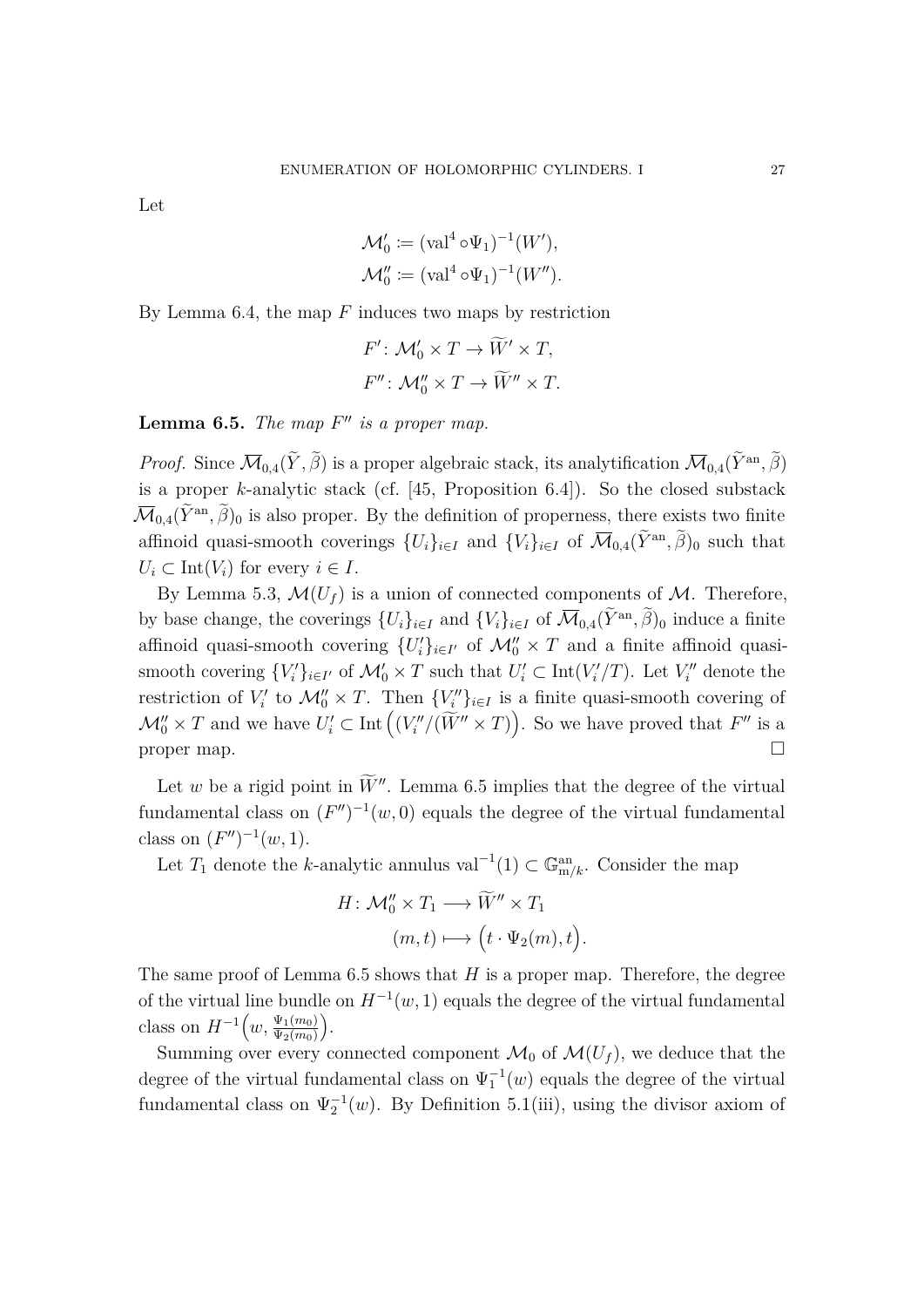Gromov-Witten invariants (cf. [\[31,](#page-31-15) §2.2.4]), we observe that the degree of the virtual fundamental class on  $\Psi_1^{-1}(w)$  equals the number  $N(L, \beta)$ , and the degree of the virtual fundamental class on  $\Psi_2^{-1}(w)$  equals the number  $N(L^{\text{sw}}, \beta)$ . So we have proved our theorem.

### 7. The example of a del Pezzo surface

<span id="page-27-0"></span>In this section, we compute the number of holomorphic cylinders for a concrete del Pezzo surface. The result consists of certain binomial coefficients, which verifies the Kontsevich-Soibelman wall-crossing formula for the focus-focus singularity (cf. Remark [7.2\)](#page-29-2).

Let  $Y_0 \coloneqq \mathbb{P}_{\mathbb{C}}^1 \times \mathbb{P}_{\mathbb{C}}^1$ . Let *x* be a coordinate on the first component of  $\mathbb{P}_{\mathbb{C}}^1$  and let *y* be a coordinate on the second component of  $\mathbb{P}_{\mathbb{C}}^1$ . Let  $D_{00}, D_{10}, D_{20}, D_{30}$  be the divisors on  $Y_0$  given respectively by the equations  $x = 0, y = 0, x = \infty, y = \infty$ . Let *Y* be the blowup of  $Y_0$  at the point with coordinate  $(-1, 0)$ . Then *Y* is a del Pezzo surface of degree 7. Let  $D_0, D_1, D_2, D_3$  be the strict transforms of the divisors  $D_{00}$ ,  $D_{10}$ ,  $D_{20}$ ,  $D_{30}$  respectively. Let  $D = D_1 + D_2 + D_3 + D_4$ . We see that *D* is an anti-canonical cycle of rational curves in *Y* . So (*Y, D*) is a Looijenga pair in the sense of Definition [3.1.](#page-7-2)

Using the notations of Section [3,](#page-7-0) the tropical base *B* associated to the pair (*Y, D*) consists of four cones  $\Delta_{0,1}, \Delta_{1,2}, \Delta_{2,3}, \Delta_{3,0}$ . Let  $B \stackrel{\sim}{\to} \mathbb{R}^2$  be the homeomorphism which is linear on each of the four cones, and which maps the four cones subsequently to the first, second, third and fourth quadrant of  $\mathbb{R}^2$ . We use this homeomorphism to identify *B* with  $\mathbb{R}^2$ . We remark that the Z-affine structure on  $\Delta_{i,i+1}$  is isomorphic to the restriction of the standard  $\mathbb{Z}\text{-affine}$  structure on  $\mathbb{R}^2$  via the identification. So we will describe the integral tangent vectors on  $\Delta_{i,i+1}$  using the coordinates with respect to the standard basis of  $\mathbb{Z}^2 \subset \mathbb{R}^2$ .

Let  $l \in \mathbb{Z}_{>0}$  and  $m, n \in \mathbb{Z}$ . Let  $L(l, m, n) = (\Gamma, (v_1, v_2), h: \Gamma \to B \simeq \mathbb{R}^2)$  be a spine in the tropical base *B* satisfying the following conditions.

- (i) The Z-affine tree  $\Gamma$  has three vertices  $v_0, v_1, v_2$  and two edges  $e_1, e_2$ . The edge  $e_1$  connects  $v_0$  with  $v_1$ ; the edge  $e_2$  connects  $v_0$  with  $v_2$ .
- (ii) We assume that  $h(v_0)$  has coordinates  $(0, b)$  with  $b > 0$ .
- (iii) We assume that  $w_{v_0}(e_1) = (-l, -m+n)$  and  $w_{v_0}(e_2) = (l, m)$ .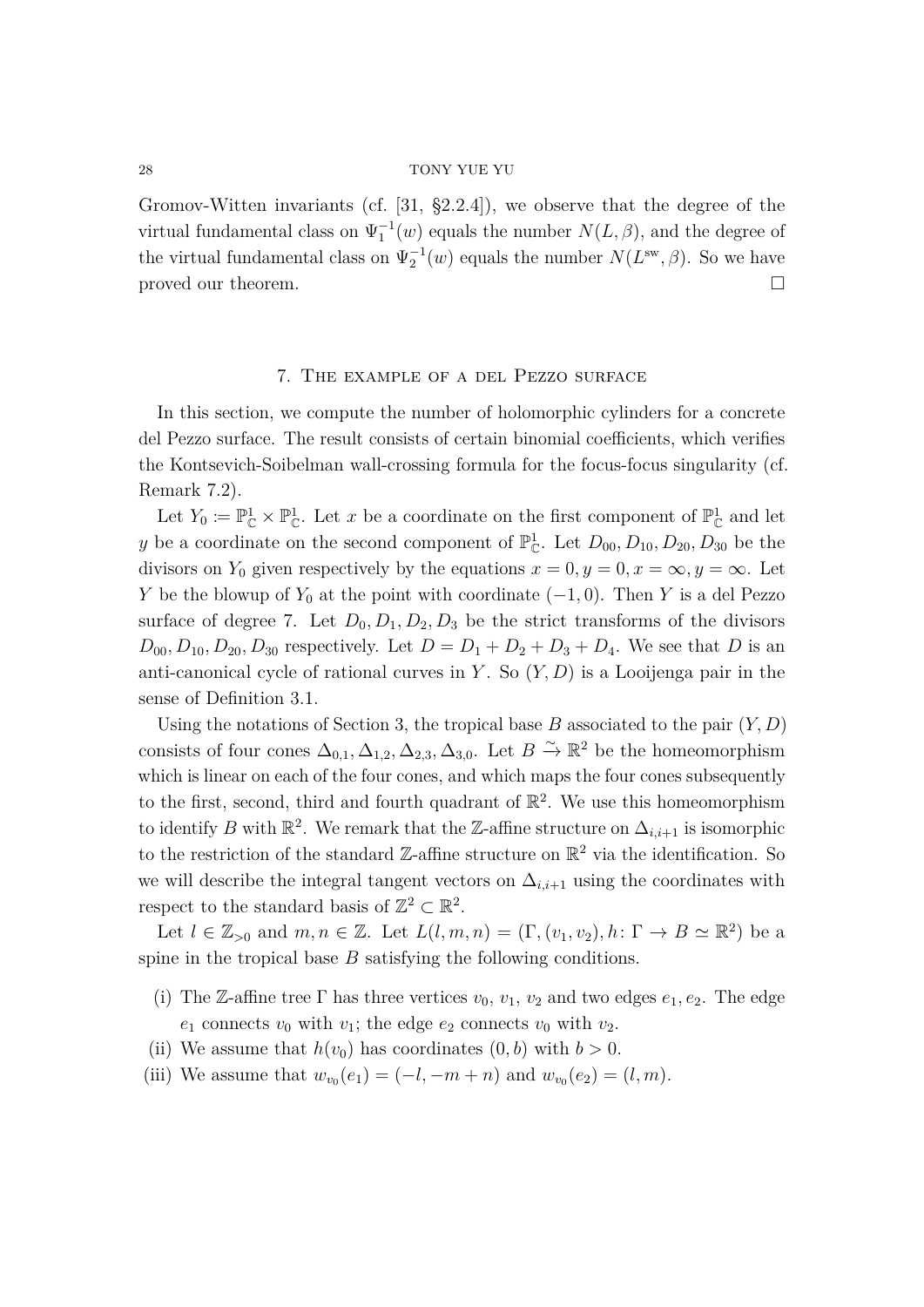<span id="page-28-0"></span>**Theorem 7.1.** *The number of holomorphic cylinders associated to the spine*  $L(l, m, n)$  *equals the binomial coefficient*  $\binom{l}{r}$ *n*  $\binom{n}{k} = \frac{l!}{n!(l-n)!}$ *. In other words, we have* 

$$
\sum_{\beta \in \text{NE}(Y)} N(L(l, m, n), \beta)) = \binom{l}{n}.
$$

*Proof.* Since the surface *Y* is the blowup of  $Y_0$  at the point  $(-1, 0)$ , the interior  $X := Y \setminus D$  contains two piece of  $(\mathbb{C}^{\times})^2$ . Let  $(x, u)$  be the coordinates on the first piece, with  $y = u(x + 1)$ . Let  $(y, v)$  be the coordinates on the second piece, with  $vy = x + 1$ . The functions  $x, y, v$  give an embedding of *X* into  $\mathbb{C}^{\times} \times \mathbb{C} \times \mathbb{C}$ . So *X* is isomorphic to the surface in  $\mathbb{C}^{\times} \times \mathbb{C} \times \mathbb{C}$  given by the equation  $vy = x + 1$ .

Let  $\bar{k}$  be an algebraic closure of  $k$  and let  $X_{\bar{k}} = X \times_{\text{Spec } \mathbb{C}} \text{Spec } \bar{k}$ . Let  $\mathbb{G}_{m/\bar{k}} =$ Spec  $\bar{k}[s, s^{-1}]$ . A morphism from  $\mathbb{G}_{m/\bar{k}}$  to  $X_{\bar{k}}$  is given by three Laurent polynomials  $\overline{x}, \overline{y}, \overline{v}$  in *s*, such that  $\overline{x}$  is invertible and that the relation  $\overline{v}\overline{y} = \overline{x} + 1$  holds.

Since  $\bar{x}$  is invertible, up to a change of coordinate of *s*, we can assume that  $\bar{x} = s^l$ for a nonnegative integer *l*. Then we have  $\overline{v}\overline{y} = 1 + s^l$ . Let us factorize

$$
1 + sl = (1 + b1s)(1 + b2s)...(1 + bls),
$$

where  $b_1, \ldots, b_l \in \overline{k}$ . Let  $J \subset \{1, \ldots, l\}$  be a subset of cardinality *n*, and let  $J^c$  be its complement. Let  $c \in \overline{k}$  with valuation greater than 0. Let

$$
\overline{x} = s^l,
$$
  
\n
$$
\overline{y} = c \cdot s^m \prod_{j' \in J^c} (1 + b_{j'}s),
$$
  
\n
$$
\overline{v} = c^{-1} \cdot s^{-m} \prod_{j \in J} (1 + b_js).
$$

Let  $f: \mathbb{G}_{m/\overline{k}} \to X_{\overline{k}}$  be the morphism given by the functions  $\overline{x}, \overline{y}, \overline{v}$  above. The composition of the retraction map  $\tau: X_k^{\text{an}} \to B$  with the piecewise linear identification  $B \xrightarrow{\sim} \mathbb{R}^2$  is given by

$$
\begin{cases}\n\left(\text{val } x, \text{ min}(0, \text{val } y)\right) & \text{when } \text{val } x = 0, \text{val } v \ge 0, \\
\left(\text{val } x, -\text{val } v\right) & \text{otherwise.} \n\end{cases}
$$

Therefore, when  $l > 0$ , the morphism f gives rise to an extended spine in B associated to a spine of the form  $L(l, m, n)$ . Using the notations in Section [5,](#page-17-0) the domain curves of the stable maps in the moduli stack  $\overline{\mathcal{M}}_{0,3}(\tilde{Y}^{\text{an}}, \tilde{\beta}, U_f)_0 \times_{\tilde{Y}^{\text{an}}} \{p\}$ are all irreducible, because the variety *X* is affine in our example. Moreover, since a projective line with 3 marked points has neither moduli parameter nor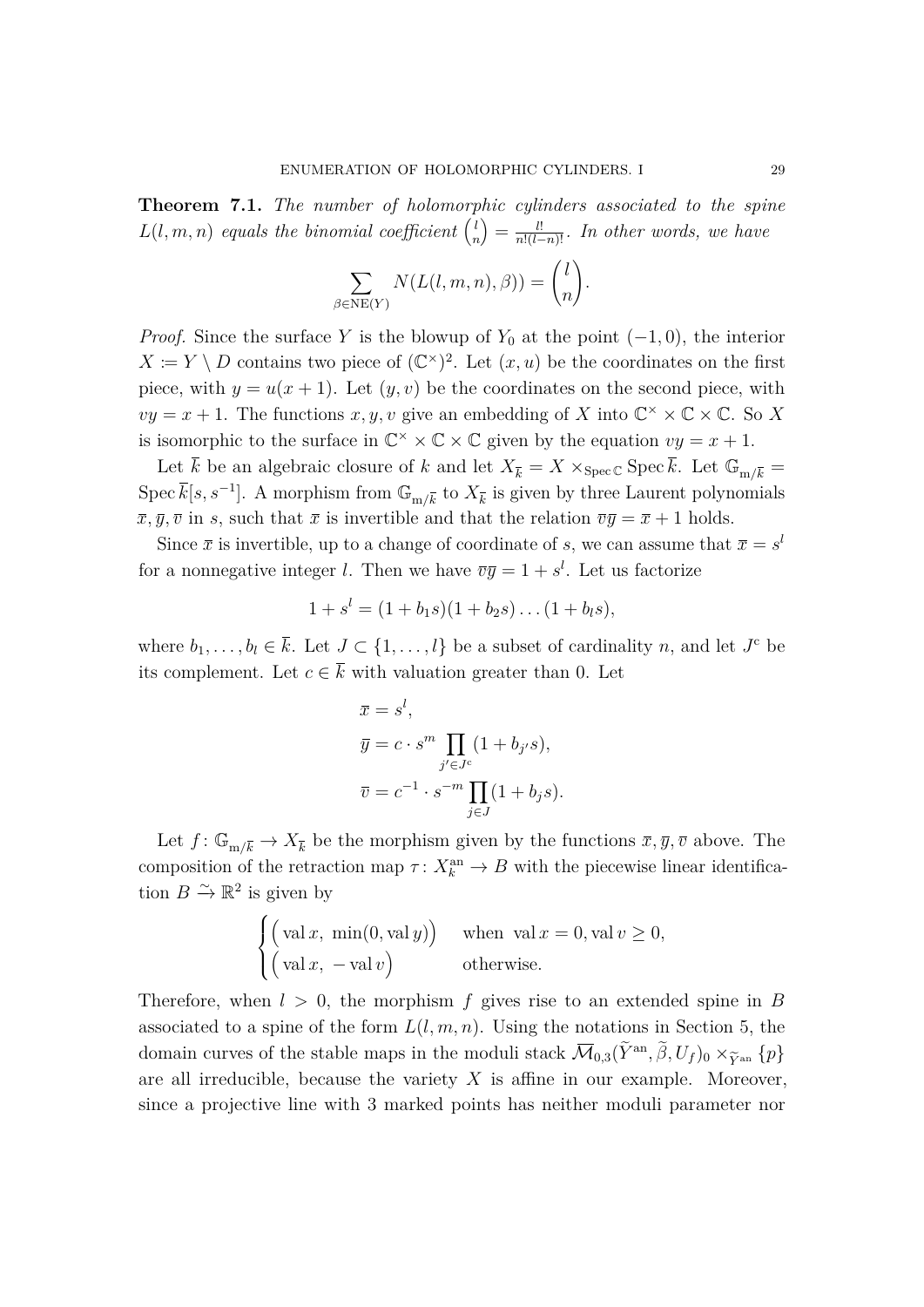nontrivial automorphisms, the stable maps in  $\overline{\mathcal{M}}_{0,3}(\tilde{Y}^{an}, \tilde{\beta}, U_f)_0 \times_{\widetilde{Y}^{an}} \{p\}$  correspond<br>to morphisms  $f: \mathbb{C} \longrightarrow Y$  of the forms considered above. The choice of the to morphisms  $f: \mathbb{G}_{m/\overline{k}} \to X_{\overline{k}}$  of the forms considered above. The choice of the constant *c* is uniquely determined by the choice of the rigid point  $p \in \widetilde{W}_1$ . So it remains a finite number of choices for the functions  $\bar{x}, \bar{y}, \bar{v}$ , which correspond to the choice of the subset  $J \subset \{1, \ldots, l\}$  of cardinality *n*.

We conclude that

$$
\coprod_{\beta \in \text{NE}(Y)} \overline{\mathcal{M}}_{0,3}(\widetilde{Y}^{\text{an}}, \widetilde{\beta}, U_f)_0 \times_{\widetilde{Y}^{\text{an}}} \{p\}
$$

is a disjoint union of  $\binom{l}{r}$ *n* reduced points. In other words, we have proved that

$$
\sum_{\beta \in \text{NE}(Y)} N(L, \beta) = \binom{l}{n}.
$$

 $\Box$ 

<span id="page-29-2"></span>*Remark* 7.2*.* The binomial coefficients in Theorem [7.1](#page-28-0) are related to the Kontsevich-Soibelman wall-crossing transformation around a focus-focus singularity. We recall that the wall-crossing transformation around a two-dimensional focus-focus singularity is an automorphism  $\varphi$  of the algebra  $\mathbb{C}[x, y]$  given by

$$
\varphi(x) = x(1+y), \quad \varphi(y) = y.
$$

The reference is [\[35,](#page-31-1) §8], see also the generalizations by Gross and Siebert [\[23,](#page-31-8) [24\]](#page-31-16). We compute that

$$
\varphi(x^l y^m) = x^l (1+y)^l y^m = \sum_n \binom{l}{n} x^l y^{m+n}.
$$

In other words, we obtain the following identity

$$
\varphi(x^ly^m) = \sum_n \sum_{\beta \in \text{NE}(Y)} N(L(l, m, n), \beta) x^ly^{m+n}.
$$

Deeper relations between the enumeration of cylinders and the wall-crossing structures will be explored in a subsequent paper.

#### <span id="page-29-0"></span>**REFERENCES**

<span id="page-29-1"></span>[1] Denis Auroux. Mirror symmetry and *T*-duality in the complement of an anticanonical divisor. *J. Gökova Geom. Topol. GGT*, 1:51–91, 2007.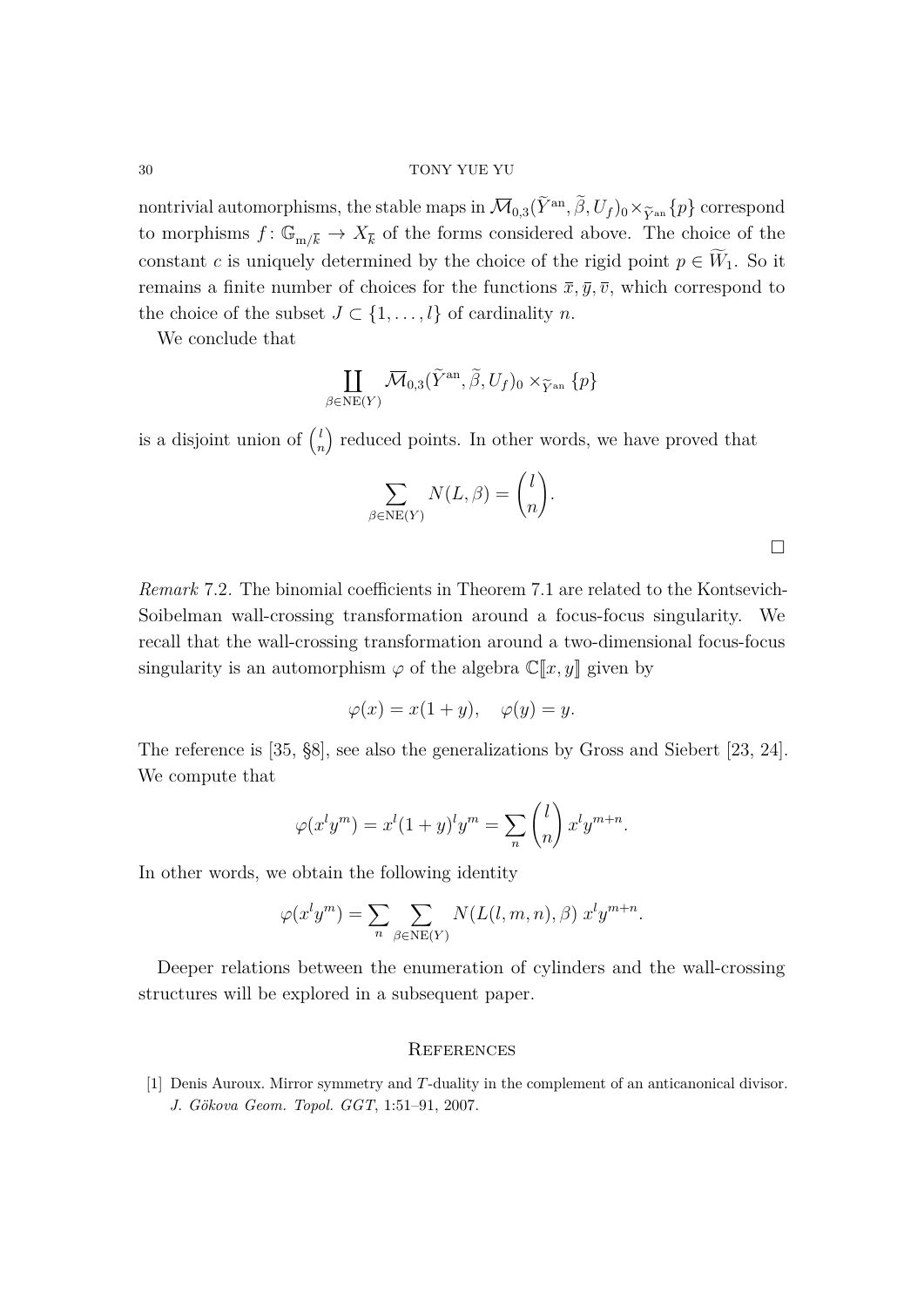- <span id="page-30-9"></span>[2] Denis Auroux. Special Lagrangian fibrations, wall-crossing, and mirror symmetry. In *Surveys in differential geometry. Vol. XIII. Geometry, analysis, and algebraic geometry: forty years of the Journal of Differential Geometry*, volume 13 of *Surv. Differ. Geom.*, pages 1–47. Int. Press, Somerville, MA, 2009.
- <span id="page-30-15"></span>[3] K. Behrend. Gromov-Witten invariants in algebraic geometry. *Invent. Math.*, 127(3):601–617, 1997.
- <span id="page-30-14"></span>[4] K. Behrend and B. Fantechi. The intrinsic normal cone. *Invent. Math.*, 128(1):45–88, 1997.
- <span id="page-30-13"></span>[5] K. Behrend and Yu. Manin. Stacks of stable maps and Gromov-Witten invariants. *Duke Math. J.*, 85(1):1–60, 1996.
- <span id="page-30-6"></span>[6] Vladimir G. Berkovich. *Spectral theory and analytic geometry over non-Archimedean fields*, volume 33 of *Mathematical Surveys and Monographs*. American Mathematical Society, Providence, RI, 1990.
- <span id="page-30-7"></span>[7] Vladimir G. Berkovich. Étale cohomology for non-Archimedean analytic spaces. *Inst. Hautes Études Sci. Publ. Math.*, (78):5–161 (1994), 1993.
- <span id="page-30-16"></span>[8] Vladimir G. Berkovich. Vanishing cycles for formal schemes. *Invent. Math.*, 115(3):539–571, 1994.
- <span id="page-30-8"></span>[9] Vladimir G. Berkovich. Smooth *p*-adic analytic spaces are locally contractible. *Invent. Math.*, 137(1):1–84, 1999.
- <span id="page-30-10"></span>[10] Sébastien Boucksom, Charles Favre, and Mattias Jonsson. Singular semipositive metrics in non-archimedean geometry. *arXiv preprint arXiv:1201.0187*, 2011.
- <span id="page-30-5"></span>[11] Michael Carl, Max Pumperla, and Bernd Siebert. A tropical view of landau-ginzburg models. Preprint, 2010.
- <span id="page-30-0"></span>[12] Kenji Fukaya. Morse homotopy, *A*<sup>∞</sup>-category, and Floer homologies. In *Proceedings of GARC Workshop on Geometry and Topology '93 (Seoul, 1993)*, volume 18 of *Lecture Notes Ser.*, pages 1–102. Seoul Nat. Univ., Seoul, 1993.
- <span id="page-30-2"></span>[13] Kenji Fukaya. Multivalued Morse theory, asymptotic analysis and mirror symmetry. In *Graphs and patterns in mathematics and theoretical physics*, volume 73 of *Proc. Sympos. Pure Math.*, pages 205–278. Amer. Math. Soc., Providence, RI, 2005.
- <span id="page-30-3"></span>[14] Kenji Fukaya. Cyclic symmetry and adic convergence in Lagrangian Floer theory. *Kyoto J. Math.*, 50(3):521–590, 2010.
- <span id="page-30-1"></span>[15] Kenji Fukaya, Yong-Geun Oh, Hiroshi Ohta, and Kaoru Ono. *Lagrangian intersection Floer theory: anomaly and obstruction*, volume 46 of *AMS/IP Studies in Advanced Mathematics*. American Mathematical Society, Providence, RI; International Press, Somerville, MA, 2009.
- <span id="page-30-12"></span>[16] W. Fulton and R. Pandharipande. Notes on stable maps and quantum cohomology. In *Algebraic geometry—Santa Cruz 1995*, volume 62 of *Proc. Sympos. Pure Math.*, pages 45–96. Amer. Math. Soc., Providence, RI, 1997.
- <span id="page-30-11"></span>[17] Andreas Gathmann. Absolute and relative Gromov-Witten invariants of very ample hypersurfaces. *Duke Math. J.*, 115(2):171–203, 2002.
- <span id="page-30-4"></span>[18] Mark Gross. Mirror symmetry for  $\mathbb{P}^2$  and tropical geometry. Adv. Math., 224(1):169-245, 2010.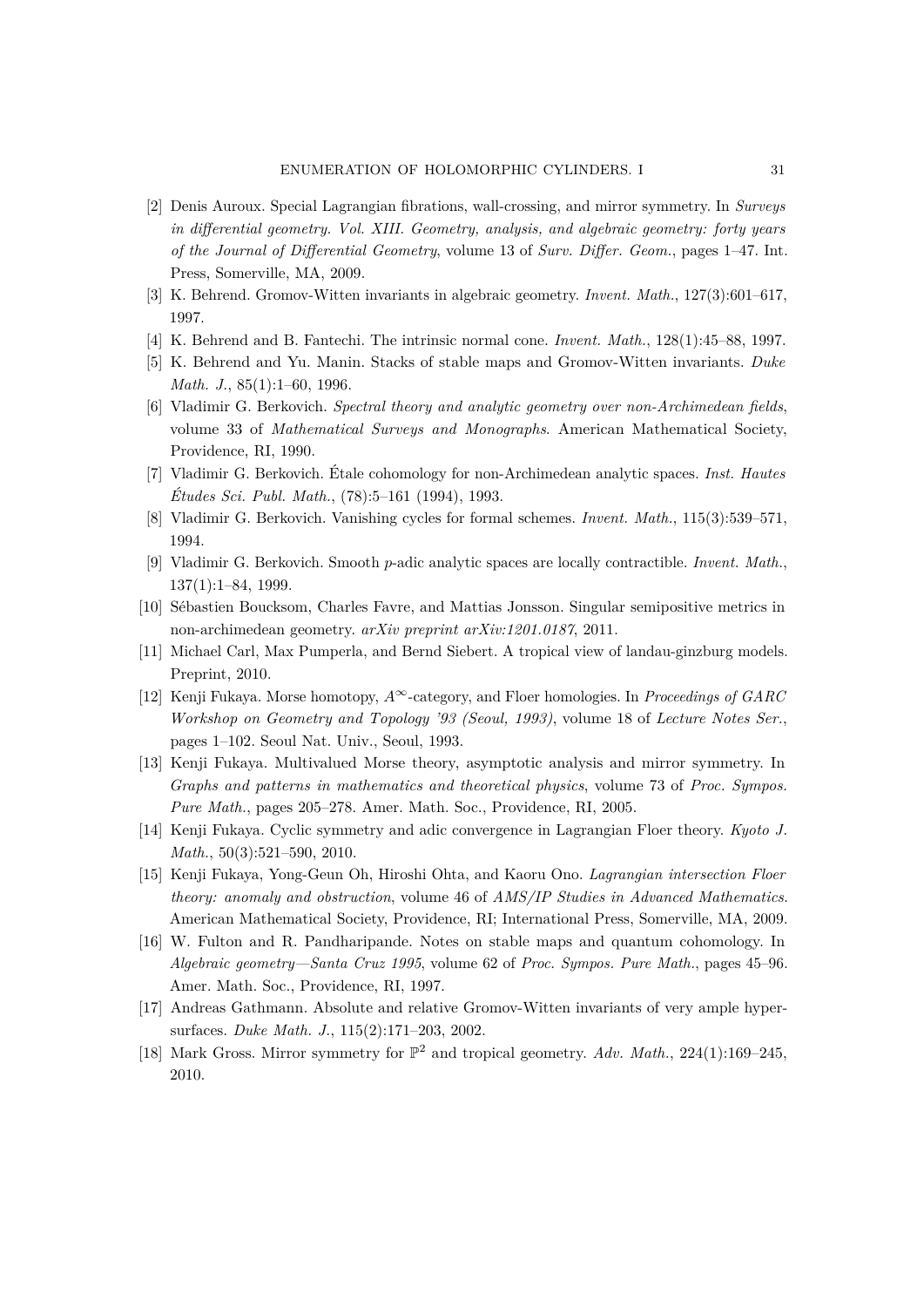- <span id="page-31-2"></span>[19] Mark Gross, Paul Hacking, and Sean Keel. Mirror symmetry for log Calabi-Yau surfaces I. *arXiv preprint arXiv:1106.4977v1*, 2011.
- <span id="page-31-6"></span>[20] Mark Gross, Paul Hacking, and Sean Keel. Mirror symmetry for log Calabi-Yau surfaces I. *Publications mathématiques de l'IHÉS*, pages 1–104, 2015.
- <span id="page-31-4"></span>[21] Mark Gross, Paul Hacking, Sean Keel, and Bernd Siebert. Theta functions on varieties with effective anti-canonical class. In progress, 2015.
- <span id="page-31-7"></span>[22] Mark Gross, Rahul Pandharipande, and Bernd Siebert. The tropical vertex. *Duke Math. J.*, 153(2):297–362, 2010.
- <span id="page-31-8"></span>[23] Mark Gross and Bernd Siebert. From real affine geometry to complex geometry. *Ann. of Math. (2)*, 174(3):1301–1428, 2011.
- <span id="page-31-16"></span>[24] Mark Gross and Bernd Siebert. An invitation to toric degenerations. In *Surveys in differential geometry. Volume XVI. Geometry of special holonomy and related topics*, volume 16 of *Surv. Differ. Geom.*, pages 43–78. Int. Press, Somerville, MA, 2011.
- <span id="page-31-3"></span>[25] Mark Gross and Bernd Siebert. Theta functions and mirror symmetry. *arXiv preprint arXiv:1204.1991*, 2012.
- <span id="page-31-13"></span>[26] Mark Gross and Bernd Siebert. Logarithmic Gromov-Witten invariants. *J. Amer. Math. Soc.*, 26(2):451–510, 2013.
- <span id="page-31-11"></span>[27] Walter Gubler. A guide to tropicalizations. In *Algebraic and combinatorial aspects of tropical geometry*, volume 589 of *Contemp. Math.*, pages 125–189. Amer. Math. Soc., Providence, RI, 2013.
- <span id="page-31-9"></span>[28] Walter Gubler, Joseph Rabinoff, and Annette Werner. Skeletons and tropicalizations. *arXiv preprint arXiv:1404.7044*, 2014.
- <span id="page-31-12"></span>[29] Eleny-Nicoleta Ionel and Thomas H. Parker. Relative Gromov-Witten invariants. *Ann. of Math. (2)*, 157(1):45–96, 2003.
- <span id="page-31-10"></span>[30] G. Kempf, Finn Faye Knudsen, D. Mumford, and B. Saint-Donat. *Toroidal embeddings. I*. Lecture Notes in Mathematics, Vol. 339. Springer-Verlag, Berlin, 1973.
- <span id="page-31-15"></span>[31] M. Kontsevich and Yu. Manin. Gromov-Witten classes, quantum cohomology, and enumerative geometry. *Comm. Math. Phys.*, 164(3):525–562, 1994.
- <span id="page-31-14"></span>[32] Maxim Kontsevich. Enumeration of rational curves via torus actions. In *The moduli space of curves (Texel Island, 1994)*, volume 129 of *Progr. Math.*, pages 335–368. Birkhäuser Boston, Boston, MA, 1995.
- <span id="page-31-0"></span>[33] Maxim Kontsevich. Homological algebra of mirror symmetry. In *Proceedings of the International Congress of Mathematicians, Vol. 1, 2 (Zürich, 1994)*, pages 120–139. Birkhäuser, Basel, 1995.
- <span id="page-31-5"></span>[34] Maxim Kontsevich and Yan Soibelman. Homological mirror symmetry and torus fibrations. In *Symplectic geometry and mirror symmetry (Seoul, 2000)*, pages 203–263. World Sci. Publ., River Edge, NJ, 2001.
- <span id="page-31-1"></span>[35] Maxim Kontsevich and Yan Soibelman. Affine structures and non-Archimedean analytic spaces. In *The unity of mathematics*, volume 244 of *Progr. Math.*, pages 321–385. Birkhäuser Boston, Boston, MA, 2006.